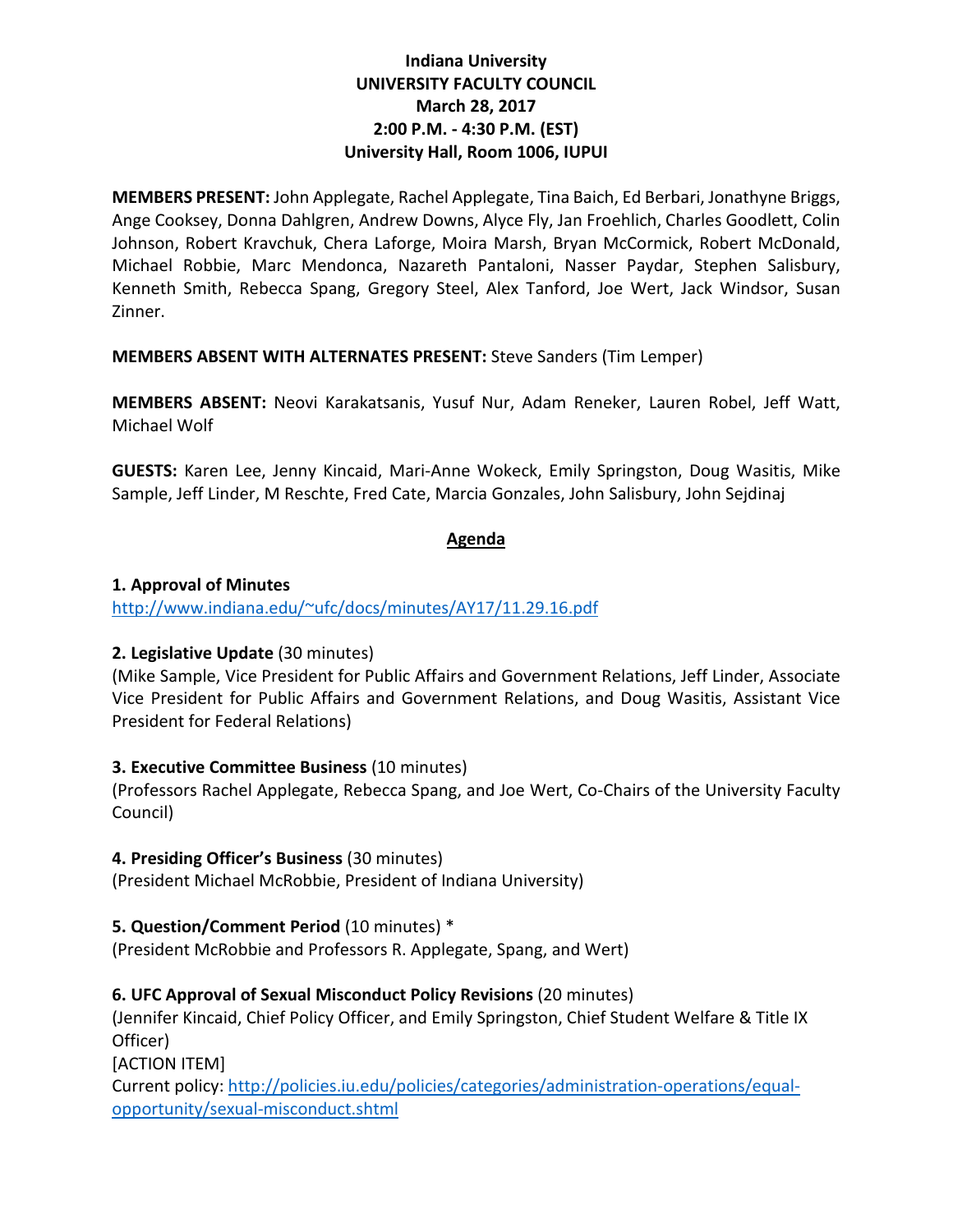Proposed changes[: http://www.indiana.edu/~ufc/docs/circulars/AY17/U8-2017.pdf](http://www.indiana.edu/%7Eufc/docs/circulars/AY17/U8-2017.pdf)

# **7. Report on RCM Review** (20 minutes)

(John Sejdinaj, Vice President and Chief Financial Officer) [DISCUSSION ITEM]

**8. Report on Proposed Revisions to the Research Misconduct Policy** (20 minutes) (Fred Cate, Vice President for Research) [DISCUSSION ITEM] Current policy: [http://policies.iu.edu/policies/categories/academic-faculty-students/conditions](http://policies.iu.edu/policies/categories/academic-faculty-students/conditions-academic-employment/Research-Misconduct.shtml)[academic-employment/Research-Misconduct.shtml](http://policies.iu.edu/policies/categories/academic-faculty-students/conditions-academic-employment/Research-Misconduct.shtml)  Proposed changes[: http://www.indiana.edu/~ufc/docs/circulars/AY17/U9-2017.pdf](http://www.indiana.edu/%7Eufc/docs/circulars/AY17/U9-2017.pdf)

**9. Report on Conflict of Interest and Conflict of Commitment Policies** (10 minutes) (Marcia Gonzales, Chief Compliance Officer) [DISCUSSION ITEM]

## **Transcript**

## **AGENDA ITEM ONE: APPROVAL OF THE MINUTES**

**MCROBBIE:** Colleagues, I…well actually it's not quite two o'clock, and it's very uncharacteristic to start a meeting early. But I think of the circumstances… I think just about everybody is here. Why don't we…why don't we get started and hope that we don't do anything particularly important if someone misses three minutes? Let me start with agenda item one, which is the approval of the minutes. Can I get a motion to approve the minutes, please?

**ALL:** (inaudible)

**MCROBBIE:** And a second? Okay, there's a motion to approve the minutes in front of us. Any questions, comments, remarks, corrections, etcetera, on the minutes for anybody? Alright, there being none, I'll put the motion to approve the minutes. All those in favor signify by saying, "Aye."

### **ALL:** Aye!

**MCROBBIE:** Against, same sign. The minutes are approved. Okay, let me…let me move on to agenda item two. I expect this election will take us longer than thirty minutes. Let me just say a couple words by way of preamble. I think you've been all aware of the President's budget proposal. It is, on the face of it, particularly draconian to us and our interests as a university. Because of that, and a number of other reasons, we decided to move this up the agenda. But, there is also the situation of the Statehouse, which is frankly a lot more pleasant than the situation is federally. I think everybody knows Mike Sample, who is Vice President for Government Affairs, and Doug Wasitis, who is responsible…it says here Vice President for Federal Relations, and Jeff Linder, who is Associate Vice President for State Relations. Doug has to go in about, so let's say, forty minutes, thirty or forty minutes. So, I thought what we could do…Mike could start with an overview of the situation, and then let Doug continue in more detail, have the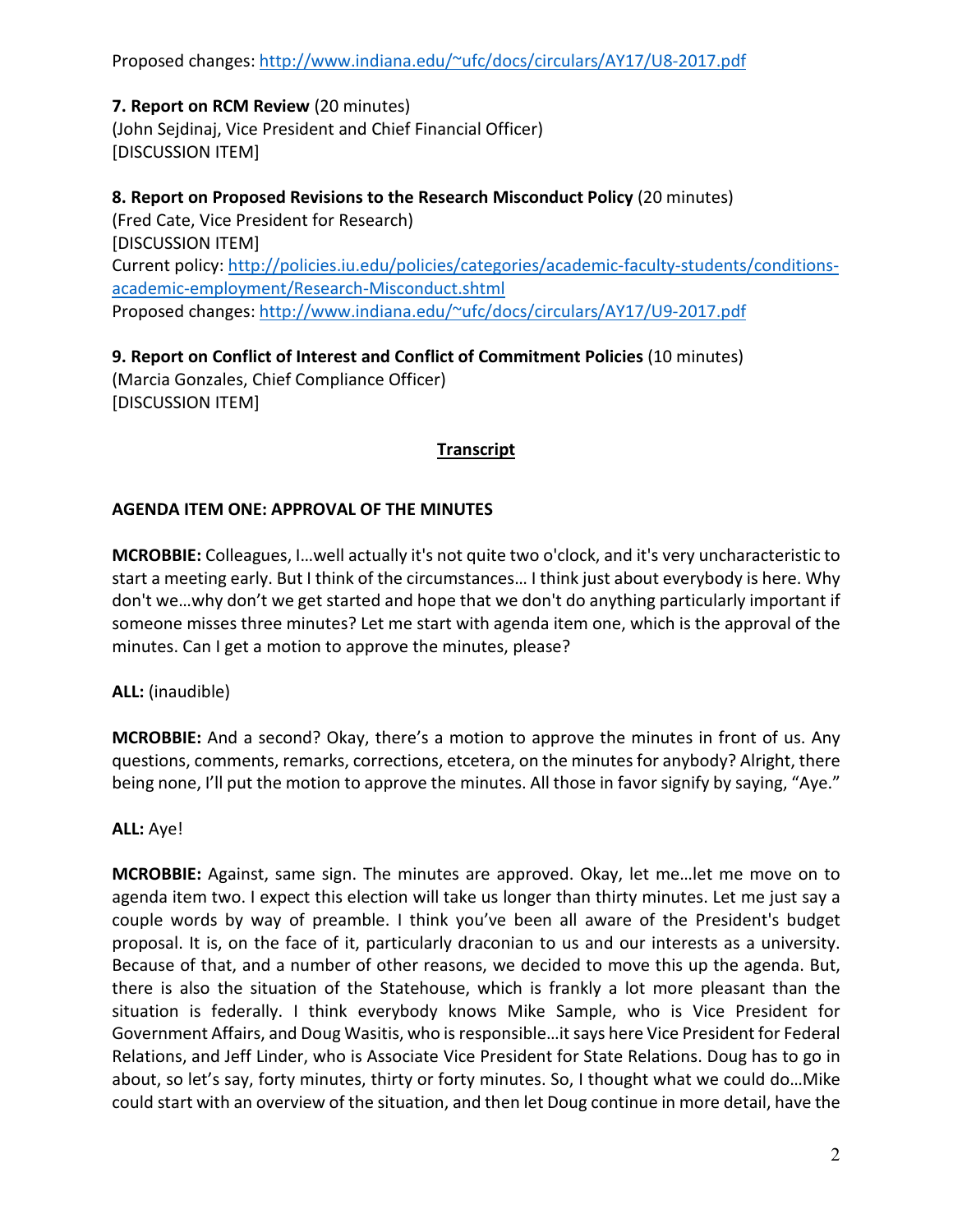federal discussion basically until Doug has to go, if necessary, and then Mike and Jeff can then switch to the situation of the state. So, unless anybody has got the other suggestions with that, why don't we start, Mike…why don't you start with an overview of the situation?

### **AGENDA ITEM TWO: LEGISLATIVE UPDATE**

**SAMPLE:** Thank you, Mr. President. It's good to be with all of you here today. We… Jeff and I…(inaudible) first time to do this two years ago. I know Jeff and I did it by video conference and we kind of prefer that. It buys some protection for us in case the messages (inaudible) sort of have that separation. There never seems to be a shortage of drama when it comes to government relations. We've all been through years where tuition has been a big issue at the state level, and other issues bubble up at the state level, which becomes particularly problematic. When that calms down, as it has so far, this year, then it seems like we have issues at the federal level that…that become dramatic and demand all of our attention, which is kind of where we are right now. We're in a situation where at the state, things are just coming to an end. April 22nd is the date by which the legislature will determine that they will end… it's the long session, or the budget session at the General Assembly, which sets the biennial budget for us. We have a situation now where we've come through the House budgeting process for state funding for us that's moving to the Senate. So that process is working its way through and it's almost at an end. In Washington, at the federal level, it's just the opposite. It's just starting. And a traditional starting point for the budgeting process is when the President submits the budget from the Administration, which is always, we have to remember, it's always a political document and never is a document that ever gets passed, which is not to say that elements of it won't get passed, or elements of it are things that we have to be deeply concerned about. But this is a process where in Washington they say, you know, "The President proposes and Congress disposes." And it's been now, for a number of years, a situation where the President proposes and Congress then just lets there be a continuing resolution, and they just fund it the way they have, or some version of ongoing funding, as opposed to working, what in Washington is called "Regular Order," which is where you have appropriations process, you have committee hearings, you have a legislative markup to write the bill, you have a bill that would then go to the Rules Committee in the House for a rule to determine the debate, and then the House works as well. And then the process starts in the Senate. And then they do a Conference Committee to reconcile their differences, and then it goes back to both Houses. This has not happened since the 1990s. And so…and so, what has happened, and it becomes more tempting for a President to simply make a political statement with a budget proposal that never really has any chance of passing in its current form. So, where we are now is we're trying to analyze the areas, based on the information that's available, that are of particular concern to IU, and there are a bunch of them, and to look at those areas where we can have some leadership with our peer institutions. And there are some, just to name one of two of them, clearly NIH funding or issues related to Title VI. Indiana University has been a leader on that nationwide. We will continue to do that and take a leadership role in those and other areas. Then, there are some areas where other institutions or organizations, frankly, are better positioned with members of Congress on committees to do…to take the lead on other areas. And so, we will be in the supportive mode for all of that. It's only been eleven days since the President proposed what he proposed in his budget. I've been to Washington last week for two days. I've met with congressional staff in our Washington office. I had conversations with the three members of Congress while I was out there, one on one meetings, either I, or Trevor, or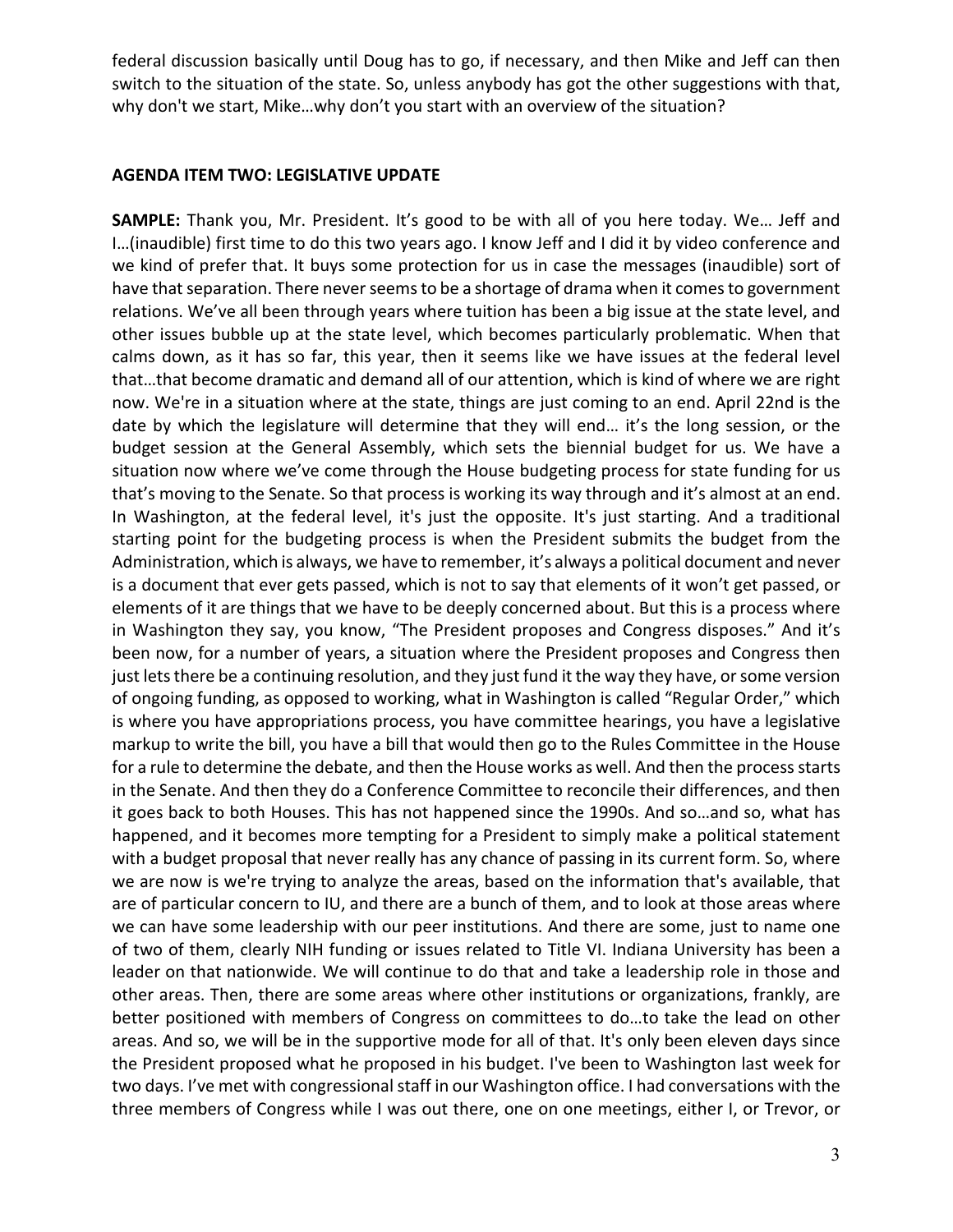Doug did that, on last Friday when the health care thing all blew up. The President has sent messages to members of Congress expressing our initial concerns about all of this as well. So, and we've also talked with potential allies in the arts community in Indiana. We're looking at putting together some, you know, efforts to work together to make the case on behalf of the whole state of Indiana, which we will be one of the messengers, but not alone. So, we're working with (intelligible) in the Arts Community here in Indianapolis, and we'll be looking at statewide allies as well. So, in the eleven days that this has happened, we've tried to take a full-court-press approach to that. And, I think, as this process unfolded…there's some news today about the President having proposed some rescissions to gain money as well. We'll talk about rescissions for this year's budget as well. So, it's something where you have to just watch every single day what's going on and respond to it. So, we'll start with Doug to give some more detail to what I've just outlined, and then Jeff can talk about where we are at the General Assembly, and we'll be prepared to answer what questions you may have.

**WASITIS:** Thanks, Mike. And thank you for allowing me to be here. Let me start by… I've met some of you, but not all of you. I am an IU alum. I was a political science major. I immediately moved to Washington, D.C. after graduation and started working on Capitol Hill. I worked for the House Appropriations Committee, the minority and majority side. I then went to work for a…the lobbying arm of a law firm here in town called Baker and Daniels. And in 2005 I had the good fortune of opening the IU Washington, D.C. office, where I'm still employed. So, Mike is quite right about the saying that the President disposes…President proposes, Congress disposes. And in fact, when I worked on the House Appropriations Committee, we always considered the President's budget, but we didn't always consider it seriously. And I think that's the approach the Committee's taking with this President's budget. Seeing as we can't do everything in the budget, we can't fight everything, we've determined to make four priorities at the outset. What we're proposing are to work with the congressional delegation, to ask if they reject the proposal to eliminate the National Endowment for the Humanities, that they reject the proposal to reduce above 20% of the National Institutes of Health budget. We've asked that they reject the proposal to eliminate Title VI in International Education, and we're asking that they reject the proposal to severely reduce the Work-Study Program at the Department of Education. Let me, if I can, walk through each of these one by one to give a sense of not only the reason, but also what we're doing to try to move this forward. So, with the National Endowment for the Humanities, as Mike mentioned, we're working closely with the Indiana Humanities Council to try to allocate with our congressional delegation for continued support of the agency. One of the things that we put in place is to try to work with Keira Amstutz at IHC to identify a nominee that members of our congressional delegation could put forward for a position on the National Humanities Council. The idea there is that if we have our members invested in supporting an individual to go onto the Council, they're going to be more likely to support and continue to support funding of the agency. Another area within NIH that we're going to be pursuing is a statewide advocacy effort of NIH stakeholders. A couple of days after the budget came out, I approached my colleagues at (inaudible) Crossroads in Washington DC to take their temperature about a statewidestakeholder letter that we would lead, but would look for other entities both public and private to sign on. We've so far talked with the Bloomington Chamber and Indianapolis Chamber of Commerce. We've talked to Cook Medical, Purdue University, IU Health. These are the kind of organizations that we're going to ask them to assist us to sign on to a letter, again, asking for that Congress reject the proposed cut to the National Institutes of Health. Talking…thinking about Title VI, International Education, for a minute—this is an area where IU has really staked a claim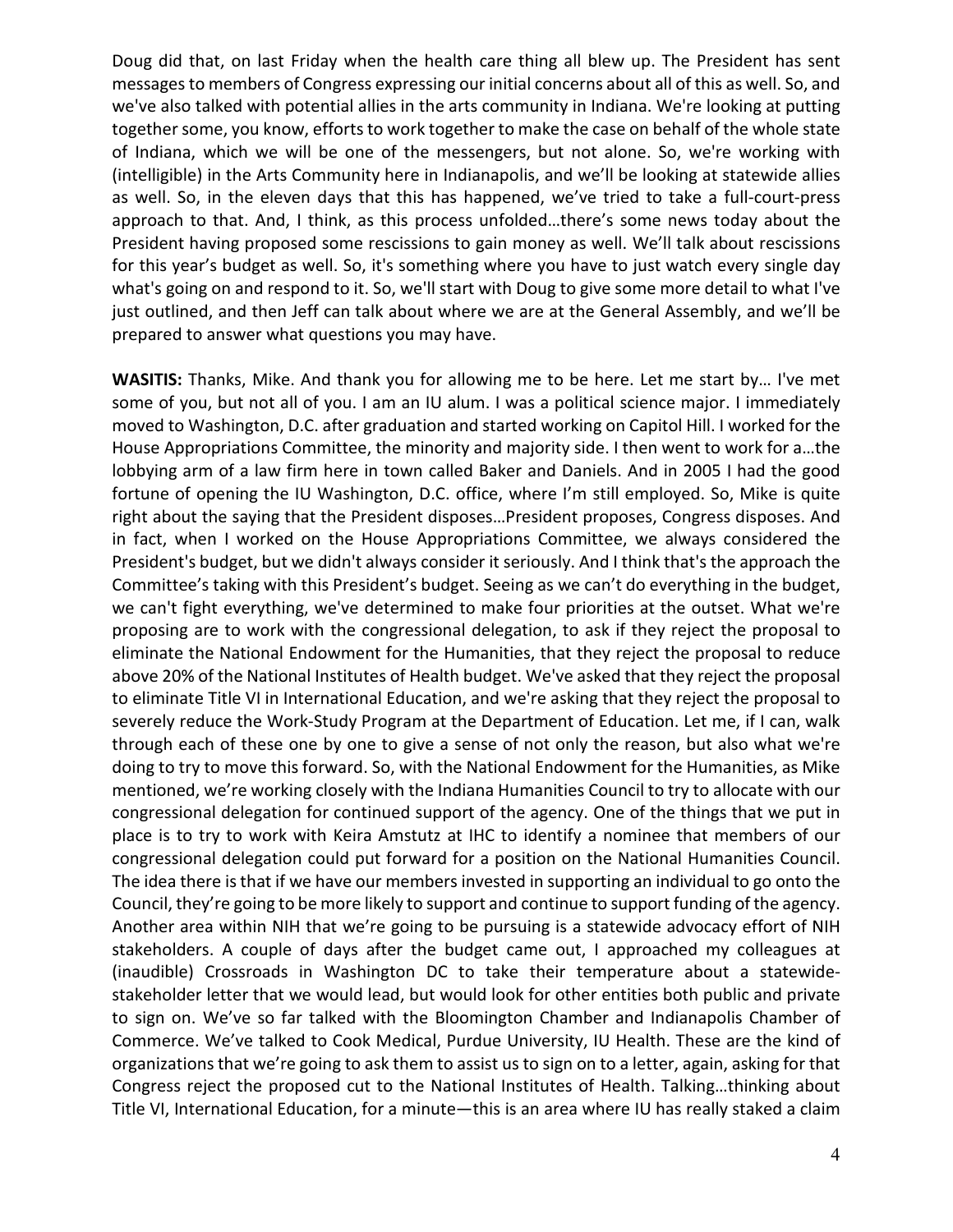over the last ten years as being a leader in the community. President McRobbie a few years ago spoke with Senator Coates about (inaudible) being the congressional sponsor of Title VI Funding, meaning that on his watch, the program would continue to thrive, it would not be reduced, as it was severely reduced in 2011. Senator Coates did that, and now that he's retired, we reached out to other members of the Delegation, as they…they also can think about taking this on as a sponsor, and helping to protect the funding. And then the last…the fourth priority is with workstudy. I think it's extremely important, as we look at the array of proposed cuts, we identify those that will have a definite impact on our students. And we've got to include something in there; we have to fight for our students. So those are the four priority areas that we've identified. A letter from President McRobbie up to each of the members of the Delegation was delivered last week, as Mike indicated. We've already had one-on-one conversations with many of the congressional offices, and we will continue to do that. I should point out that just because those are the priorities, that does not mean that we're not being active on other…other items that are proposed for elimination or reduction in the President's budget. Within the Department of State, the President is proposing a very severe reduction to the Bureau of Education and Cultural Affairs, where many of our exchange programs are funded. The approach we're taking there is to work directly with Senator Young, who is the only Indiana member serving on a committee of oversight of the Department of State. He serves on the Senate Foreign Relations Committee. I've worked…I've already tried to work with many of the leaders within David Zaret's group (inaudible) in Indianapolis to try to get an inventory of all that we're doing in the exchange world…the grants that we have… currently have with the State Department and that we're interested in pursuing. That information I will share with Senator Young, so that at the appropriate time he can then weigh in with the Chairman of the Senate for an operations appropriations subcommittee. Another area that we will continue to try to focus on, in addition to NEH, is with NEA. I truly believe what happens to NEH will happen to NEA. They really do go hand in hand. So, we're trying to (inaudible) it. We're trying to work with the state arts Community on advocacy for NEA. And again, just because we may not be seen as a leader here, does not mean that we are not doing the work behind the scenes. As I said at the outset, we can't take on every issue or we run the risk of diluting the message. The topics that we've identified to be priorities, NEH, NIH, and Title VI in particular, IU has a very strong track record with this delegation of being solidly on board. And I can stop now and take questions. I mean, I think I've covered most of what I'd like to at least have. And maybe we can think of this as sort of a townhall style effort, and I'd be happy to take any questions.

**MCROBBIE**: Sure! Any member of the UFC wish to ask Doug any questions? Any discussion? Any questions? Yes! Sorry (inaudible)

**MENDONCA:** (inaudible)…resolution…is that the best we could hope for right now?

WASITIS: So, continuing... we're under a continuing resolution, as you know, through April 28<sup>th</sup>. So, today the President sent up a list, and I've got it here, I haven't analyzed it, of proposed recessions for the current fiscal year. I think to mostly to pay for the wall, but also for some DOD spending. For FY17, I think a continuing resolution is probably a good outcome. So, short answer is, yes, I think it would be good for us. For instance, the Title VI program is reduced in the seventh version of its FY17 Bill. It's at the FY16 level in the House version of the Bill, meaning we probably come in somewhere in between, which would be a cut on FY16. So, in some cases, yes, indeed, an FY17…a continuing resolution would be a win.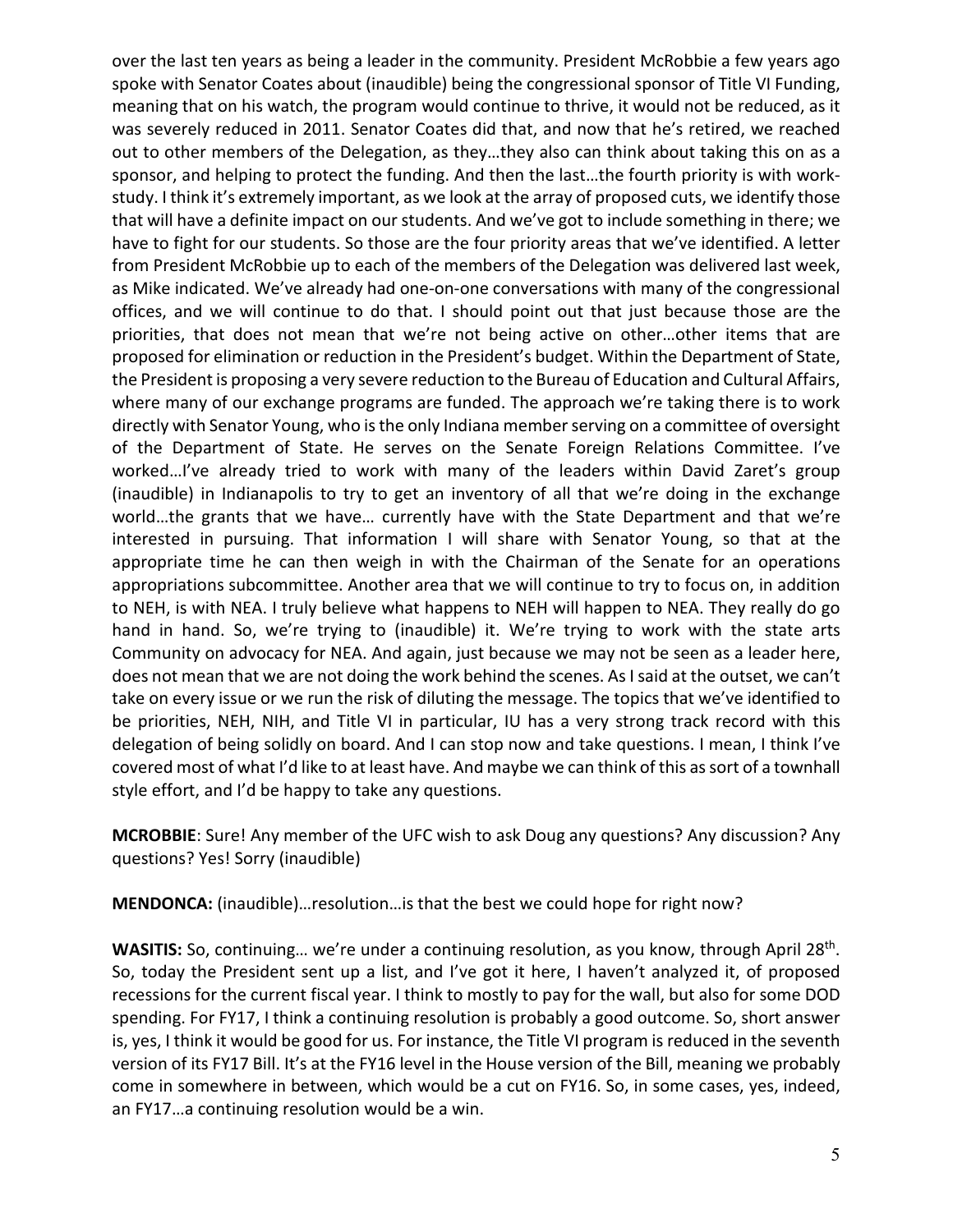**MCROBBIE:** Rachel.

**R. APPLEGATE:** I want to say that I fully appreciate the need to prioritize. I get that.

**WASITIS:** Thanks!

**R. APPLEGATE:** I also have understood the need for there not to be lone rangers in lobbying.

**WASITIS:** Yes.

**R. APPLEGATE:** But these are not normal times. And since you did not mention the agency dearest to my heart, which will also be zeroed out, IMLS, am I…I mean, as a citizen I can lobby.

**WASITIS:** Yes.

**R. APPLEGATE:** But as a professor of IUPUI, can I write thingsin support of that particular agency?

**SAPMPLE:** I think the answer is, yes, you can. And I think what we would just respectfully ask is that you keep us informed of that, so that when we talk to members of Congress, that we are not surprised that they've received something from you, and then we can talk to them about how, you know, how that is also an important issue for Indiana University. But, the worst thing that can happen when you're dealing with the members of Congress and their staff, and I was staff, Doug was staff, Jeff is an elected official himself, is to get surprised on things. Is this IU or is that IU, you know?

## **R. APPLEGATE:** Right! Right!

**SAMPLE:** So, if you could coordinate with us, it's really in everyone's best interests. But I think examples of damage that would be done are always helpful for staff members. And I think if you could coordinate that through Doug, those kinds of comments, that's…that's more than welcome.

**WASITIS:** Absolutely, and (inaudible) on that talked a little bit more about collecting stories, collecting anecdotes of what would be the impact if NIH were reduced by 20%. You know, the skinny budget that came out eleven days ago is very short on detail. So, we really, except for the closure of the Fogarty International Center, we really don't know what's proposed in that 20% reduction. Nevertheless, I think it's important to have those stories of (inaudible) working with folks here at the School of Medicine and Fred Cate's office to come up with the stories that I can then share with members of Congress about the impacts, which is back in the IMLS too, it's…it may be too that there is a letter of IMLS…voices for IMLS, some kind of advocacy group, looking for signators from universities.

# **R. APPLEGATE:** Right! Right!

**WASITIS:** We'd be glad to look at that.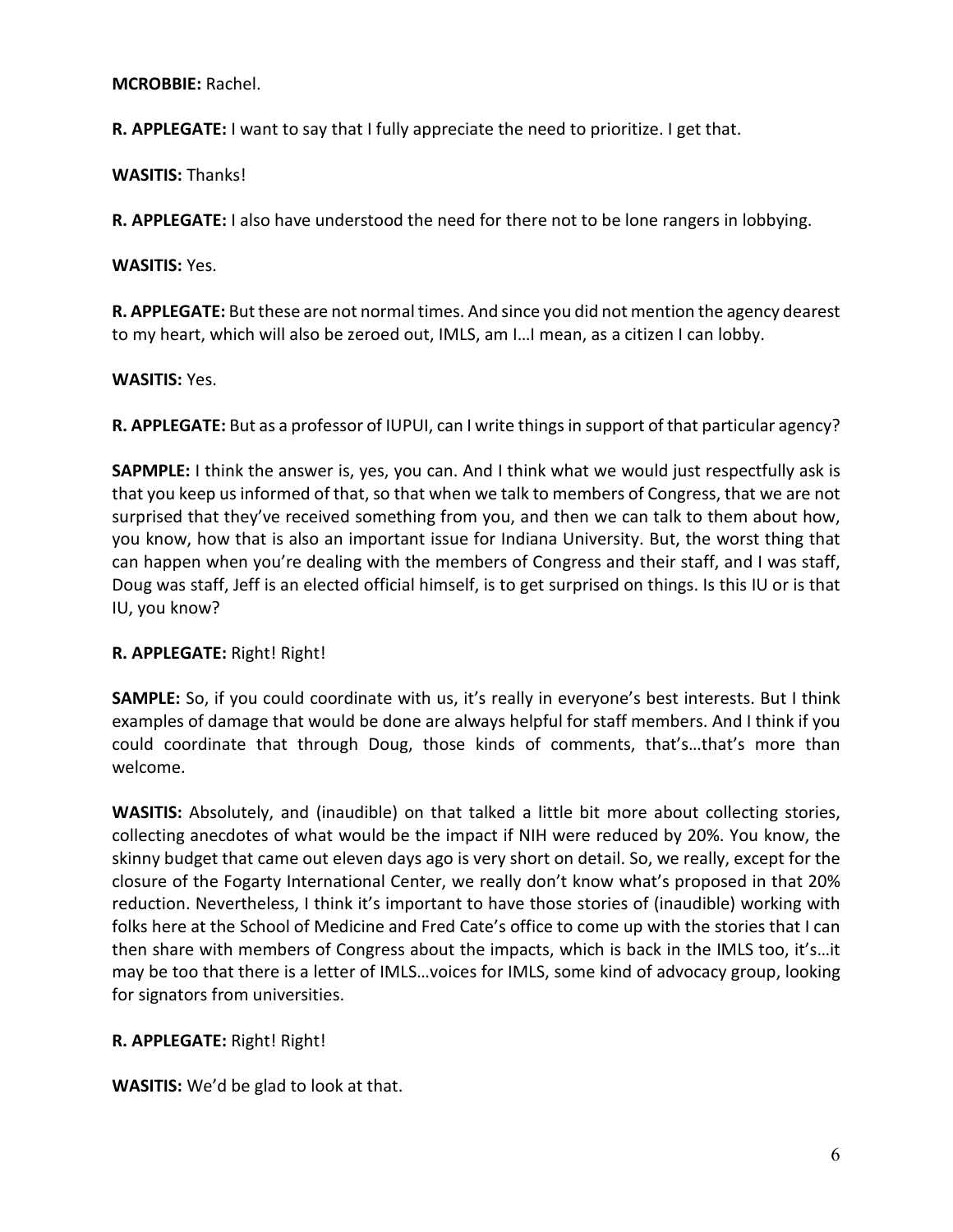#### **R. APPLEGATE:** Okay.

**WASITIS:** If it's something you want to share with me.

**MCROBBIE:** And that's true with just about any area.

## **R. APPLEGATE:** Okay.

**WASITIS:** That's absolutely true. And again, I want to be clear, just because it's a program, may not be one of our top four priorities, does not mean we won't be trying to work behind the scenes to reject the proposal in the President's budget request. Another one is the proposed 900-milliondollar reduction to the Office of Science. That would be devastating for many of our physicists and others working at the National Laboratory. So, on that, I think where we can be most helpful is to support some of the efforts that are being led by the (inaudible) communities or the (inaudible) communities. So, it's not Indiana University. It's not that we're not wanting to be helpful. It's that we are helpful, but that's not a priority that we're making with our delegation. And I hate the word priority, and I hate to have to prioritize, but I can't walk into an office with a list of seventy items and ask for their help with every one.

**SAMPLE:** And the other thing to keep in mind is, there are 435 members of the House and 100 members of the Senate in the House…we have nine members in Indiana, you know. Two of them are freshman. Two of them are Democrats who will probably not have that much influence on how this unfolds in the House. So that leaves us with members of Congress who are not always well enough placed on committees to get done what we want done. So, just from a pragmatic standpoint, it's better to say, "Is there a colleague institution in Illinois, or New York, or Pennsylvania, that we can tag on with them and help make the case?" And it's all about being effective here, really. And so, we're trying to identify those areas, and Doug mentioned several, where we have a really strong compelling national story that our delegation can get on board with and promote as their piece of fighting this budget.

**WASITIS:** In another way, I think we're helpful to, and again, I'm not trying to cut off questions at all, but is to… Mike mentioned that he and I were both staff on Capitol Hill. I worked on the House Appropriations Committee. And so, I've often accompanied members of our Congressional delegation staff to meetings with House Appropriations Committee staff, to help them, sort of, give the right argument for trying to save a program. And I'll continue to try to do that. Sometimes the most effective way a member can be helpful is to simply go to the House floor, grab the Chairman, and say, "You know, I've really got to have this project, or I really oppose this cut and here's why." He doesn't have to make a press release about it; he doesn't have to send a letter; but just that simple communication is something that the Chairmen pay attention to. At the end of the day, keep in mind, it's their job to get the bill passed. They have to get 218 members of Congress to vote in favor of their bill. And so, they're going to want to shape a bill in a way that the majority of the House will be willing to pass. And so, they are very interested in knowing what members think about the budget proposal. And again, what we try to do is arm our members to go fight on our behalf.

### **MCROBBIE:** Rebecca.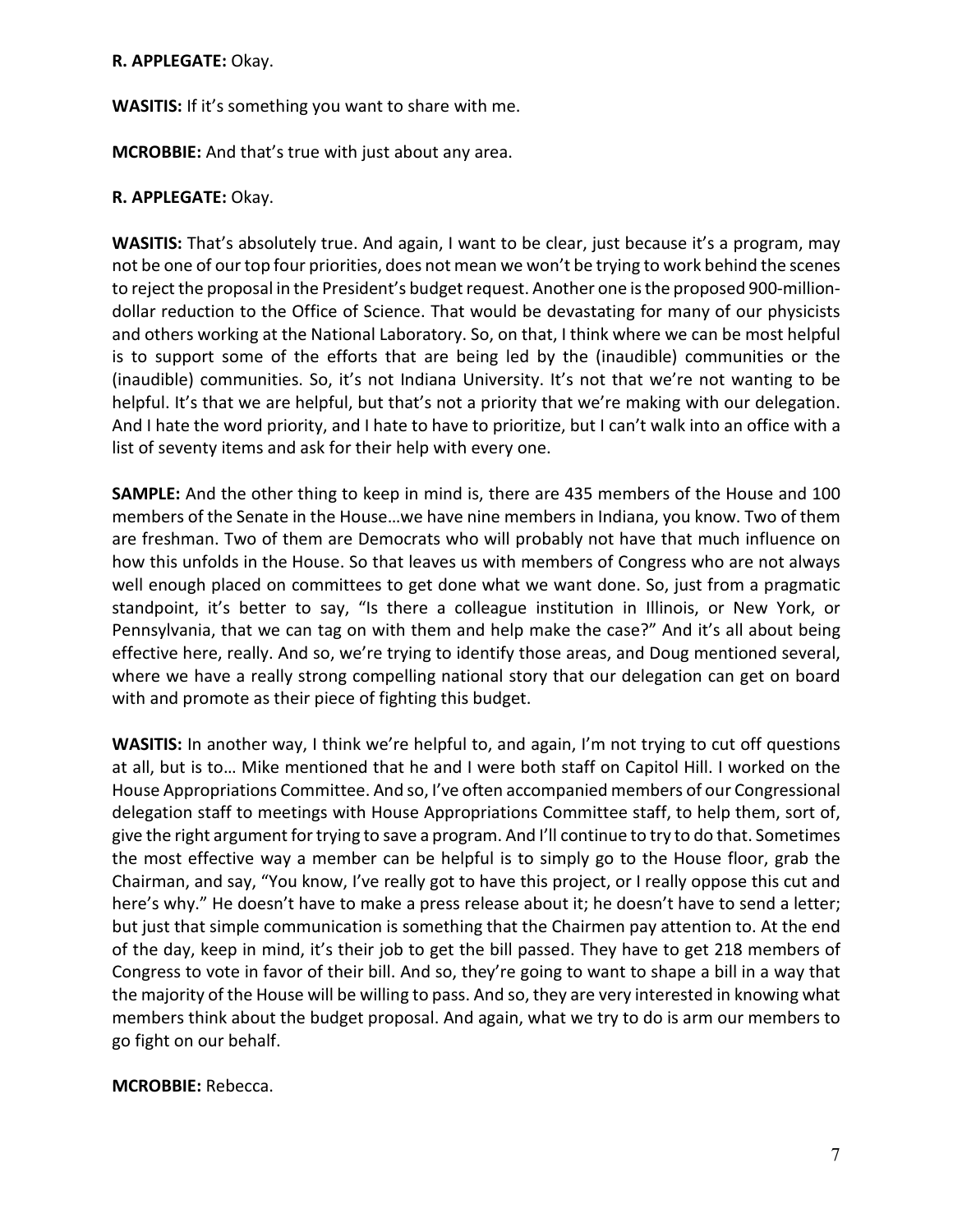**SPANG:** I was going to ask, and I realize with this Administration it may be a foolish question, what's the timeframe? When are we going to know if the NEH is safe for this year?

**WASITIS:** Sure! So, the budget process is completely unchanged. The…it's just running a little late this year. We will probably start to know when the House and Senate mark up their individual Appropriations Bill around the June-July timeframe. It's the House and Senate Interior Appropriation Subcommittee where NEH and NEA are funded. We'll know sort of at that time. But, you know, what I do is I read very carefully the press statements that the Chairmen of those committees make, because you can…you can…from that you can tell the direction they're going. I feel very certain no one wants to be known as the member that killed NEA or NEH. From what I've seen, there seems to be support for continuation. But that's the timeframe.

## **MCROBBIE:** Yes.

**SMITH:** Ken Smith from South Bend. First a quick question about an issue that I think if it is (inaudible) would be (inaudible) as well appealing to Hoosiers if we…if we were involved in it, which is world place safety. So, is that... is that (inaudible) the present budget?

**WASITIS:** I have to admit I don't know. I can check, and I can get back to you. I don't recall seeing that. But again, it's…I have a document It's pretty thick. Let me check on that if I can and get back to you.

**SMITH:** Thank you very much! The second question is a long-game question. I was told a couple of years ago that the University of Notre Dame hired a distinguished American op-ed editor to teach faculty how to write and place op-ed pieces—faculty from any part of the political spectrum. But I wonder if we need more voices speaking up who are trained in such things and if you could see such a thing (inaudible)…a much larger number of public voices coming out of the faculty across the state in content-starved newspapers and being interviewed on national public radio, and so forth…if you would see that as a virtue and worth working on, even if some of those people might disagree with some (inaudible).

**WASITIS:** Well, I have to say, I mean, I think our current team, Ryan and Margie, do a tremendous job. And I've been pleased to participate in some of the efforts to develop op-eds. I think President McRobbie and Dan Evans did an op-ed on the 21<sup>st</sup> Century Cures Act and I know that President McRobbie has done one on the importance of Endowment Spending. I... I think I may answer by saying this is not my field of expertise. And I don't mean to sort of (inaudible) your question, but…

**LINDER:** This impacts the state side too. And I think we have to be careful not to overdo it because we're the ones consuming the public dollars, and for us to come out and say, "You know what, I do a good job. You need to send your money our way." What we need to do and try to do it frequently is reach out to…whether President of Eli Lilly or the head of the State Chamber, to say, This helps us; this is important for our state." Because it's better if it comes from somebody who is not receiving those dollars in many of these cases. And so, you know, and I think we need to share that; we need to have our thought leaders within the university participate in that. But then we also need to get others to do this, too. And at least around the state, a lot of our leaders around the state depend greatly on Indiana University and are willing to openly support us.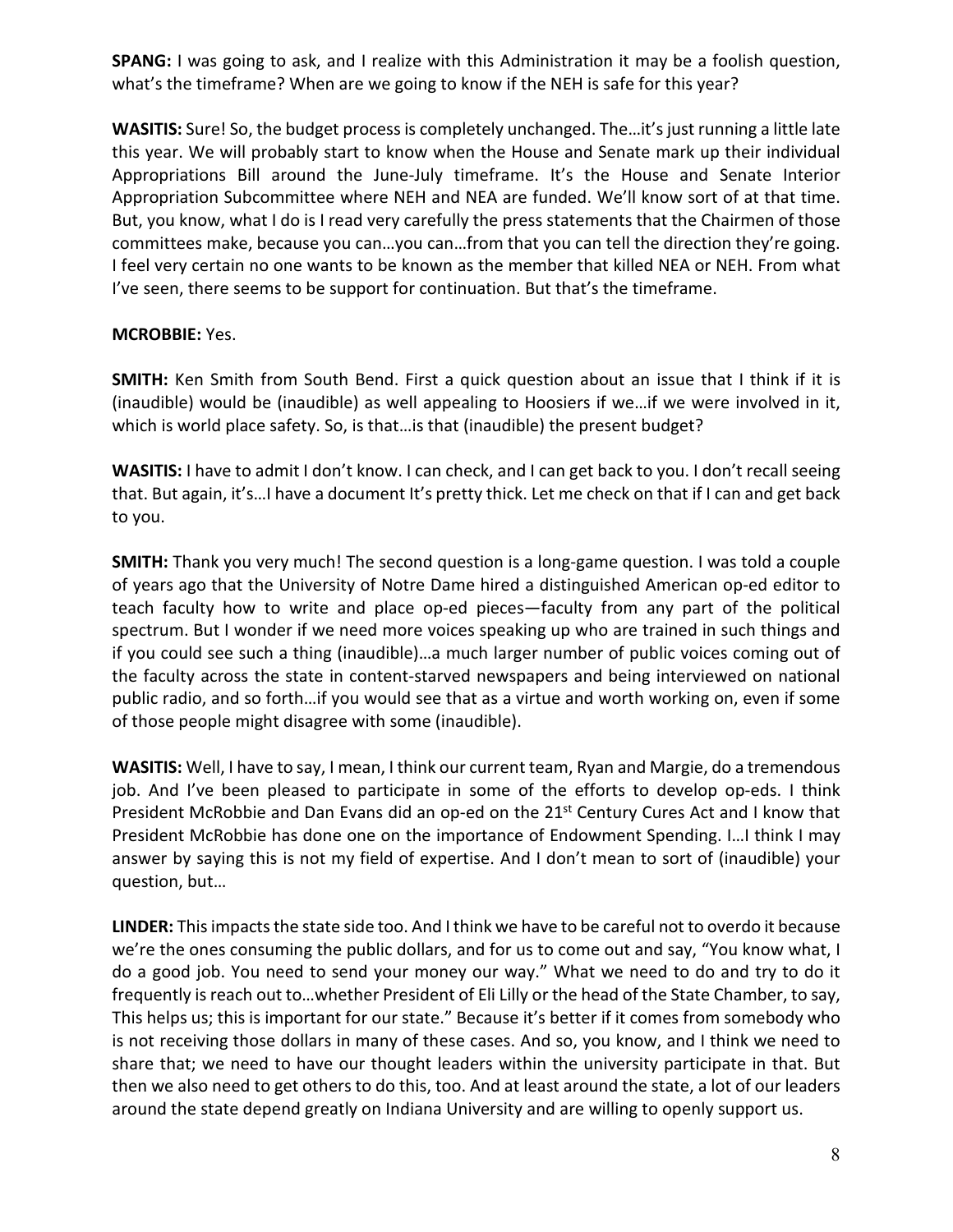**WASITIS:** And Doug makes a great point, and let me add something about the importance of third party validation. So, on the Title VI program, for instance, it's great that Indiana University has nine Title VI centers. But what does that mean for the state? Where we've been able to try to get our members engaged is when we're able to bring in letters signed by the Indiana National Guard, who's had their reservists trained at our title VI centers to help them to be able to (inaudible) overseas. Or we've had K-12 principals and superintendents write letters in support of the work that we're doing teaching teachers. Those are the kind of third party validation letters that I think are almost…almost more important than an op-ed from a faculty member, to be quite honest. But I think is…we need all of these things.

**MCCORMICK:** Bryan McCormick, IU Bloomington. Can you talk a little bit about those cuts to the Department of Education, particularly teacher training or other areas like that…that are being proposed?

**WASITIS:** I…I… Can I get back to you on that? They did not at least bubble up as far as a level that I noticed when I first read the budget. But again, it's a pretty big document. If you don't mind, if I get back to you. I don't want to misspeak and give you wrong information.

## **MC ROBBIE:** Yes.

**LEMPER:** Tim Lemper, from IU Bloomington. I'm just curious of the… I assume the Vice President's Office plays no role in this (inaudible). Is that the case? Is there any potential benefit to having a Vice President from the state?

**SAMPLE:** Well, the Vice President…we've discussed this in the Cabinet meeting yesterday as well… This is an Administration that is short on people who have governing experience. They have campaign people. They have some people who are particular ideological media types like the guy from Breitbart and so forth. But the people who have actually sort of worked in government and know how to make the process work, they're kind of in short supply, which means that among those who do have that experience on Capitol Hill, you know, former Congressmen and former Governor: Mike Pence is…is one of those. So, the question then becomes, you know, how often can you go to him and when he is being besieged within the Administration as well, there will be limited opportunities to do that. We have good relations with his staff; his chief of staff is someone whose office used to be in the same building where Doug's office used to be. They know each other. I…when his (inaudible) came to Indiana University, I negotiated with Josh Pitcock, who was his Chief of Staff. So, we know them well. But, it's not the same if you're Vice President. I mean, you…the call may not be returned and you may not necessarily get, even though you're from Indiana and they know you… So, I think we have to be respectful of the situation that he's in as well. But having said that, the general answer is yes, we will try to use that relationship to get our points across, where otherwise they might sort of be lost in the wilderness within the Administration. Right now, sixty some days into this Administration, everyone including the Vice President is trying to find their role and their place in terms of where their influence is going to be. And so, it's an unsettled environment right now, when you have a President who has never held government office and you have senior staff people who have never been in the government. They compare themselves with Reagan a lot. But the reality is that Regan had Jim Baker, who came in…who knew how things were… And they had George Shultz, who was an old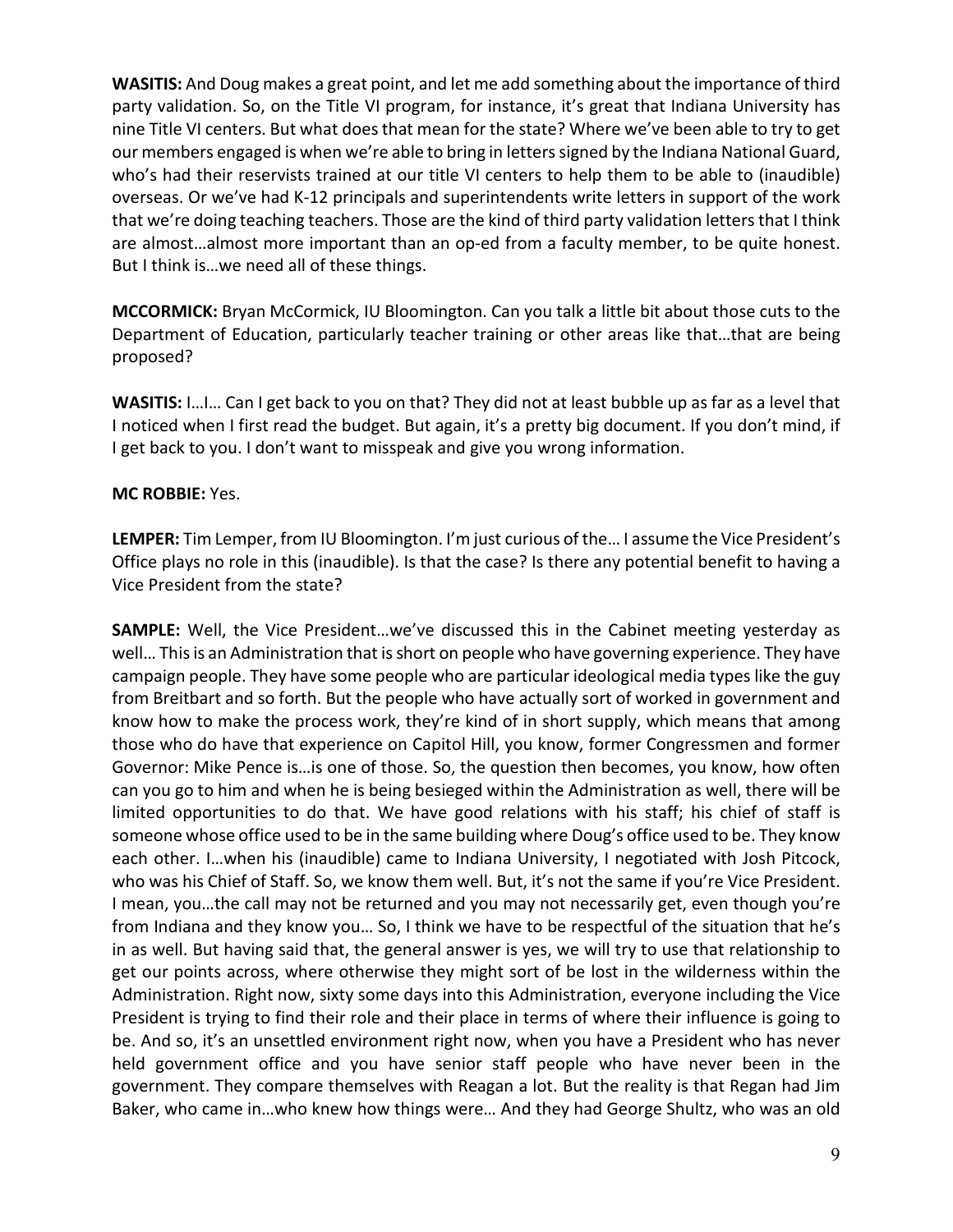pro from the Nixon Administration. Those are not people that the Trump Administration…those kinds of people are not who they (inaudible). So, we will…we will try to use what influence we can where, including our good relations with Vice President Pence.

**MCROBBIE:** Other questions for members of the Council on federal matters? Bearing in mind Doug's timetable. Any other questions? Anybody? Okay. Let's flip to… Thanks, thanks Doug… Let's flip to the state situation.

**LINDER:** Well, I'm Jeff Linder, and I handle the state government relations for the university. Our state right now is pretty good. I mean our legislators have been very supportive generally. There are a lot of, as always happens, many troublesome bills that were filed, a vast, vast majority of those are no longer active bills; they've died along the way. And generally, a supportive attitude towards higher education, generally. In IU, they've been particularly supportive of a lot of our initiatives, partially because our campuses are doing very good jobs. We're doing much better than many of the other public universities in the state as far as performance. And that's kind of reflected in their views and also some of the funding that's being discussed. This is the budget session, budget here…that's a really big deal, obviously, for us. But, to kind of tag into what Doug was talking about on the federal budget, our Legislators and Governor really like each other. Even the Democrats, I think, respect our new Governor. He's been pretty open. Once again, he's never held office before. But he sent his budget over, and it had almost nothing new, very little bit for K to 12 or higher ed. The House put an extra 0.85 percent in the first year and an additional 1.65 percent in the second year. A major difference in funding from what the Governor had…the Governor had no capital projects at all for any university in his budget. He put in… When it went to the House, they passed their budget in the middle of February; they put in about eighty million for IU, plus another 26 million for R&R projects. Tom Morris and I were over at a meeting with the senate leaders last week, and we're hoping that we can get the R&R that we need for the regional campuses in addition to that, University R&R, that seems to be a thing that we can hopefully accomplish, plus another structure. So, you go from just in our case along from zero capital to, between R&R and other caps, it'll be 106 million, and we're hopeful we can get another 40 to 60 million on top of that. And it's not that they don't like the Governor…part of their view…I'm sure this is going on in DC too…it's like, he's brand new; about all of his people are brand new; what did they know about this? I mean the legislative staff are year-round kind of permanent employees. Now if you would flip from one party being in control of the House to another, they may think, "Well you know, this group is kind of new at this." But, you know, the Republicans have been in the majority for a few terms now, so they've been putting in these budgets together. They didn't criticize the Governor's budget, but their view is they are going to go their way…the House did their stuff, and even though we were talking the Senate…the Senate is going to do what they want. And the way we look at it, not that it always works this way, you start out with some hope—proposals from the Gov., the House adds on some, the Senate adds on some, and so, in the end we hope to get to where we want to be. And I think the Senate will add on, hopefully, more funding for operation for universities in general, which would be a good thing, partially because the House Ways and Means Chairman, Doc. Brown, is a smart guy on a lot of the building projects, capital projects…a fair amount was bonding, but about 120 million was in cash projects. Of course, a lot of people said, "Why don't we do bonding when we can spend more down?" My thought was, "You know, ease up." The Senate has to have some money to spend too. This gives them somewhere…if they've got projects, they can do it without busting the budget; there's cash there, and they can move that over to bonding. And so…and also our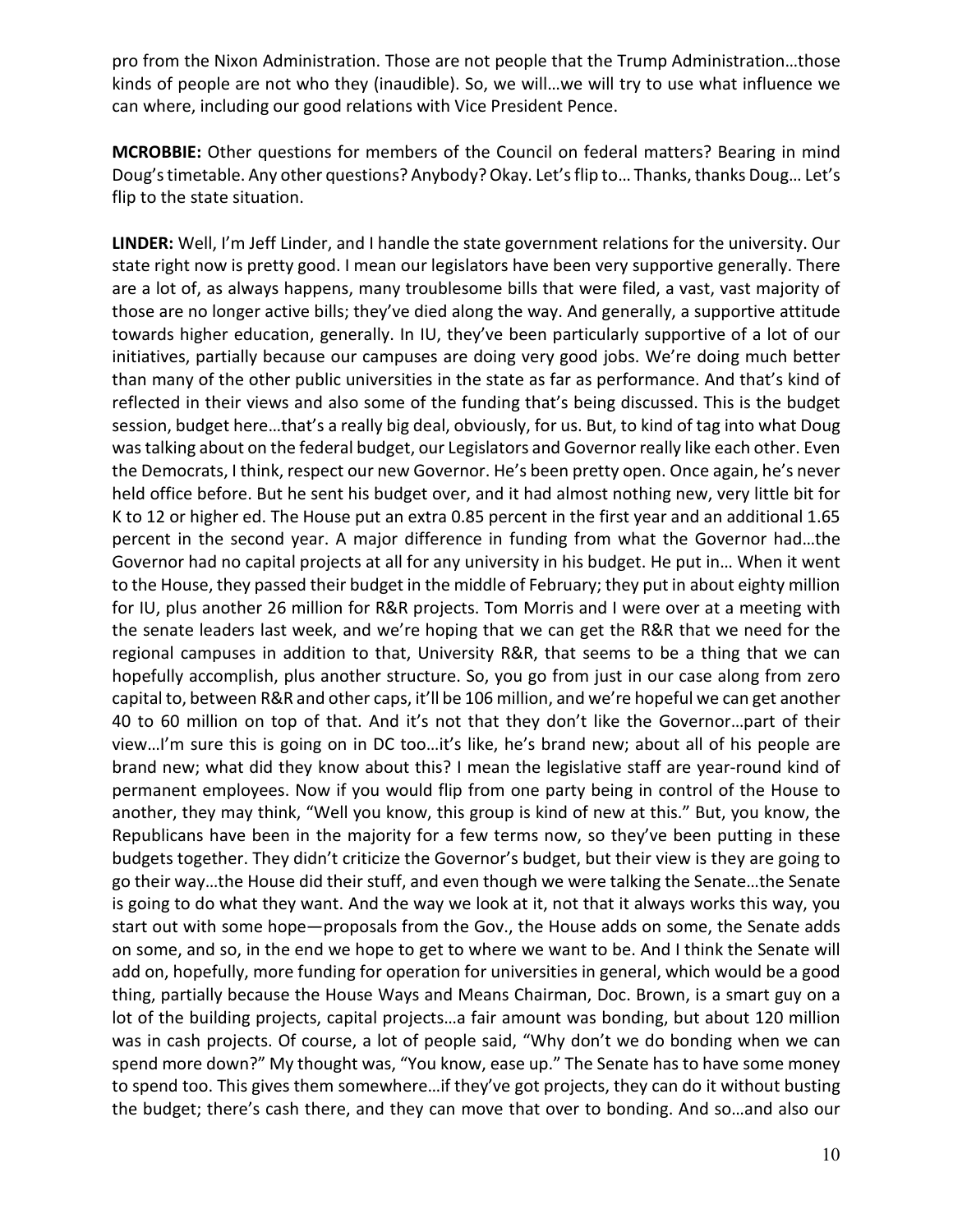economy is doing pretty well in the state. Our revenues are starting to tick up. There will be a revenue forecast that will be issued in about two weeks from now, which will be the forecast that this budget is based on. And we anticipate this upcoming forecast will be somewhat better. I can't tell you much, but it's going to be, we feel, somewhat better. So, when they see that, they'll say, "Ok, maybe we have another 80 million or 100 million than we thought we would have in projected revenue...and so, how are we going to spend that?" And fortunately, a lot of times they are willing to spend extra. Our state has about two billion in reserves. And so, we don't have to build up our reserves; we're already pretty much there. But the present budget out of the House, as I mentioned, has little under 1% in the first year, gets up to about a percent and two thirds in the second year.

### **SAMPLE:** That's for everybody.

**LINDER:** That's for the whole university system. Now, for Indiana University, our campuses, and I have it broken also down campus by campus, was 1 percent in year one and 2.8 percent in year two, because by the performance funding measures, our campuses are doing better than others around the state. And so, we are getting more in that area. They…on the capital side, they put in about seventy-eight and a half million for renovation at the old crescent, our R&R funding is 26.3 million, which is really essential, because that R&R has to be done; and if we don't get funding for it somewhere, it ends up coming out of operating budgets out of the various school or departments. I mean if something broke, it's got to be fixed, and we're trying to get the state to help us take care of that. And at this point, they have… They also…with the IPFW projects since Andy's here, they've put in 4.85 for year two of the biennium, 4.85 million for the IU part of that operation, which is what we had requested. And we've spoken with David Long and Luke Kenley, leaders in the Senate, about year-one transition money, and they seem interested in trying to support us with respect to that. So, we will know more… The Senate… Very soon… The Senate budget comes out this Thursday. And so, like I said, our situation is pretty good, and we hope it will be somewhat better after that happens. But, if any of you have any questions, later I can kind of show you the charts of where it may be, so that you're aware of, you know, kind of where you are. But most of our campuses do well, particularly East and Kokomo, because their growth do very, very well. There are some risks to us because of the road funding issues. And really, if anybody has any questions, I don't mind you asking the question while I'm discussing something. So feel free to interrupt me if you want to know more. The House proposed the ten-percent gastax increase. The Senate just met today; they put in an amendment to do five cents in year one, five cents in year two, and put in an automatic escalator, which (inaudible) inflation adjustor. So, it may no escalate, it could go down. But…so that they don't fall behind in the future where every year they analyze the cost of doing roadwork, and then adjust the gas tax annually by that amount or that percentage. And I've seen that work in other states very well. Legislators hate doing a tax increase. So, our pitch is always do it right and do it so it kind of takes care of itself. Our problem in road funding is our cars get more fuel efficient; they drive more miles on the same amount of gas; and so, you get less money for the same amount of miles being driven and it can't keep up as costs of doing the roads go up. There are some issues. The Senate would like to do tolling. They've added on things like a fee for electric vehicles, so they pay something. I think they're going to have a funding program that will work. The troubling thing that could be a problem for universities is part of their funding plan would be to take 300 million out of the state's general fund to use for roads. And that 300 million comes from sales taxes received on gasoline and diesel fuel purchases. So, they would really put all, you know, gas tax, but all sales tax involving gas sales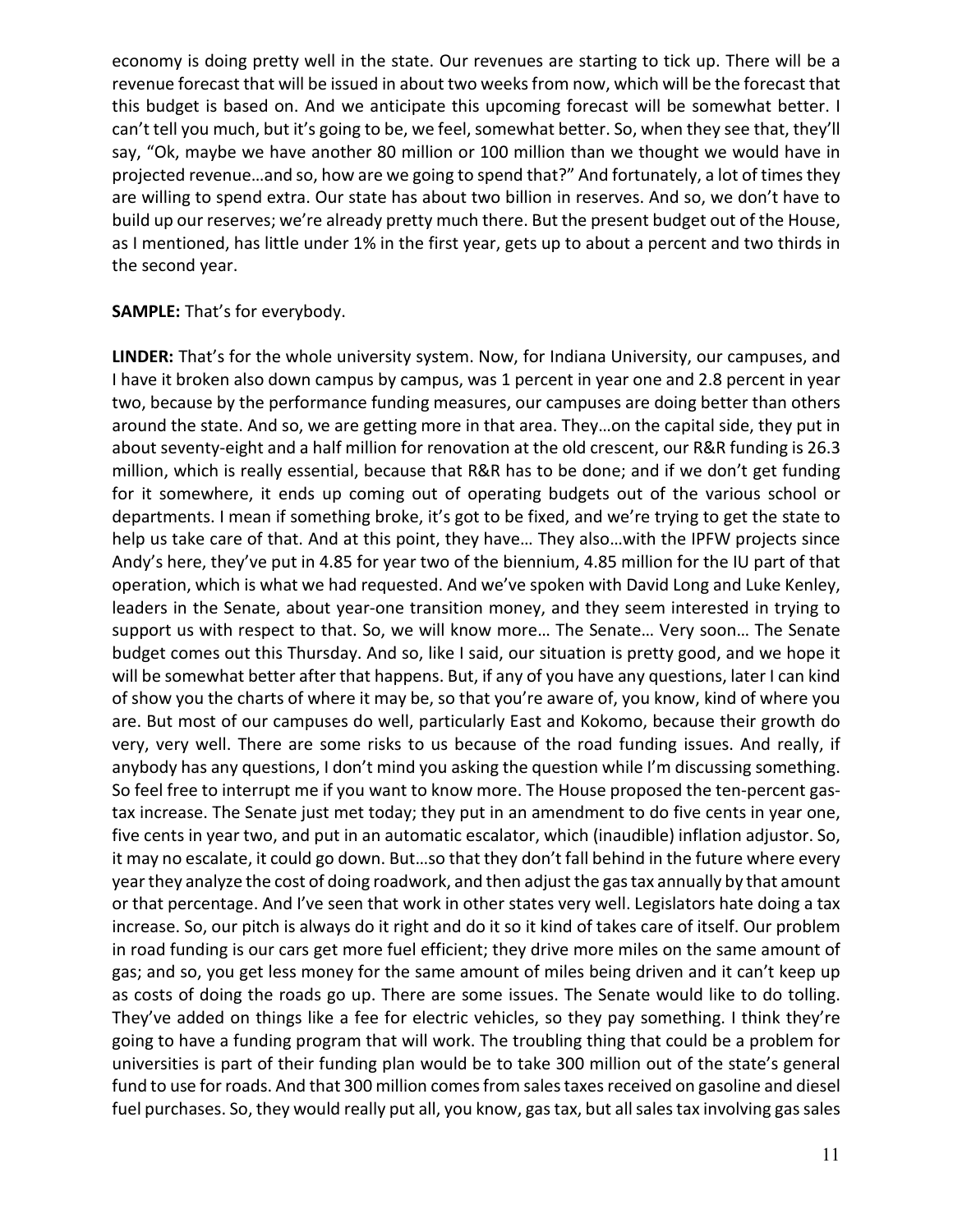for that, which takes 300 million out of the state's general fund, which that can be a problem for us. That's a big number for our state. Doc Brown has been pushing for a cigarette-tax increase, which he's wanted to do ever since he got legislature over twenty years ago. He has it in for a dollar, which would raise, if it goes through, approximately 275 million. So about…takes care of the shortfall on the Medicaid funding. And that's what he was going to dedicate it to, Medicaid funding solely to fill that up, so he wouldn't have to take from other parts of government. The Senate is not so hot on the cigarette tax; and I know speaker Boswell has offered to drop it to sixty cents; some Senators don't want to do it at all, which for something so few people do and it's so expensive…even the Chamber of Commerce is strongly behind it. Say it costs us 6 billion dollars a year as a state in lost productivity and healthcare costs because of cigarettes. And then you have the guys coming in who have the smoke shops saying, you know, I'm going to have to lay twenty people off; it's like, "Well, in the big scheme of things, is that much of a deal." But we'll see what the Senate does. But that…that is a risk for us, that in talking to a lot of legislative leaders, if they don't get enough in the cigarette tax to fill the hole, I don't anticipate them taking all the sales tax revenues away from…that we received from gas sales. They may phase that in over, say, three biennium, six years, maybe five years. So, it will be a little bit this year that we would make up through other sources. So, there would not be a big hit to other parts of state government. So, Indiana is not a wealthy state. But we really feel like it's…it's also been managed pretty well financially by both parties. When the democrats were in charge of the Government, they were conservative and thoughtful managing money as well. So, we're not in trouble financially, and we want to keep it that way, but keep our institutions as funded as well as we can along the way. On other things that impact universities, we always have a number of gun bills, and I think we had twenty-three of twenty-four this year, Probably the most popular type of bill out there. We're down to only six gun bills and another one put guns on college campuses. We kind of have a discussion agreement type understanding with legislators and the leaders that they are going to have a study committee to look at it this summer, and we'll see what happens. As you know, many other states, including Wisconsin and Oregon, are giving more gun rights on campuses. And it's…we are very hopeful with six gun bills out there, there are homes for people to try and amend new things on. But really our…the people we've been working with, even the ones we disagree with on these issues, have been honorable and fair to deal with. And I think we are going to end up studying it this year. But it's…this is a growing trend around the nation, and it's somewhat troubling, but we'll continue to work on keeping that from being a problem. Generally, as in many past years, legislators have wanted to get more involved with helping us run the universities, kind of like they've done with K-12 and… They really have been pretty understanding and not as involved in that… I think they're pretty pleased with how tuition has gone, with how the students are reporting back to them as to how they see their university experience. And so, we've not had a lot of problems or a tax on educational side of things this time, which has been refreshing. I always hate to say this, but until my friends in legislature go home, a lot of things can still happen. So, I mean, until they adjourn it's all in play. And so, we need to stick with that. The main higher-ed bill is House Bill 1281, which has a wonderful author, who is very supportive, and it's the Commission's bill. And it really does...manages a number of technical issues that involve higher ed—nothing that's troublesome for us, as such. And it's really just kind of an updating bill. It's pretty non-controversial at this point, and we hope to keep it that way. Probably one of the hottest bills that we hope we are getting more under control is the bill involving sanctuary campuses. And that started out as a very problematic bill. It had a lot of people very concerned. We've been working with our legislative allies, and yesterday they adopted an amendment that really dialed it back immensely. A lot of the things that people were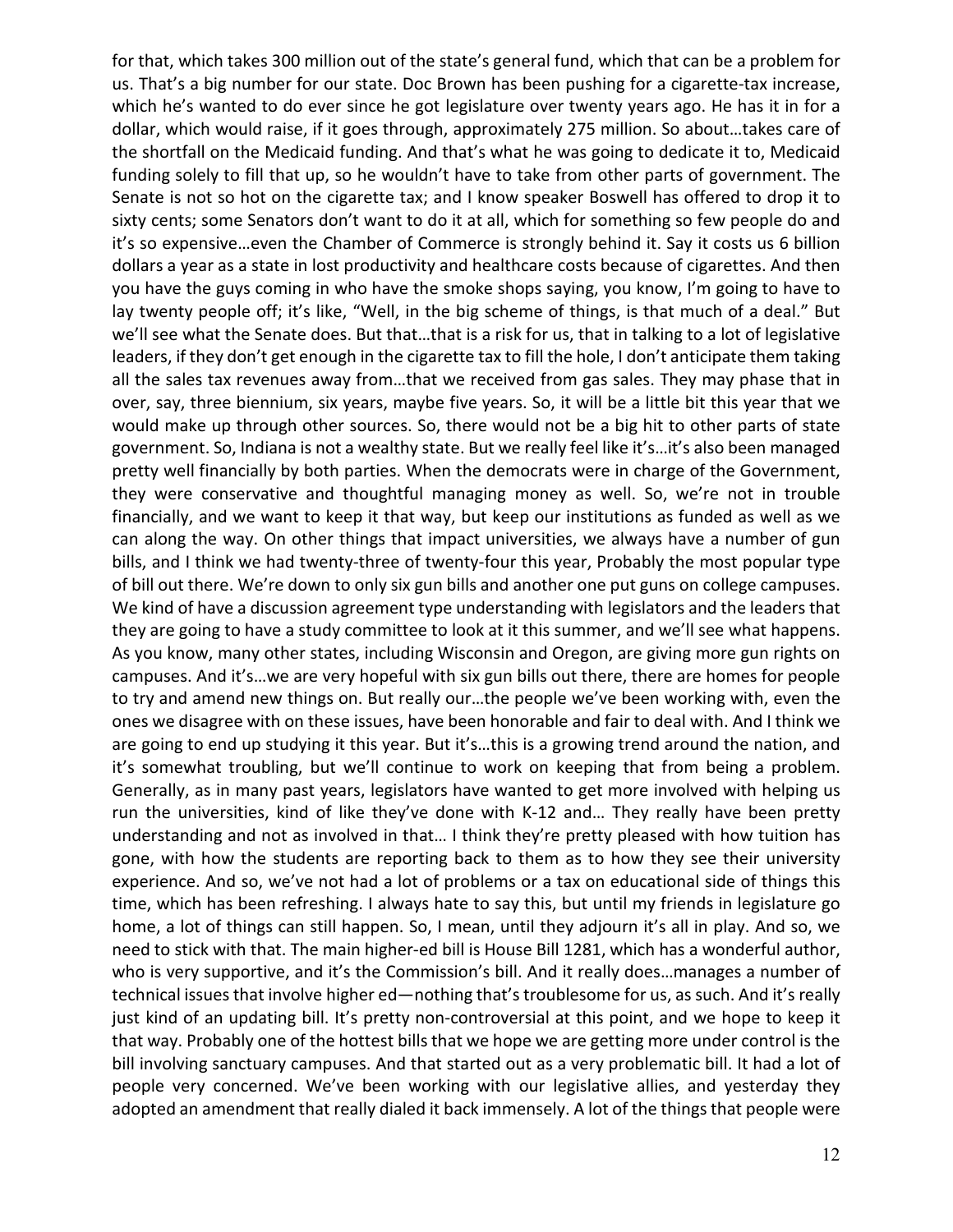worried about, all the new language and how it would impact the offering of educational opportunities to students' tuition and everything, they agreed to take all that out. And basically there's now a law enforcement bill. There's been a law in Indiana since 2011 that does not allow cities, towns, or counties to become sanctuaries from enforcing federal laws or other laws; and nothing involving education; they just basically say that public and private universities also cannot become sanctuaries—no new provisions, nothing special for the educational side; it's a law enforcement provision. Mainly if you've got someone in your custody and there's a hold on them from federal authorities or another state, you're required to cooperate with them. And the Chairman of the Committee is, like me, a small-town lawyer. He said, "That's mainly for sheriffs. That what it is." He said, "You know, should we take it out? It's like occasionally we have somebody for an hour of two while you're taking them to the sheriff's office or something?" But it's, you know, the legislators have said, "We just want to treat you like we treat cities, towns, and counties." And I said, "So, that would be a fair approach to this." So, they dialed it back immensely. And to show that the change in attitude, the author of the bill, who I used to serve with in the House, he's now Senator, he can be pretty tough to deal with on those issues, but he's…he's a good guy. And he's a guy who is very thoughtful. He… I sat down with him to talk about how we would like to see it changed, and he was very receptive. He said, "That's what I want to do. That's kind of what I've been telling people. I want to do this." And h was going to go talk to some people in the House about it. And as I left the Senate Chamber, I got tied up talking to somebody, and he came up behind me and said, "Now what about the DACA students?" And so, we've gone through a when people were asking us, like, are we going to hurt them with this? I said, "No. Actually…and (inaudible) grandfather in DACA students on the educational issues in the original bill that had lots of implications to the educational side (inaudible)." I said, "You know, all the educational stuff is now out. This is a law enforcement bill. So that committee …I mean, if you want to put on (inaudible), but it really doesn't apply to this bill." He said, "Good." So, the guy who is proposing this is wanting to make sure now that DACA students are not injured by something going on. So, it's, you know, part of our thought when we did some of the initial changes where the DACA students were allowed to get in-state tuition because of the DACA provision—they're now here legally or lawfully—we knew if we built a base of those students, that the local representatives, I think, would find them to be assets to the community and say, "We've got to take care of them. We've got…" You know you get that nucleus of people who are using those services and using them well, and then people want to make sure that that doesn't get taken away. So, really we hope to keep that put together, but our issues involving sanctuary campuses…and I think dialed back to a point where there's no new language about no new things; it can happen to anybody. It's whether a law exists as it pertains to cities, and counties, and towns, which is very narrow, applies to us. And even private universities. And the private universities yesterday, we worked with them…they supported the bill, too, because we had told people, you know, if the privates are in, that's ok with us. If the privates are out, that's ok. It's not our issue. And they wouldn't have kept in…and the privates didn't object, and part of the reason why is the privates get more and more federal and state money all the time. With each passing year, they become more public; with each passing year, we become more private and…so I don't think they want to argue that they shouldn't have to deal with this because the amount of money they get is very significant, especially through the student assistance programs and other things of that nature. So that's kind of a quick summary of some of the top issues. But I would be very happy to answer anything you couldn't…any questions on any specific bills that you may have.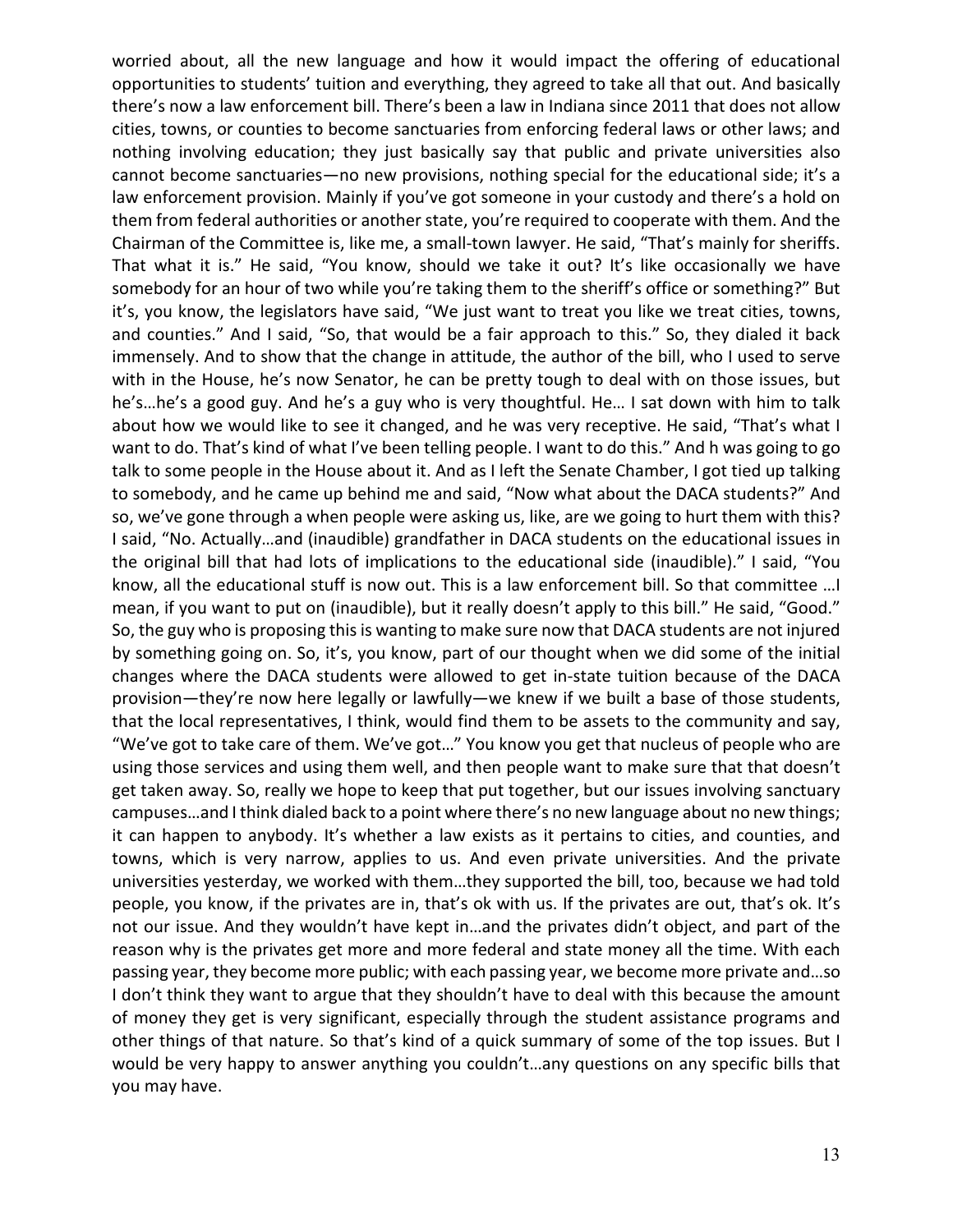#### **MCROBBIE:** Yeah!

**JOHNSON:** Colin Johnson from IU Bloomington. First of all, I'm thrilled to hear that you've been able to make progress with that particular bill because that's been sort of endlessly concerning for people, certainly in Bloomington and I think throughout the system. So, I really want to thank you for your efforts on that.

**LINDER:** To be honest with you, Mike would probably agree. I was pretty thrilled too. I mean, because…

**SAMPLE:** Jeff can't say it, but I can. This compromised and get everybody out of this mess was Jeff's idea. As a former legislator, he worked this out…he did a yeoman's job in working this his former colleagues to get to a good outcome. So, Jeff's a great asset.

**LINDER:** But we still have to get it to the final. Let's wait. Also, we had a unanimous vote from Republicans and Democrats, and on a potentially divisive bill like immigration, where they just divide up for reasons they want to divide up, it was unanimous. I'm sorry to question this…(inaudible) You are very welcome!

**JOHNSON:** It would be very helpful for us to be able to communicate to people (inaudible) actually can take in. I mean, I know that was under way, but this is very helpful. The other thing that has just…because I had just finished doing my taxes… I'm wondering if there's been, you know, one of the things that Indiana does quite well is the tax credit provision that allows donations to public universities to generate a tax credit, and I'm just wondering, because we're in the middle of a sort of bicentennial campaign and Purdue is sort of like, they'll be celebrating their 150th anniversary in 2019, whether or not there've been efforts over the years to try and get the Indiana legislature to expand that. Because I actually think that's one of the sort of mechanisms that incentivizes people most explicitly to give to public universities.

**LINDER:** You're absolutely right! And for the first time in probably five or six years, they didn't try and take it away. We have this one Senator in particular who is a really powerful Senator, who wants to do away with that. And we have fought him every year, in a friendly kind of fight. He sees… His view is for two hundred dollars or four hundred dollars, you're going to give that to your university anyway. But what we've talked about…that's how you prime the pump. A lot of people give big money, give a little bit here and there and get support for… And one more approach is, to Republicans, is to have the private universities pitch it…the religious universities. And like, for some time, even on Notre Dame's kind of home webpage, there was note about get your IU…or get your Indiana tax credit, you know, give to Notre Dame. And this should…for the first time…the guy who has been after us, did not file that. And so, we're going to try and mount our effort, because we've made the pitch that it ought to be increased because in effect, for every, you know, dollar the state grants us as credit, not to us, but to the taxpayer, a dollar then goes to the university. And so, in costs of leveraging your money, it's a big deal. But it's honestly not as big… I haven't seen the numbers for this year, but it's only about twenty million dollars a year, which is not big money for the state, but actually of that part, about nine million alone goes to IU. So… But for the…even the small private universities, like Clayton College, it might be thirtyfive thousand. They really want that…that's an important factor of their giving.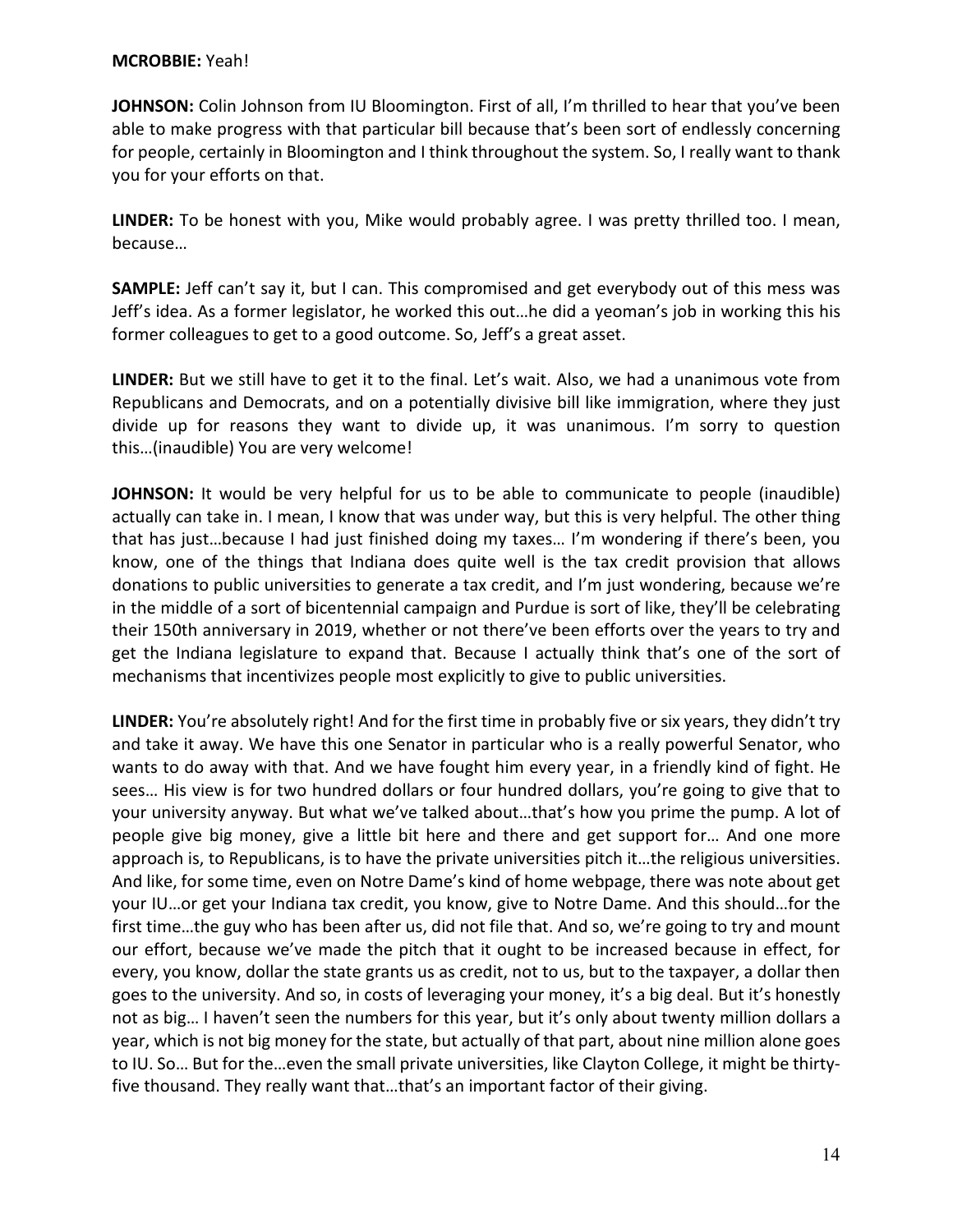**JOHNSON:** Yeah! Well, I just think there's an opportunity right now, since both IU and Purdue have sort of major fundraising campaigns, to say, "We could talk about this, but this is our opportunity to sort of get the biggest return off of this. Could you give us some?" I mean, whatever. You deal with this all the time.

## **LINDER:** Right!

**JOHNSON:** I'm just saying, I just did it, and I know the only reason I give money every year to my own department is because we get half of it back.

**LINDER:** And that's… and actually in our world, that's a good thing to talk about a non-budget year. Because in a budget year, you hate to be having them give money to things other than universities, which would be giving it back to people. But in a non-budget year, a lot of times you can get them to then put that in place where that's increased, so that for…so, when the next budget cycle starts, you've got that in place. So, that's something we'll obviously be trying to see if we can get done next year.

**MCROBBIE:** In the short session here, I mean, it may even be that some arrangement to make this, sort of, temporary for the durations of the campaign or something, might even have some attraction to it. So, we'll definitely… That's a very good idea. We'll have to look at that again. Other questions for Jeff? Other questions for Jeff or Mike at all? Alright. OK. Thanks, Mike. Thanks, Jeff.

**LINDER:** Thank you!

**SPANG:** Thank you very much!

**MCROBBIE:** All right. Let's move to Executive Committee business. Who is going to start, Rachel or…?

## **AGENDA ITEM THREE: EXECUTIVE COMMITTEE BUSINESS**

**SPANG:** No, you are good to start.

**R. APPLEGATE:** No…OK. Just some updates for the University Faculty Council of some things that are going on at IUPUI next month, which is next week. We will be taking a vote to begin the process of amending our Constitution to allow greater representation of non-tenure track faculty at the Faculty Council…Indianapolis Faculty Council level. It is a not sure thing that this will pass, but we...by God we are going to have a vote. It would be a fairly dramatic change right now; we have ten seats that are for non-tenure track faculty and eighty-three that are tenure track, and this would change it to the…to reflect the campus proportions, but also in consistency with ACA18, which stipulates that tenure-track faculty who have responsibility for all three areas of the mission constitutes sixty percent of the voting faculty. And so, the non-yet tenure track will be increasing to forty percent if this passes. So that's a very large…it's…it consumed about three years of work on our campus. And we're doing it within existing faculty policy. So, there are no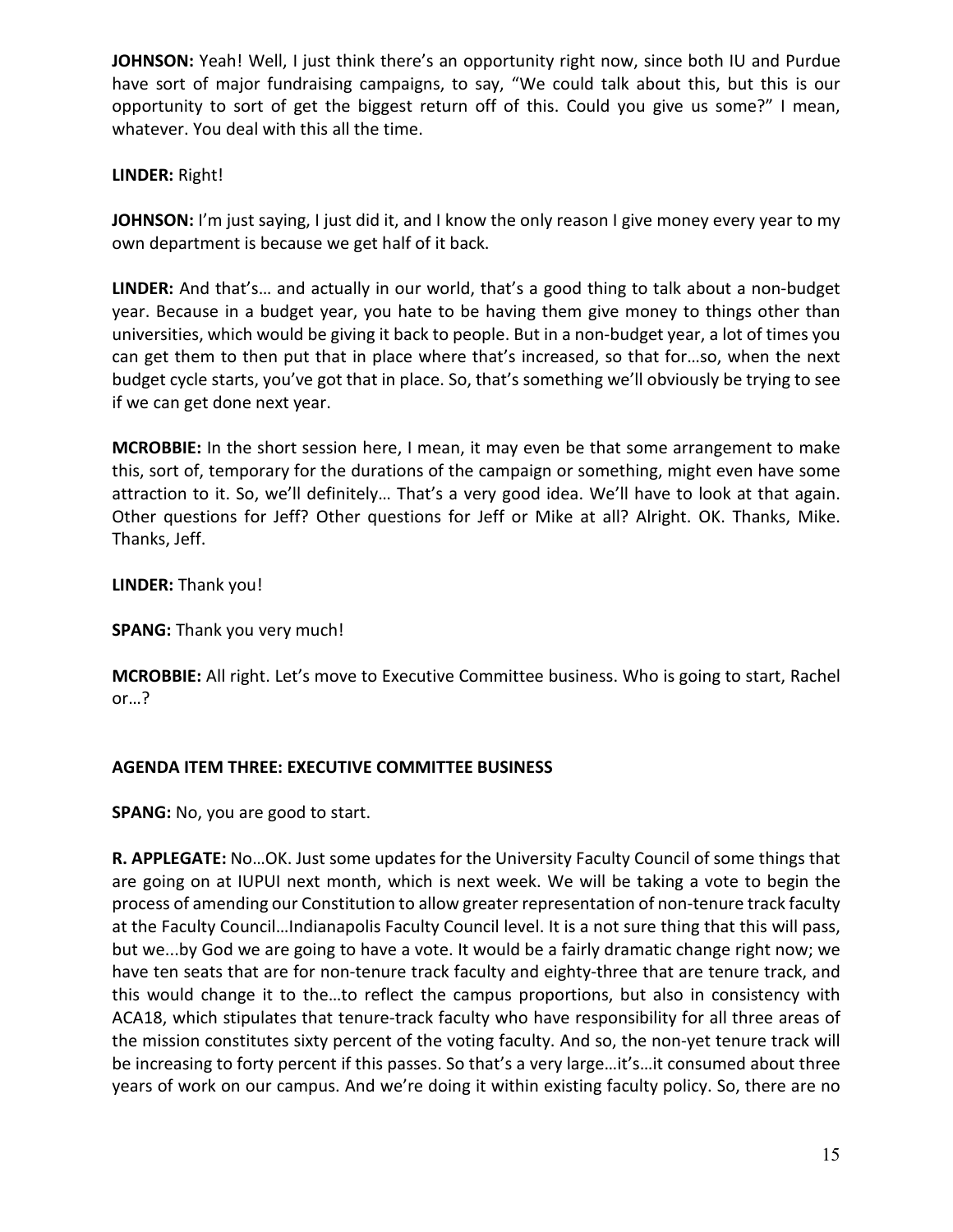proposals being made from our campus to change university policy. That's sort of consuming all of the oxygen at IUPUI at the moment, other than things I don't want to talk about. So off to you.

**SPANG:** All right! Key things from Bloomington. Thanks largely to the efforts of Naz Pantaloni, we have no passed an open access policy on the Bloomington campus.

PANTALONI: It was a good effort.

**SPANG:** So, now that there is a Bloomington policy as well as an IUPUI policy, perhaps there should be a UFC policy. We will be discussing, as will this body in just a little bit, proposed changes to the Research Misconduct Policy, and then that's going to come to the UFC Executive Committee for a vote on April 18th. And we also in the immediate aftermath of the Executive Order of January 27th, the so-called travel ban, and then the new version of it, which has, of course, been halted in the courts for now, the Bloomington faculty passed two policies, one for students and one for faculty, on accommodations in response to government action, basically, saying that if somebody, say tenure process…progress towards tenure, or somebody's ability to complete their course work were in some way impeded by not being able to get back into the country, for instance, that we would take that into consideration. We can't, obviously, affect the existence of such bans. But we can say, you know, the university, the campus will make accommodations for those who are affected by them. Joe? **MCROBBIE:** Are you done?

#### **SPANG:** Yep!

### **MCROBBIE:** Yeah! Ok. Joe?

**WERT:** Just a couple of quick things. The Regional Faculty Council met today with CRCE, which is a group of the Executive Vice Chancellors of Academic Affairs from the regional campuses. We met before the brainstorming session this morning here, and we had a very good conversation about two things: one, paths to excellence in teaching on the regional campuses for promotion and tenure; and we talked about perhaps creating a best practices manual for dossiers…it could be particularly given for new faculty, so that they can be helped in their path to tenure promotion. We also talked about faculty roles and enhancing student success, and in particular we were talking about looking at policies on our campuses to make sure we're being flexible, and sort of, applying policies related to student success equally to help move that needle. That's all.

**MCROBBIE:** Ok. Thanks Joe! Any questions? We could do it now. Any questions for Rebecca, Rachel, or Joe? Anybody? Ok. Alright! Let's...what I want to do is....given that we're well over time and the main thing I wanted to raise was the situation with the federal budget, and I'll have an update…a special update coming out on the federal budget and the university's perspective on it, I hope by the end of this week. So, what I'd like to do is just jump to six, and so…because we have quite a few items to deal with this afternoon, so, let me jump straight to six and ask…who is…Emily, Jenny? Here…who is going to start?

**SPRINGSTON:** Yes. I'll jump in.

**MCROBBIE:** Ok. Emily. Yep.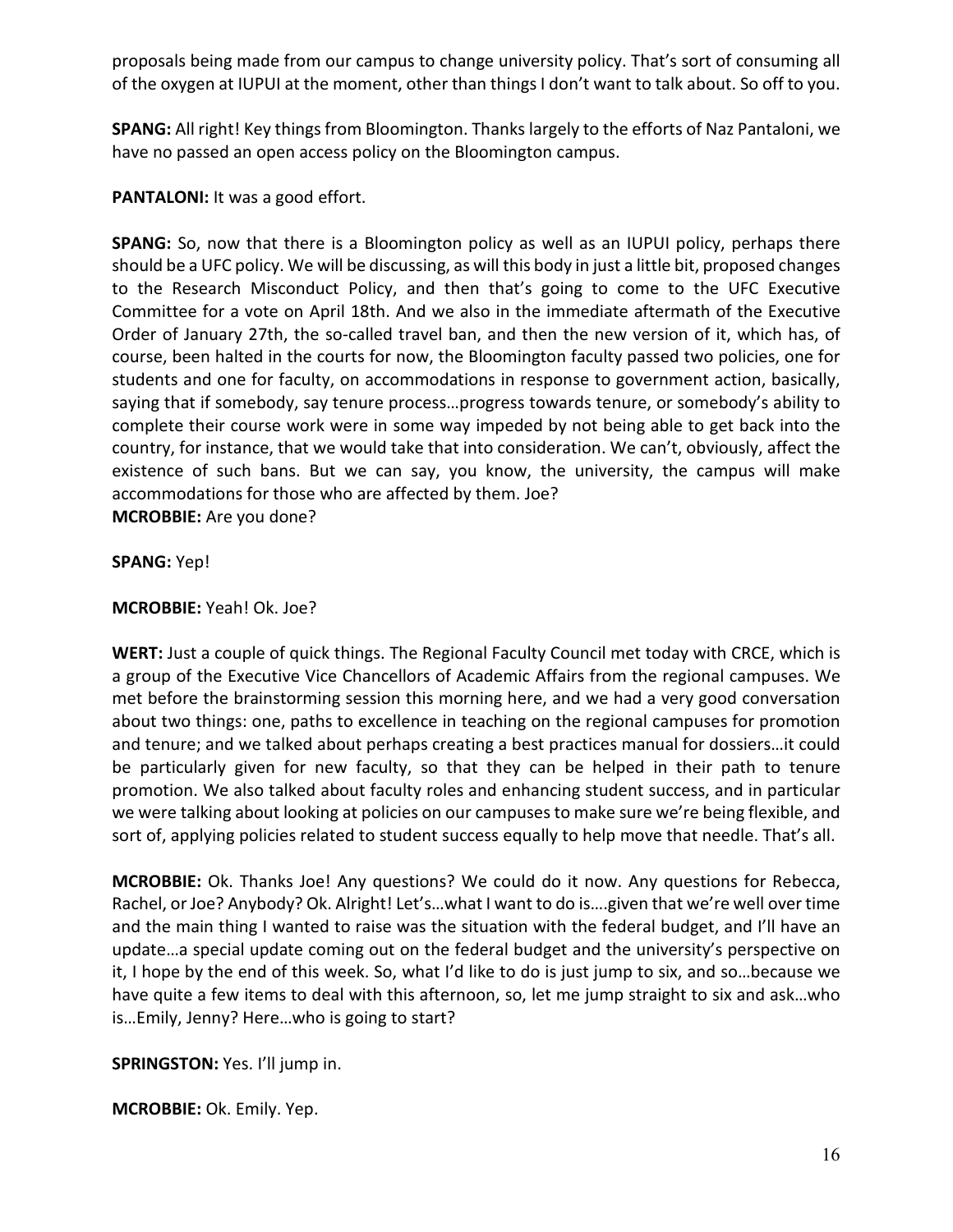#### **AGENDA ITEM SIX: UFC APPROVAL OF SEXUAL MISCONDUCT POLICY REVISIONS**

**SPRINGSTON:** Thank you! If you'll recall, we were here a few months back and took a look at changes…proposed changes to the Sexual Misconduct Policy. At that time, we focused on a few changes to the overarching policy language and then the procedures as they applied to where allegations were against a student. And then we regrouped with the faculty subcommittee and since then have been looking at the procedures as they apply to allegations against faculty and staff. And those changes are the ones that are in the materials as track change to you. And I really do want to thank the Faculty Committee that worked with us, as well as Jenny. And that included Alex Tanford at Bloomington, Peggy Stockdale here at IUPUI, and Monica Solinas-Saunders at Northwest. We had some really good discussions. And really what we were aiming to do is take our observations of things we saw in the written procedures that were not necessarily clear. There's very little substantive change, other than identifying a report that is available to the parties, and it goes to the Decisional Official, some timeframes that are clearly specified, and some instructions as to writing. A lot of the changes…it looks like a lot are really setting forth a clearer path for the appeals and moving some pieces just so the flow is a little better. So, to jump in, and then there's one piece of a change...proposed changed on the jurisdictional scope of the overarching policy (inaudible), too. So, the pages numbers are not marked, but starting on the procedures, and I did page numbers for myself and it's page nineteen, if any of you happened to do that yourself, but we start with just clarifying, cleaning the language on the definitions of the different roles, the Investigator, the Decisional Official, the Faculty Board of Review, and Appellate Official. There's really no substantive change other than university HR, when we have complaints against a staff employee, designated the University Employee Relations Director or designee, because they are doing some changes within HR for who decides in these…these matters. Turning to the next page, under the complaints, again, we have an initial assessment process and then a formal investigation process for things that go forward to investigation. The clarification at the beginning of the complaint language is a change where we say upon receipt of a report alleging faculty or staff members engaged in sexual misconduct, rather than complaint, and the real reason for that is just remember that our reporting obligations and the way things come to our attention is really broad of any possible knowledge or reason to know of possible sexual misconduct. They don't necessarily come in our door as a formal complaint from an individual. So, when we receive that information, that's why we talked about this initial assessment: what's come to us? what does that look like? does that even implicate this policy? what's the right way to address this? And so, that's the change in that language. All the other changes there are either moving, you'll see a switch in language just moving it up. The scratchedout language on the initial assessment in informing the parties, that's just moved to the formal investigation phase; it's more appropriate there. And then spelling out the process that follows, shall apply to where the investigator terms…determines we've fallen under the scope. That's just moving language down. The interim action language, again there's no change; well, there's a slight change, but that…we moved that down to the next page and just made a reference that that often involves other campus officials who might be helping in any sort of interim action that may need to take place while this is going on. The alternative resolution option language, again, we're just cleaning those terms; it was a little bit sloppy as between alternative and formal, and we saw both terms, so we're making it consistent and clarifying the limit on face-to-face mediation, that that that has a limit. That's a rarely used a process, and we just wanted to make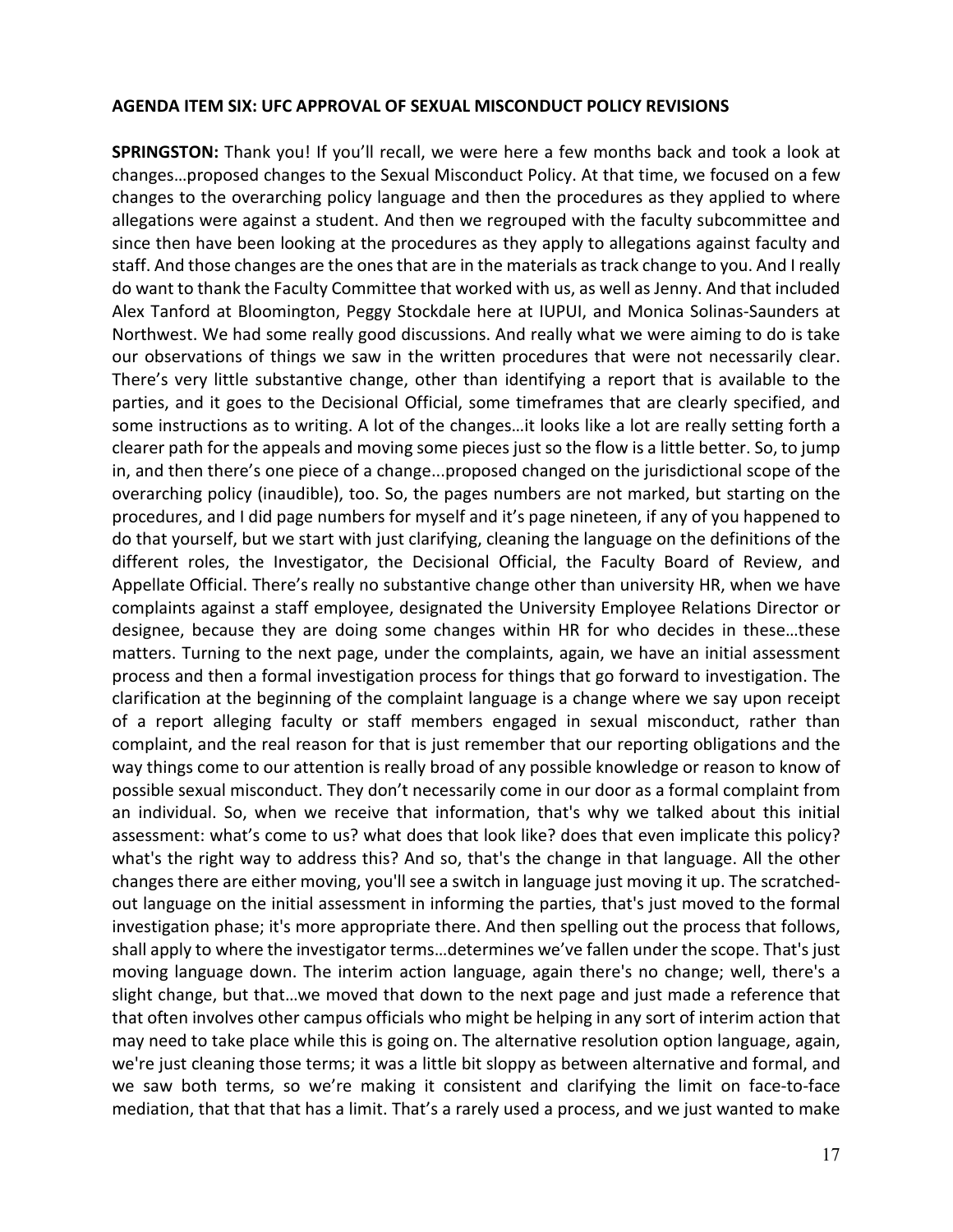it clear when that's an appropriate process. But, the alternate resolution option I think is a really important piece because a lot of these types of things that come through may be best resolved in different avenues other than the formal investigative process that you see happen. I'll move next to the investigation portion. We did clarify here, and as I mentioned we moved it from the initial assessment, just that this is the place to make sure, if it hasn't already occurred, that the investigator is notifying the respondent faculty or staff of all the allegations raised and the name of the complainants. So, this is…again, if it hasn't already been notified, this makes sure that that's happening and spells it out there. The big chunk of deleted language you see there was duplicative of what is already sitting in the policy up above that you already looked at last section. And we did not want to duplicate language where we already have it in one place, and it's clear. So, that language is up above under the policy that applies to all procedures. Moving to the report of the investigation, this was a substantive change, and we felt it necessary to provide, not only the parties, but campus investigators on every campus to have the same instructions as to what that report looks like. We… This is a best practice. This is what we train them on. But we felt it needed to be spelled out clearer here, and what contains in that report. That report is forwarded to the Decisional Official, and we felt that we needed to add a little just…little more instruction of how that goes, the ten calendar days for the parties to then provide comment to a Decisional Official following a report. So, there's a two stage, of kind of, in the due process rights piece there's at the time of interacting with the investigator to provide your account and to answer the allegations. There's also the stage here to provide that, and provide any further comment directly to the Decisional Official. And we put a time frame on that. Turning to the next page, under finding decision, again this is the finding decision level by the Decisional Official, very little changed there. But you'll notice we removed the language that referenced a summary that was provided to the parties because we've now taken care of that through that report that they'll be able to see, and clarifying that the DO provides them written notice of the fining and sanctions. We didn't make changes to the sanctions other than switching the language between a withholding compensation to affecting compensation. The next stage is where we really felt there was also need to just make the flow cleaner, and the instructions to everyone involved, the parties as well as the officials, and that's the appeals process. And we moved up and tried to better explain how someone requests a Faculty Board of Review, and that that's the first step available in the appeals process for either party, where it's faculty member who enjoys Faculty Board of Review.

**SMITH:** In the last line of the fourth paragraph, it uses the word "enjoys." Is there a legally appropriate term that is not quite so unfortunate that we could use there?

**TANFORD:** Where is….is that the last line or…?

**KINCAID:** How about just say, still has the right?

**SMITH:** (inaudible) First paragraph, the last line.

**SPRINGSTON:** Yeah, so…

**KINCAID:** How about still has the right?

**SPRINGSTON:** Does that work?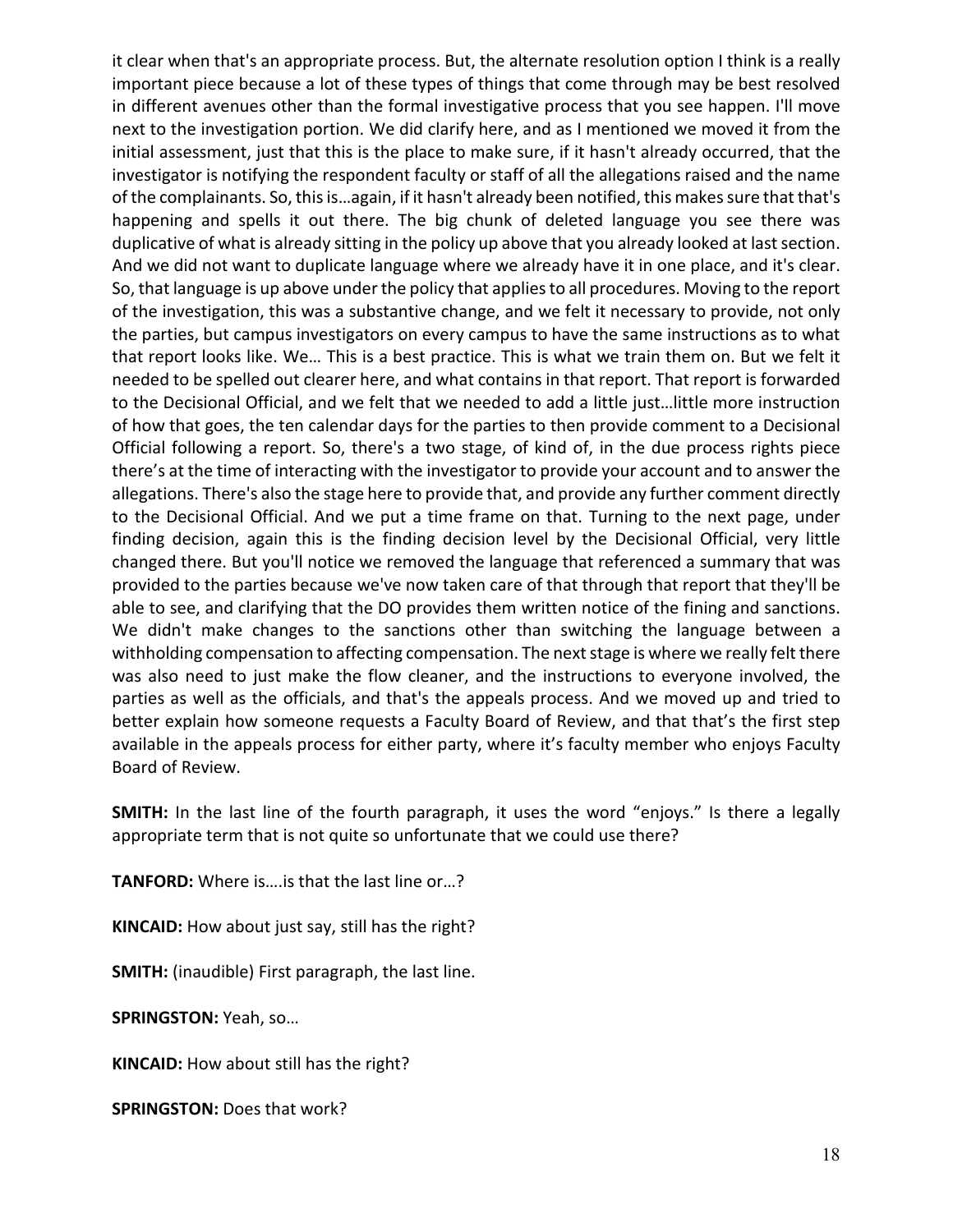#### **MCROBBIE:** So, what was that Jenny?

**KINCAID:** Instead of "if the (inaudible) decline, either party still enjoys the right to submit an appeal directly to the AO", it would be "still has the right to submit…"

[Indistinguishable conversation]

**SPRINGSTON:** Or retain?

**WERT:** Or just still retains?

**KINCAID:** Retains. Right! Just simply, retains.

**MCROBBIE:** Why don't we just take that as a small incremental adjustment?

**SPRINGSTON:** Ok. Good!

**KINCAID:** An enjoyable amendment.

**R. APPLEGATE:** Thank you! We'll strike the use of the word "enjoy."

**SPRINGSTON:** So, what you see that follows is not a change to the substantive way of what…of how to seek a review and when the Faculty Board of Review may grant or how they determined. What we did was we just felt we'd spell out those steps there that sat in a later place and was a little bit bunched together and harder to understand. So, hopefully that reads clearer. It does track the language that the Appellate Officers on the next page follow. And then… But it does provide some instructions for requesting it, the time frames, and allowance of exceptions in terms of those time frames for good faith that we need to do that. Again, these are things that we do in practice, but spelling it out here, I think, was found to be ideal for the group that we looked at it. The language of that, a little bit farther down, that says, "the Board receives the report may not conduct new fact finding," that's not new language. That, again, was moved from the portion on the very last page where you saw that language deleted. So, we've moved those pieces and tried to spell that out more clearly. On the following page, we had a lot of talk about what it is the Board may ask of individuals and the idea that if someone does submit…does want to make statements, does want to be involved, then that does open them up to the Board being able to pose some questions related to that. Adversarial hearing language, that's just a move. The Faculty Board of Revie, and what their recommendations, again nothing changed there, except cleaning that language of affirming or recommending alternatives. We moved that language as well. It clarifies the ten days to submit to an Appellate Officer by any of the parties, and that the Appellate Officer receives that recommendation and any additional thing submitted by the parties. And then it spells out, again, the Appellate Officer's three potential outcomes and the notice to the parties. Then the last section is what was, you know, not much changes there, because that's the appeals process that applies to any staff or to faculty parties to a faculty case that didn't take advantage of the Faculty Board of Review step. And that's a part that we felt was not…was less than clear in the current written procedures, and so that's the effort to kind of pull these apart and walk people through step by step process. The only other change there is in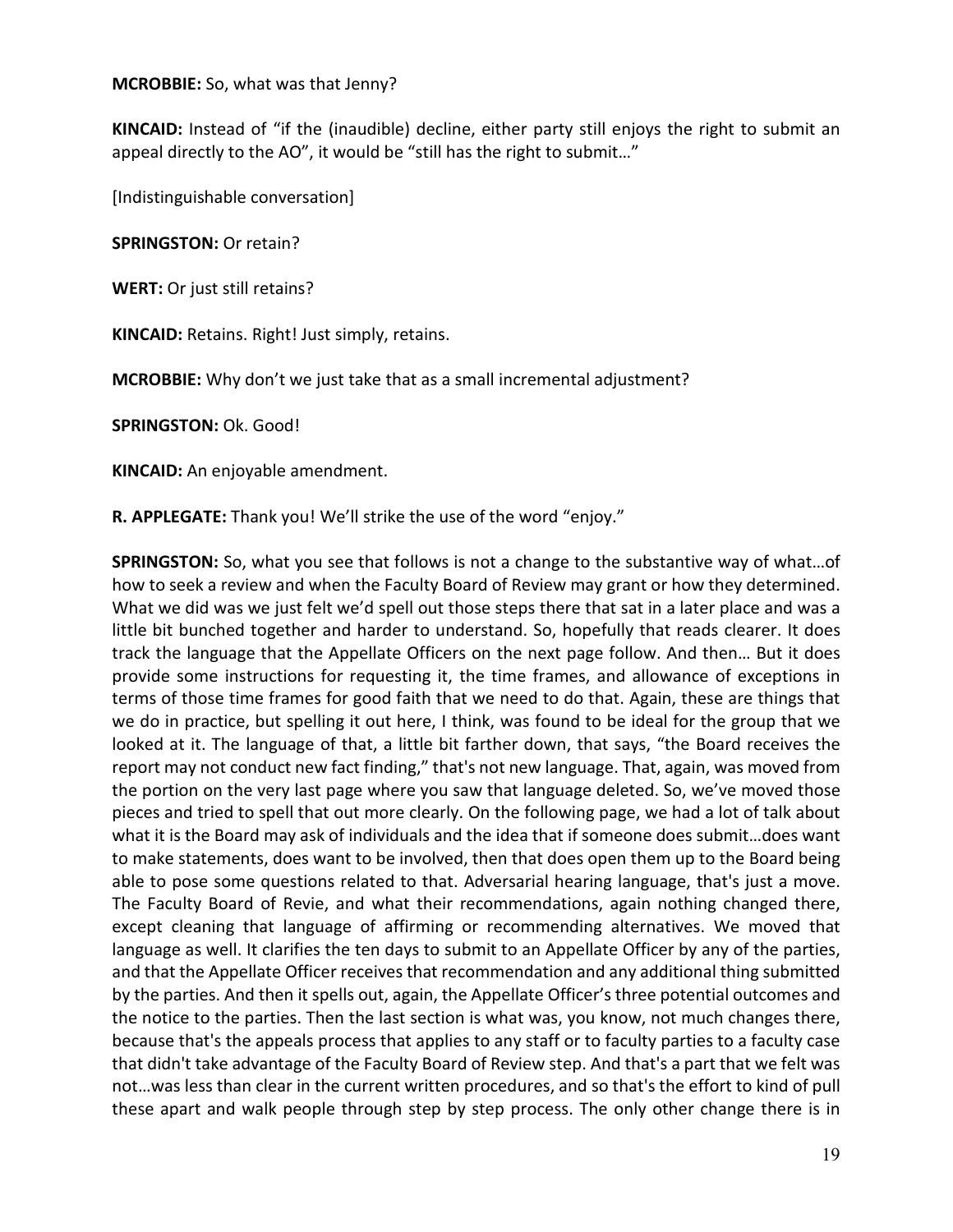terms of the bases for appeal, the finding responsibility not supported by the evidence in the report, rather than an error, and the faculty…the Committee has spent a good amount of time finding the right language to put there (inaudible) they're not doing any new fact finding, but on its face with that report is that it's just not supported by what's before the Appellate Officers. That, as it reads at the very end, concludes the Appeals Process. The only other change is on page two of the policy. If you'll recall, the last time we were here, we had a discussion about jurisdiction. So, we did take a stab at trying to address what this body was concerned with. And what we've done is tried to clarify exactly how the policy applies. And then for cases where it doesn't apply, that final language about our other institutional processesthat may apply to those situations, but just not this policy. And I hope I've summed up and haven't missed anything in there. But I'm happy to answer questions.

**MCROBBIE:** Okay, can I start firstly? And this is an action item for approval, so we should probably do it by way of motion, and a second, and then discussion on the motion that could be obviously less detailed, as necessary. So, can I start with a motion?

**SPEAKERS:** Foremost.

**MCROBBIE:** And a second? OK. So that's the motion in front of us, so discussion. Yes.

**MARSH:** I have…I have two. One is a question and one is a question that might be worth pointing out a slight oversight. And a third thing is I think… Did you…did…is this the version that made…this (inaudible) made a change that took out the requirement, the training, the annual?

**MCROBBIE:** Yes.

**SPRINGSTON:** It did.

**MARSH:** Thank you. Thank you. Thank you. That's marvelous.

## **SPRINGSTON: Ok.**

**MARSH:** To start with the…maybe the easier one first, under Appeals, there seems to be an inconsistency in that…I cannot find the page… Where the appeals to the Appellate Officer, so down towards the bottom of that page, the first paragraph it talks about "cases involving a respondent who was a staff employee, or in cases where there was no prior review by the Faculty Board of Review." At the beginning of the section where about who may appeal to the Faculty Board of Review, it says…it simply says, "Either party may make an appeal to the Faculty Board of Review." But in this sentence…the first sentence I read seems to suggest that the path…that path is not open to staff. So, what's…it's entirely unclear to me if one of the parties is a staff member, do they have the right to appeal to the Board of Review or not?

**SPRINGSTON:** If the… Yes, if that's not clear…if the respondent is a faculty member, then either party enjoys that Faculty Board of Review. And that's because of the equal appeals right obligation that we have. So…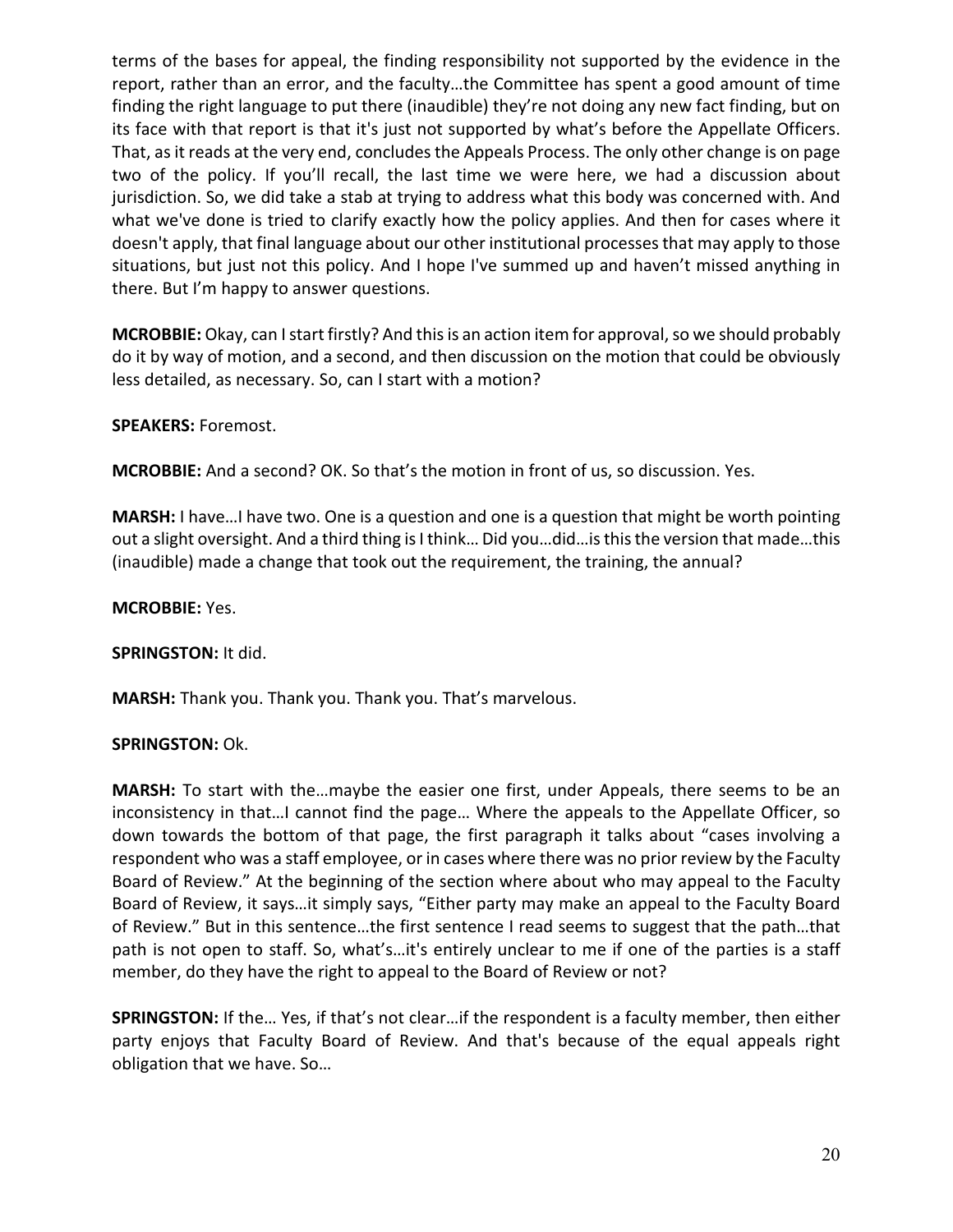**MARSH:** So, on that second sentence under appeals, is…maybe it should not be there? Where the first part of the sentence it talks about with the cases involving staff, or needs to be…or it just means for cases where the respondent is a staff member? Is that what that means?

**KINCAID:** Well I think it would be just if you're opting…if you have…you are eligible to have a Faculty Board of Review, like either side and you don't take advantage of that opportunity, you would go directly to this stage. I think that's, yeah…Or you are staff…it's a case concerning a staff member who doesn't…is not eligible for a Faculty Board of Review, would go right to that state.

**MARSH:** So, that takes me back to my first question, then is that if one of the parties is a staff member, does that person have or do they not have the…have the possibility of appealing to a Board of Review?

**SPRINGSTON:** It will hinge on who the allegations are against. So, the status of the individual who is against.

## **MARSH:** OK.

**SPRINGSTON:** So if it's staff respondent, then Faculty Board of Review is not a right they are…that they…

**MARSH:** Ok. That perhaps needs to be in there then, because as I read it, it was very unclear to me.

**R. APPLEGATE:** Wouldn't the general campus rules about Faculty Boards of Review still be in place? So that, I mean, our Constitution says, these are the people who could have a Faculty Board of Review. And so, if you're not in that category, then a Faculty Board of Review does not cover non-faculty.

**MARSH:** Ok. Well, then that would be fine. But that's what needs to be in here, because there are parts of this appeals process that change what campus level Board of Review policies and procedures are. So, you know, if this part hasn't changed, that just needs to be clarified.

**SPRINGSTON:** So, in the part under requests for the Faculty Board of Review, it starts by saying, "Cases involving a faculty member as a respondent."

**MARSH:** Ok. So, if the complainant then is a staff person, and the faculty member is a respondent, that staff member could appeal to the Board of Review.

**R. APPLEGATE:** Because they a…they… Somebody has to be harmed. I mean, you're appealing a sanction against you. I mean that's what our Boards of Review here is. They have to…something has to happen to the person who appeals.

**SPRINGSTON:** Yeah! And this is just equal appeal rights, as conveyed through the regulations and timeline guidance. So, it's the equal opportunities for appeal. So, that's the piece in ensuring that faculty do…we didn't lose that Faculty Board of Review, then it was, well then, we need to allow this to be something that's requested by either party.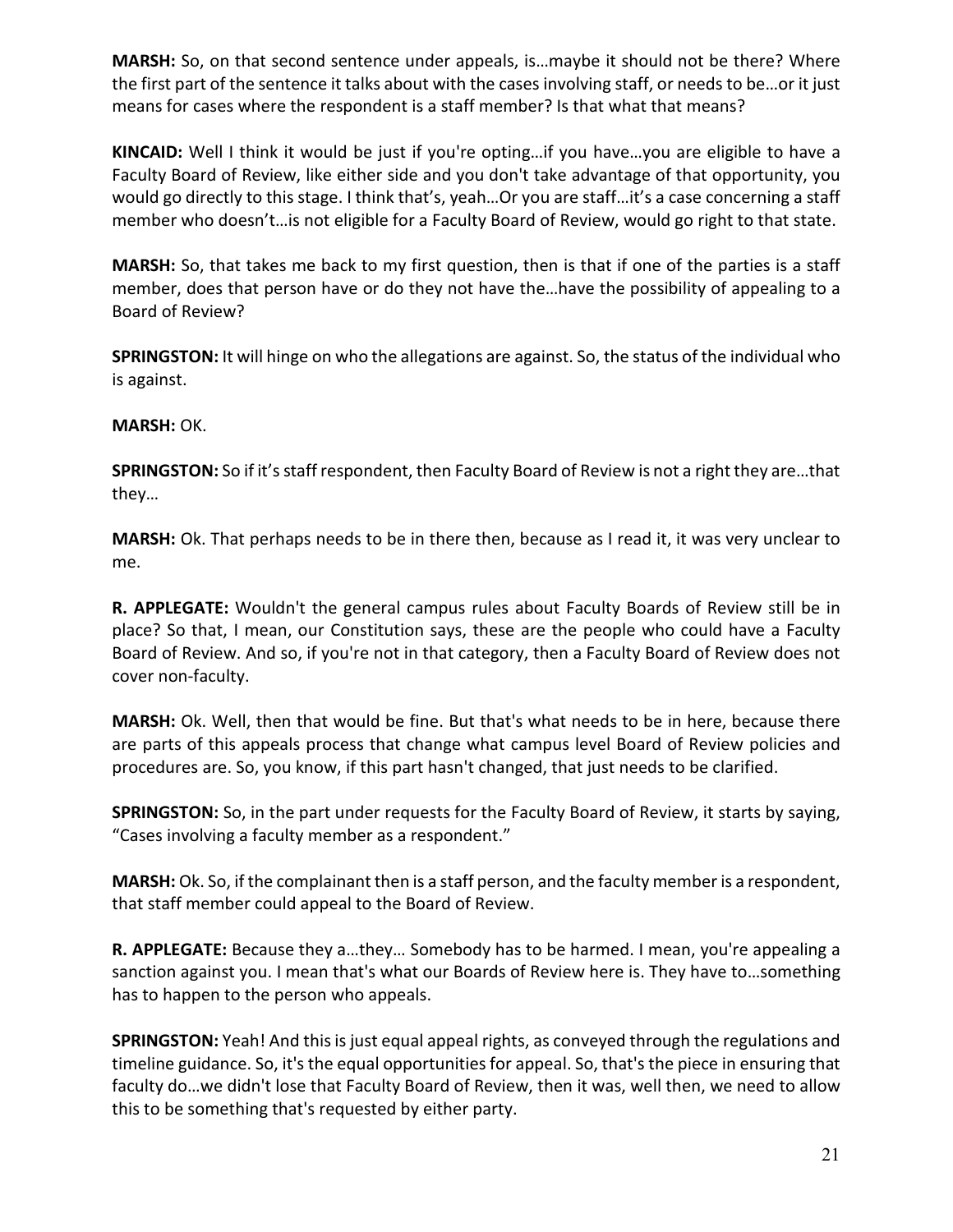## **R. APPLEGATE:** That's interesting.

## **MARSH:** Yeah!

**KINCAID:** We did add the reference to the specific campus FBR policy, in terms of initiating it, because that was the question, sort of, how do you start? And that's a little bit different on every campus, you know, in terms of who you write to and how you start. So, there is a nod to that there. But there are things in this that campuses have had to adjust to, and some, on Bloomington, adjustments have already been made there.

**SPRINGSTON:** I imagine it could…I don't know, tell me if this works, but where it starts, "In cases involving a faculty member as respondent who otherwise…" I keep coming up with "enjoys," but "…has the right to request a Faculty Board of Review." And that would modify that, just a little bit more, to clarify.

**TANFORD:** This conversation is not making any sense to me. I believe the concern is that an interpretation of this policy might be that a staff member can force it to a Faculty Board of Review against the wishes of the faculty. And that would not…that's not the intent, and that isn't… So, I believe her question is, does the language have to be changed to reflect that? Everybody gets to go to the AO. But only a faculty member can initiate a Faculty Board of Review. A campus could have a staff Board of Review.

**KINCAID:** Well, that would be a change. I mean our original intention was to create that right to Faculty Board of Review for either party. And that's not a…it didn't really come up as a problem at our initial sort of pass through this. If it's something we need to look at and adapt to… I don't know if that is going to be a problem for us in terms of the regulations.

**SPRINGSTON**: I think…I'd rather not figure out…I'd be more comfortable if we said we'd look at that as a next step, because I do think that means a little bit more digging to figure out if we'd be comfortable. The regs say equal opportunities for appeal rights, whatever you offer to one or the other. So, that would be a situation where possibly a respondent's found not responsible, and the complainant is saying, "I'd like you, Board of Review, to look at this, as a step before the appellate."

**MCCORMICK:** In the case where a faculty member is the complainant, as opposed to respondent, this is then not available to them as well, because the…this is only if they're a respondent. But if they're complainant and the decision is against what they wish, there's no…they don't have access to this.

**R. APPLEGATE:** Yes, they do.

**SPRINGSTON:** You are right. It's about who's the respondent. So, if they're on the complainant side, they could have the Appellate Official, but not a faculty review… It's an interesting…

**MCCORMICK:** So, it sets a situation in which a staff member has access to certain things that a faculty member would not?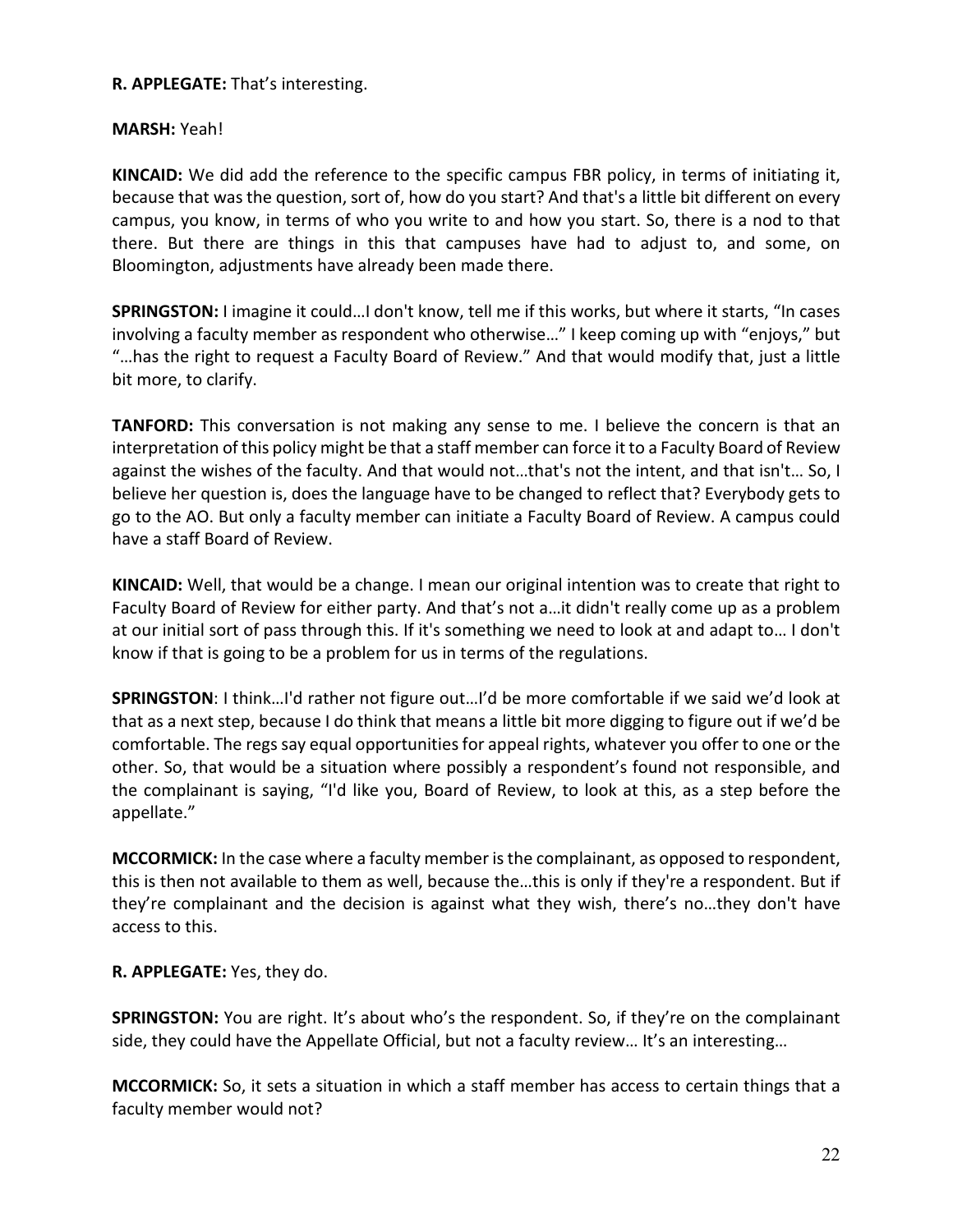### **MCROBBIE:** That can't be right. Sorry. John?

**J. APPLEGATE:** I'm wondering if this is what we've seen before in this whole world, which is that the Department of Education regulations and expectations don't exhibit a full understanding of the way universities operate. And so, that distinction and the fact that a Faculty Board of Review is a special kind of thing for a special kind of purpose is probably not something that's kind of risen to the level of their analysis. I wonder if it would satisfy Moira's concern if we just took that particular problem back, because there really does seem to be a mismatch of how we actually operate and what the regulations tell us to do. And it's going to be sort of a complicated matrix of…or set of flow charts to do it. Probably not something we should do on the fly. So, if it would be okay to live with this till our next version, maybe then we could take care of it in a more systematic way. I just sort of worry about doing it on the fly, and then creating even more problems. Are we doing it? Are we creating more problems?

**MCROBBIE:** Are you trying to get in, Alex?

**SPANG:** I was going to suggest following John's suggestion, that since there already is a subcommittee that's worked on changes, this is something that it could continue to work on, and look at this passage, and try to figure out how to make it say what it ought to say. Does that make sense?

**MCROBBIE:** So, are you proposing that subject to discussion…possible discussion about other items, that the proposal would be to sort of pass it?

**SPANG:** Yes, with the idea that more revisions will come.

**MCROBBIE:** With the explicit understanding that it has to go back for that particular item to be addressed. Yes, Alex?

**TANFORD:** Could our procedures, since we meet as the UFC so rarely, as I understand it permit the Executive Committee to do some kinds of things in between times? Do we need a vote or could we do that with the understanding that our little subcommittee will bring it back to the Executive Committee for clarifying this language in ways that preserve the rights of the faculty?

**MCROBBIE:** Rachel, do you want to say something?

**R. APPLEGATE:** I have a procedural…

**TANFORD:** It would be done before November, or whenever we meet again.

**MCROBBIE:** That seems (inaudible) sensible…

**R. APPLEGATE:** Right. I have a procedural thing, as I'm prepared to turn over these university policies to our own Constitution and Bylaws Committee for the necessary revisions to our stuff. I'd rather just do it once. So, I'd like to vote on as much as possible, and then get the Executive Committee, rather than waiting until the full UFC votes.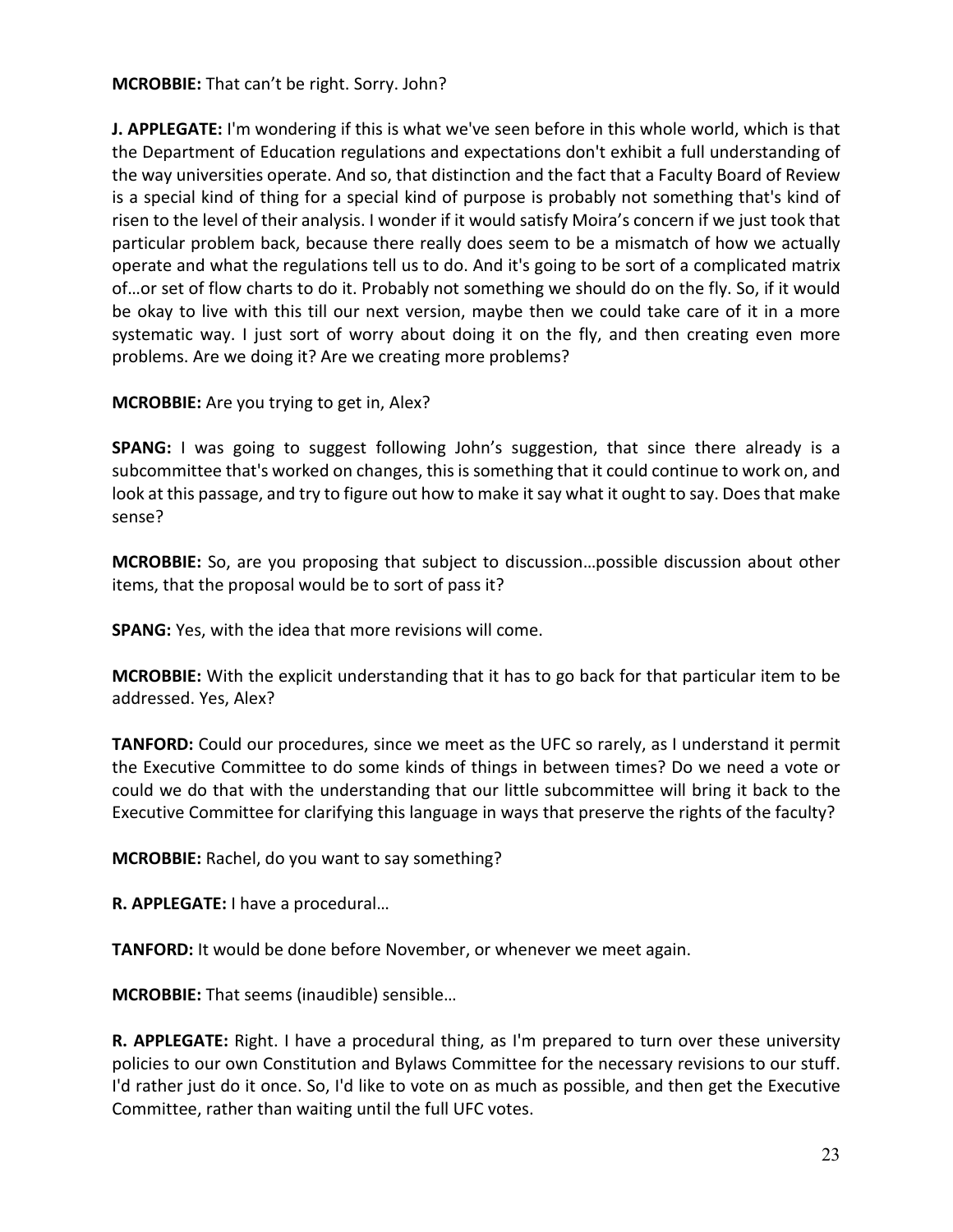**MCROBBIE:** No, but I think…

**TANFORD:** That was my point.

**SPANG:** That was the suggestion.

**R. APPLEGATE:** Yes, exactly. So, I'd say, yes please.

**TANFORD:** Could the argument islet's not try to jerry rig it now. Right? Let's give it some thought. To do that, potentially as a long delay, unless we understand that the Executive Committee has the ability to approve what the Working Committee does.

**MCROBBIE:** Which I believe it does.

**TANFORD:** Which it does. I wanted to make sure that people understand that.

**MCROBBIE:** Right. Ok. So, there's quite a lot of other changes here. Any other member of the Council got comments on any of the revisions to the policy? Any other comments? This has attracted a lot of attention in the past, so I suppose this is gratifying. You seem to have reached pretty much the right (inaudible). Yes.

**MARSH:** At the risk…I don't want to (inaudible) the conversation, but then coming back to page two, the new text that was added about (inaudible) situations not covered above. Could you give me an example of what kind of situations that's supposed to cover? Cause, I can't figure it out.

**SPRINGSTON:** So, I think it was some of the examples from last time of an individual who may have engaged in a criminal felony, sexual assault, or something off-campus, we learn that they've done that. But it hasn't been on our campus or met another member of our institution. But… So, maybe someone was arrested or charged, and we are aware of that. And then what do we do, and how we look at that. So, the idea is that we can look at that under other existing procedures.

**KINCAID:** Also they, too… If there's a sort of lesser harassment, sexual harassment case or something, if where…it…may be one of our community members, but not involving any university programs, then it doesn't even rise to the level of being covered under other policies. So, I think by taking it out of this, it sort of…it gives us both the ability and maybe very serious cases to look at it under misconduct policies, or consider that it would be or wouldn't cover it at all.

### **MCROBBIE:** Jack?

**WINDSOR:** Yeah. Going back to motion that the UFC full Council give the UFC the Committee power for final approval?

**MCROBBIE:** Well, we've got a motion in front of us to approve it. Maybe we could add that to that motion, just so we have one motion. So, let's take it as amended to say that if that's acceptable. We're assuming a certain draftiness to be done here. Because I think it's acceptable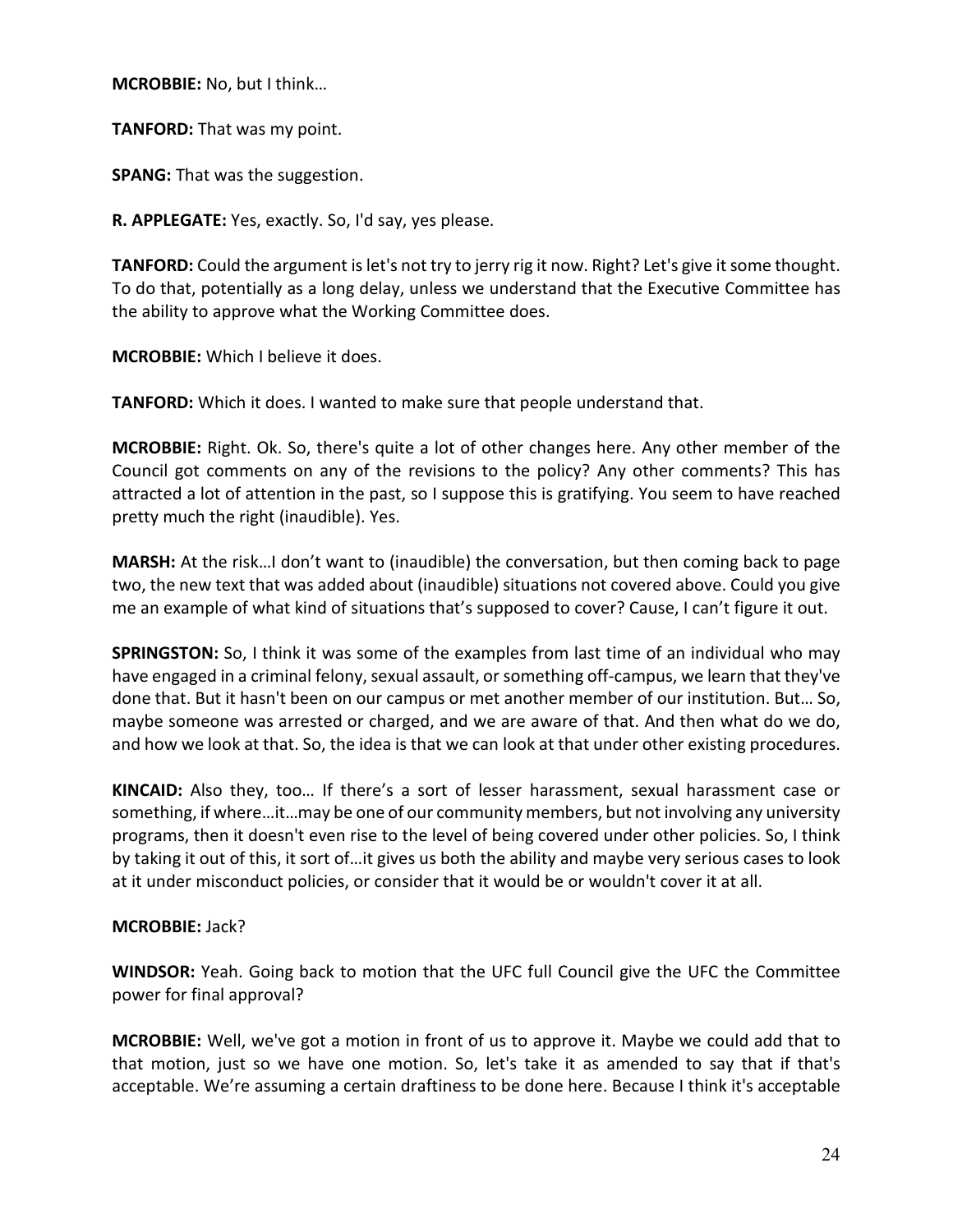to people, yeah. Other comments or questions? Any member of the Board for the Council, please. Yes?

**MCCORMICK:** And this speaks to the same passage in terms of the behaviors. And I apologize, I'm not familiar with some of the other conduct policies specifically. But we've identified sexual misconduct as a specific type of behavior. If we become aware of a student has been charged with assault off-campus against a non-other community member, does that rise to the level of conduct that we might investigate in other policies? Not of a sexual nature.

**KINCAID:** The same passage is in the student code. That's where we took it from originally…

## **MCCORMICK:** Ok.

**KINCAID: …**when we put it here on the first of the initial drafting of this policy. So, that could be looked at…

**MCCORMICK:** Okay, and that was more…that was more along the lines of what I was asking: is this consistent…?

### **KINCAID:** Yes.

**MCCORMICK:** And that's, you know, we've identified certain aspect of behavior, but do we consider other dangerous behaviors, as well, that are not sexual in nature.

**KINCAID:** Yes! Under the student code, right? That's right!

**MCCORMICK:** Thank you!

**MCROBBIE:** Other questions? So, I'll take the motion as basically to approve the revisions to the Sexual Misconduct Policy with the added proviso that the relevant section…sorry, but what's the section, the relevant part…?

**KINCAID:** It would be the Faculty Board of Review and Appeals (inaudible) the Appellate Officer.

**MCROBBIE:** …that that section be further considered by the working group with a view to bringing it back to the Executive Committee for approval. Is that roughly it? Is that…?

### **KINCAID**: Yep.

**MCROBBIE:** Ok. Ok. Any further discussion on that? Any further discussion? Ok, there being none, I'll put the motion, all those in favor (inaudible) saying "Aye."

## **ALL**: ["aye" votes]

**MCROBBIE:** Against same sign? That is carried. Alright. Terrific! So, let's move on to the…sort of an update on the RCM review. (inaudible) members of the Council an idea of how that is going?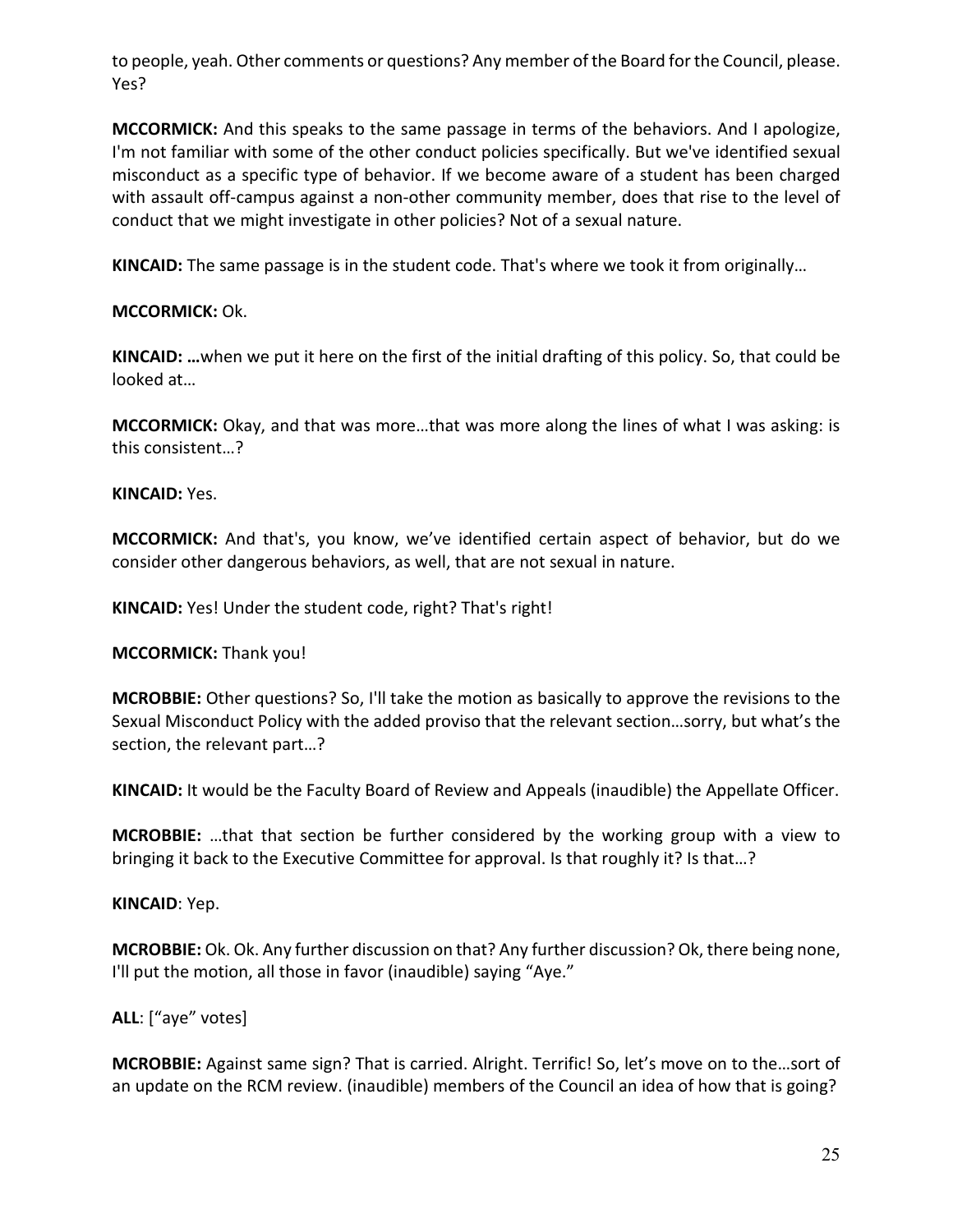#### **AGENDA ITEM SEVEN: REPORT ON RCM REVIEW**

**SEJDINAJ:** For those of you who I haven't met, I'm John Sejdinaj, new Vice President, CFO. I actually started…tomorrow will be seven months. So, (inaudible) a couple months in President McRobbie actually to do a review of RCM at the institution. What was interesting is to see, as you get this on the very first page, it's the first time we've really been looking at it on a universitywide perspective. RCM reviews have been done on the Bloomington campus and on the IUPUI campus before, but never collectively as a whole. So, as I…as I put into slide, the methodology…the first time it's university-wide. I say…I just put this term down, unified with independent campus review committees. And on the back of this, you'll see a two-page document: these are the very committees. So, what's happening is there's a university-wide Steering Committee. Then, there's a Bloomington campus Review Committee, an IUPUI Review Committee. For the first time the School of Medicine has wanted to do a review. So, there's…they've set up a Review Committee. The regionals are not doing reviews, but are plugged into the Steering Committee and the Budgetary Affairs Committee. There's a Budgetary Affairs Committee of the faculty, which Jack is chairing. And so that the faculty have input and can see into all of this. And then, the last Committee is the (inaudible) Financial Advisory Committee and to me personally, that's a really important committee, and let me tell you why. Prior to my coming here, President McRobbie created a new structure where the financial people at the campus reported to the campuses, but (inaudible) to me, and that's this last group on the last page. And they've been very, very helpful to me in my first seven months. We really are acting as a team. We're addressing issues together. We collaborate a lot. So, what I've been able to tell the Campus Review Committee, if you have any questions, bring it to your Financial Advisory Committee member and we'll work it through our system. And it's just been very, very collaborative. And I can't say enough about that group and how well it's working. So, the other point I'd make in terms of methodology is we've really focused a lot on wanting to be transparent in this process. So, we've had... You'll see information sharing. We kicked off the whole event. We actually did… I have (inaudible) listed. But we did actually did a session first with the Senior Steering Committee, where we were sharing information across campuses. And I think in that Committee meeting people were saying, "Oh, well, you know, there was a presentation on the Med School. I never knew that about the Med School," or IUPUI, I remember Chancellor Paydar saying,"Harry, that's a good analysis that Bloomington's doing. Can we do that as well?" And so, there was a lot of information sharing. And at that meeting Johnny Applegate suggested we should do this in terms of a retreat format. So, we kicked off the whole initiative with a retreat that included all the Committees that you see on the back pages. We shared all the information from all the campuses; we talked about university tax; we had the Government Relations people talk about how things look going forward in terms of the appropriations; we had Todd Schmitz come in and he had to present on enrollment dynamics. So, everyone was kind of working from the same base. And all of that information is on a Box account and it's been videotaped. And so, it's available out there. And…and again, I think it's been really important to have the transparency and the information sharing. So, if you flip to the second page, you'll see the RCM Review Committee just from a hierarchical level. There's the Steering Committee. Then the three Committees at the bottom are doing the campus reviews. But we have plugged in the Faculty Budgetary Affairs Committee and then the Financial Advisory Committee that I look at providing information to everyone in the whole process. We set out in the very beginning…the Steering Committee came up with a few goals, which are the bottom slide on page two: first to understand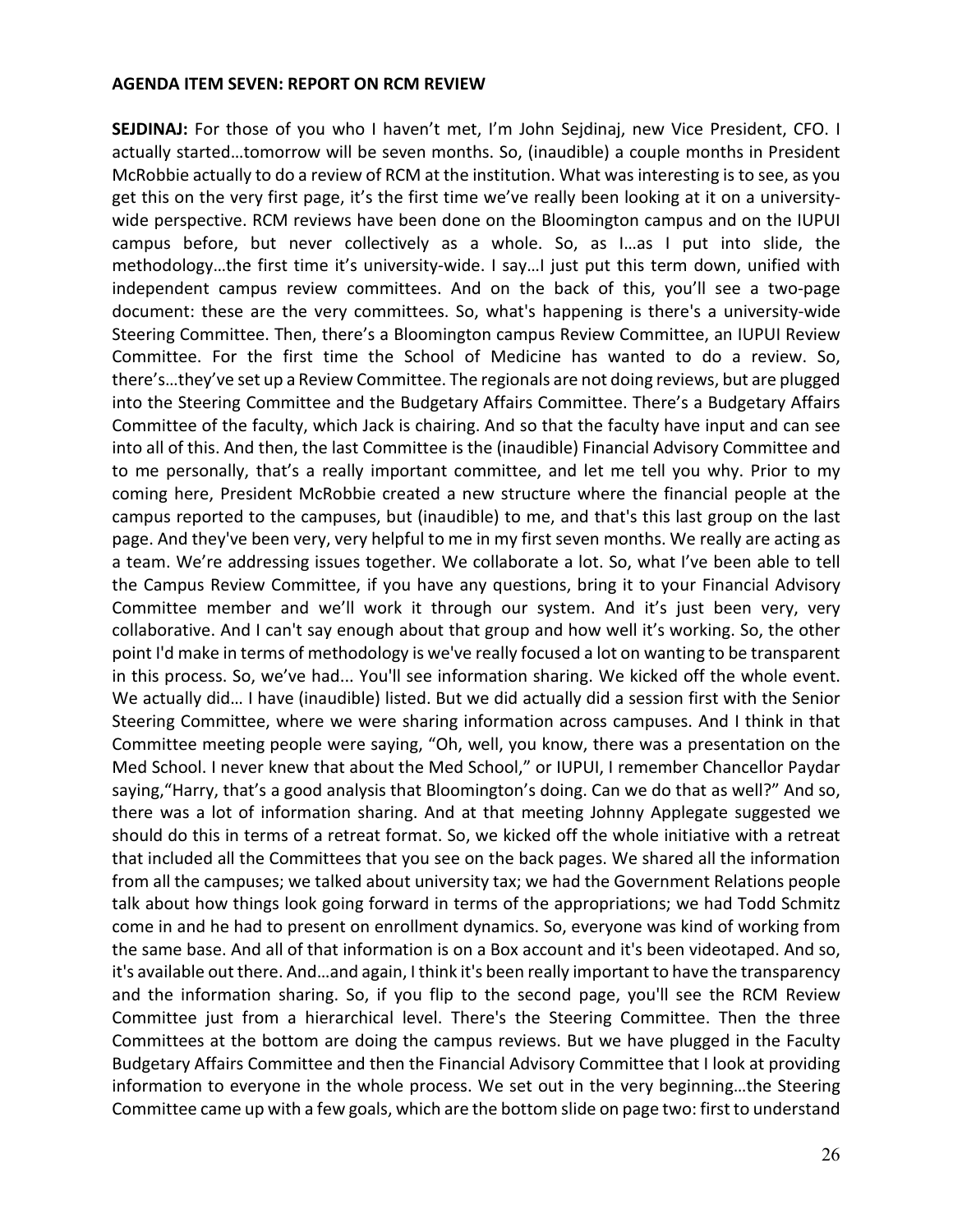the flow of funds through the RCM model; there was a lot of sharing of information in the beginning of…this is how IUPUI does it; this is how the university assessment works; this is how Bloomington does it. So, understanding what's there to start with…looking at the formulas in the various campuses to see how the assessments are being done. And one of the big things that…one of the big goals that came out is like, we have the schools getting money through the RCM process; we have the assessments; but we really need discretionary resources as well for the President, the Campus Chancellors, and so on, to be able to invest in new initiatives. So, how do we find those resources as well? So that's one of the things that people are looking at through the Committees. And then again, I think it's important to understand the environment that we're in, you know, Jeff Linder, and Mike, and Doug did a very good job of explaining what's going on with the state. We're very fortunate to be in Indiana, and I'm sure some of you have talked to your peers in some of the states and what the appropriations levels are like, but they still are pretty modest when you think about what you want to do in terms of salary increases and the benefit increases and so on. Tuition increases have been very modest the last few years. Purdue just announced another zero percent tuition increase. So, that's going to put pressure on us. So, when you look at, you know, revenues growing at two percent, and you want to do staff increases and faculty increases, and benefit increases, they're usually more than two percent. So, it creates pressure. So, having everyone understand those dynamics, and we tried to share a lot of that information at the retreat. And then taking all that, the campuses will start coming up with what they think that, you know, formula changes if they can think that they should make in order to have RCM work. And we've kind of asked everyone to like think…think of five years, think of the next five years and what models will work for the next five years. On page three, we just listed out, you know, as the groups are looking at things, think about some of these things. I use RCM resource allocation model. Just question, is it the right model? You know, should we be more centralized or is the RCM the right model? What are the strengths of the model? What are the weaknesses? What are your proposed changes and rationale? Also, think of the impact if you're going to recommend a change, really think through: what does it do to campus? what does it do to the schools? will it have an effect on the University Central? and will it somehow ripple to the other campuses like the regionals who, you know, aren't as big as Indianapolis or Bloomington. Do changes increase the flexibility? You know, one of the goals is to have some flexible resources to do new initiatives. And do the changes…address the current environment? I also, on page four and five, I… Page four is, at the retreat, Bloomington did a presentation, and it just took two pages from their presentation to kind of give you a feel, just a feel for how Bloomington is looking at it with their Review Committee. They're looking at other questions: how to…how we do RCM on the campus, challenges and adjustments made over the years, challenges that we should look at today, trends and how we can cope with them. And then you'll see on the bottom of the page some more specific things: you know, what…how do we think about our commitment to doctoral education? how do we allocate state appropriation? funding the center through the Provost Strategic Funding, commitment to liberal education; and allocation of the cost of university tax. So, some of that…it just gives you a flavor…some of the things that they're starting to talk about in Bloomington And then on the other page, page five, you can get some of the feel for things that are going on at the IUPUI campus. Again, tuition fees, state appropriation, indirect cost recovery, financial aid, chances, reallocation, and Campus Strategic Fund. And then you'll see at the bottom page some of the questions they're asking themselves: do we have the, like, right level transparency? do we have the right mix of resources at the school in the non-academic units? do we have the right level of accountability in the non-academic unit? how do we support the growth of non-academic units? is the…as the School of Medicine moves outside of IUPUI's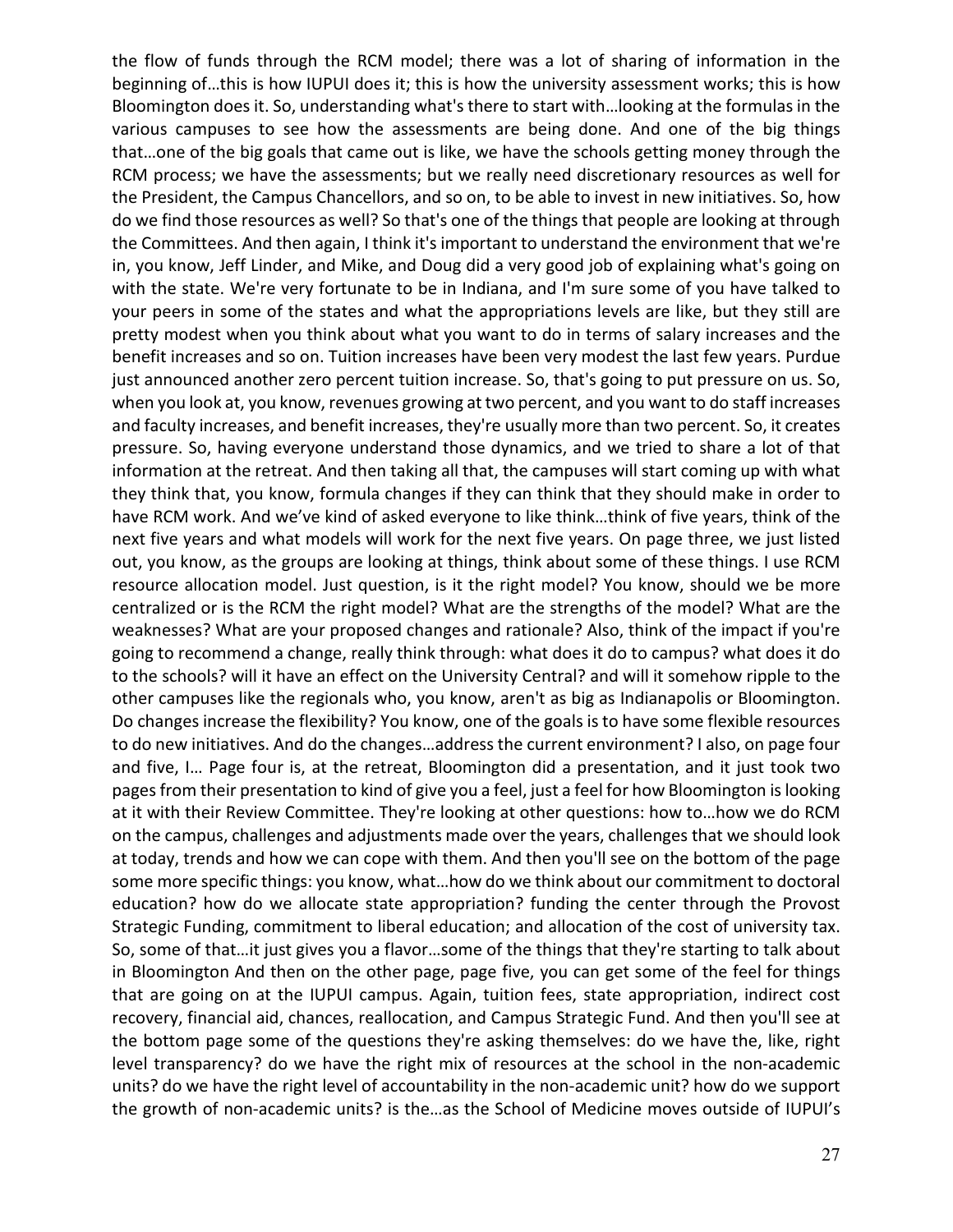RCM, what does it mean to non-medicine units? how do we fund campus expenditures that are mandated or do decide…or that we decide to initiate and look at drivers for RCM or the way we change the asset…or the way that we charge assessments? So, this is just to give you a flavor. Everyone is pretty early on the process. If you go to the last page, (inaudible) six, you get kind of a sense of a timeline. We had the kickoff, which I mentioned, in February. We just did a progress report last weekend, and basically the progress is Bloomington has had a few more meetings than the other groups. IUPUI and the School of Medicine are early on, and they've just started to organize. You've probably seen, some of you've seen, that IUPUI has done a survey, and they've gotten those survey results. So, they're early on in the process. What we hope to do is do another check-in at the end of April and the end of March. And what we've asked people to do is, before they come to the Steering Committee with their check-ins, talk to the Faculty Budgetary Affairs Committee and get their input first. That was one of the recommendations that Jack had. So, that's the process. I think we're early on. Again, I think there's been great collaboration so far, good transparency, and we'll wait and see what the various groups come up with.

**MCROBBIE:** Questions for John? Yeah. Alex.

**TANFORD:** Could you clarify exactly how to pronounce your name?

**SEJDINAJ:** Sure! You…this is…you say it and deny it: say deny. **MCROBBIE:** Any other questions for John? Oh, sorry, Rachel, yeah.

**R. APPLEGATE:** I was just wondering sort of the level of granularity of the recommendations you expect to come out of this.

**SEJDINAJ:** Some of it…some of it I think would be specific in terms of the formulas, when we get down to the formulas, because I think they're looking at how do…how are we going to do this assessment. Like, just to give you an example…you may have seen this (inaudible) like, IUPUI, in the way they do their assessments and now they weigh everything. So, they could be very specific to maybe more general or (inaudible) take something off the top (inaudible). So, I think it's a little…I don't know yet. It'll…it's a little early, maybe more in the April meeting…

**R. APPLEGATE:** Yeah! It's fast time line for very granular stuff.

**SEJDINAJ:** Yeah, and it…I think we thought that what we would do is try to get May and assess…and know that we probably… Everyone says that if we're going to implement something, it's probably 2019, not 18. So that we'd…we probably would need some more time. But at least we'll get a good flavor by then.

**SMITH:** For the regional campuses do you expect any particular kinds of possible implication for their lives, our lives?

**SEJDINAJ:** I would say to the extent that something changes at the UA level, potentially, and we have Ray Wallace is plugged in, we have some of the Budgetary Affairs Committee. But I don't think it will be… I don't know yet. But that's…that was one of the reasons we kept putting in, let us know it was going to be an impact, consider the impact to other campuses.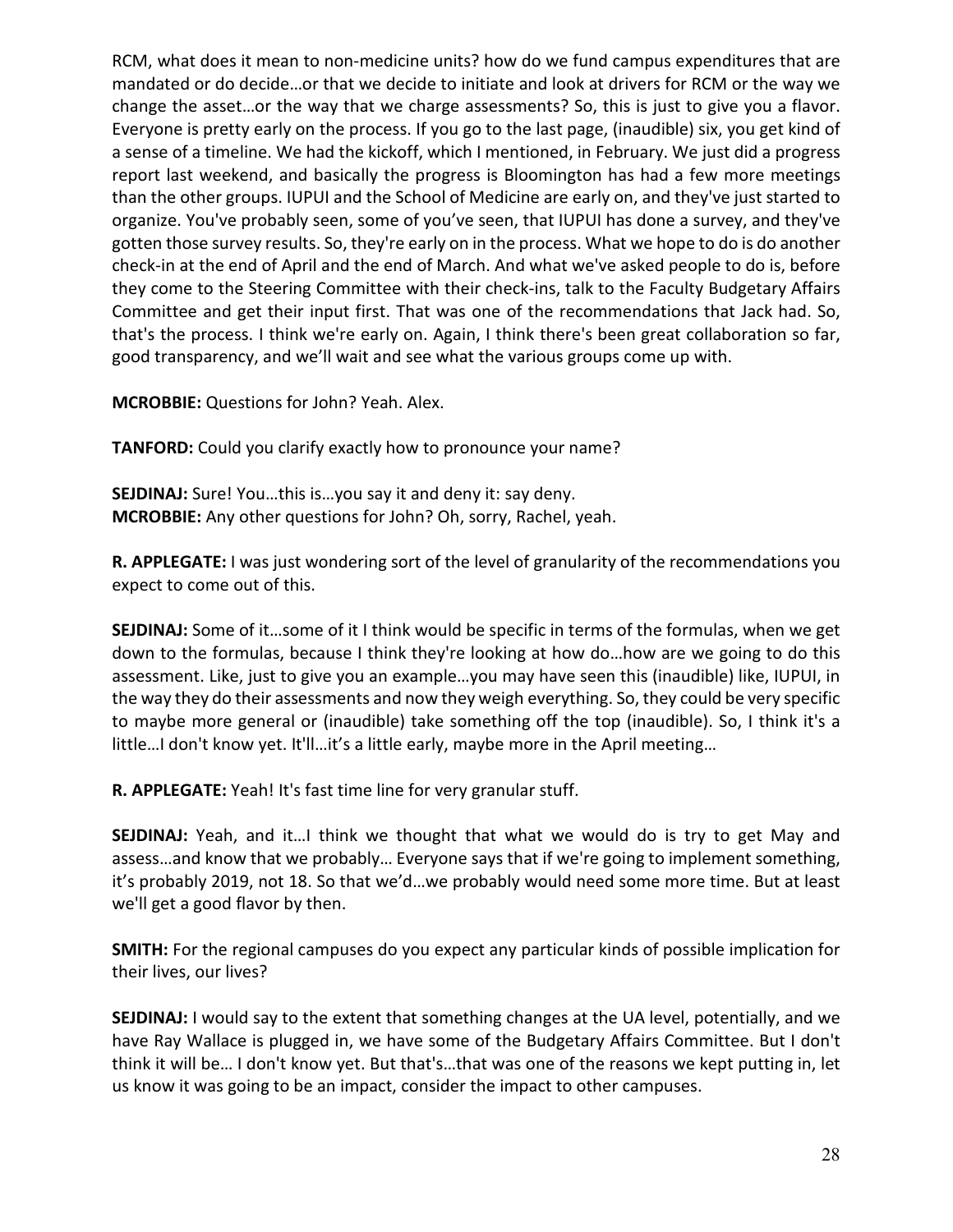#### **MC ROBBIE:** Joe? Mike?

**J. APPLEGATE:** I was just going to add that the reason that the regional campuses don't have a Review Committee is because there are five different versions, and so having a single Committee didn't seem to make a whole lot of sense. And there really is a range, and they seem to be working well for the campuses. There's kind of a center of gravity of at least informational RCM that is using those tools to understand the flow of funds and where the revenue is coming from, and where the expenses are going to. But having…given that there was the range, it didn't seem to make sense to have it on at the same…in the same way that Bloomington and IUPUI did. And of course, for Bloomington, it happened to coincide with their five-year review cycle for RCM anyway. I think that was part of it. So…

**MCROBBIE:** Other questions for John? Yes? Ed?

**BERBARI:** Thisis somewhat (inaudible), but you pointed out that Purdue isn't raising their tuition, but I've heard that said, and that's the way you talk now days, people tell me that they are changing the ratio of out-of-state students compensate, and I don't know if…I would presume that Bloomington would have that as an option more than any of our other campuses, just as Purdue has that option as a way to restore...I don't think it's smoke…I think it's kind of smoke and mirrors when people say that they are not raising the tuition in state, but they are raising it by…or they are changing their budgets by having more out-of-state students. And I don't know if that's an option for any of us (inaudible) the regional or IUPUI. But it certainly can be… You know, in other words, it's one of the (inaudible).

**MCROBBIE:** The crucial determinant…certainly in recent years of our tuition has been the level of the state appropriation—the fact that the state appropriation was fairly good last time around, (inaudible) has enabled us to keep tuition to…well, free tuition to Bloomington campus, to keep it down to, I think it's like 1.5 percent on the other campuses, it really is going to be determined by how the state of appropriation look, or what the nature of any tuition increases are going to be.

**SEJDINAJ:** I would say…from the President's point…I think I can only remember the first (inaudible) Budget Proposal. But it…because we do so well on performance funding, I think in the (inaudible) proposal, we would have picked up 17 million because we do well in Performance Planning, and I think Purdue would have lost three or four million because (inaudible) out of state and give up the Performance Funding. So, there's tradeoffs.

**MCROBBIE:** For us, the big one is got to be the little appropriation, which is still holding fairly…fairly good. Jack?

**WINDSOR:** I just want to thank the President as well as John for all of the efforts making this an open and transparent process. Thanks to (inaudible) and the faculty (inaudible). Thanks!

**MCROBBIE:** Thanks Jack! All right! Why don't we move on? Thanks John, I appreciate it! OK, Fred Cate (inaudible) has joined us to talk to the revision to the Researchers Conduct Policy.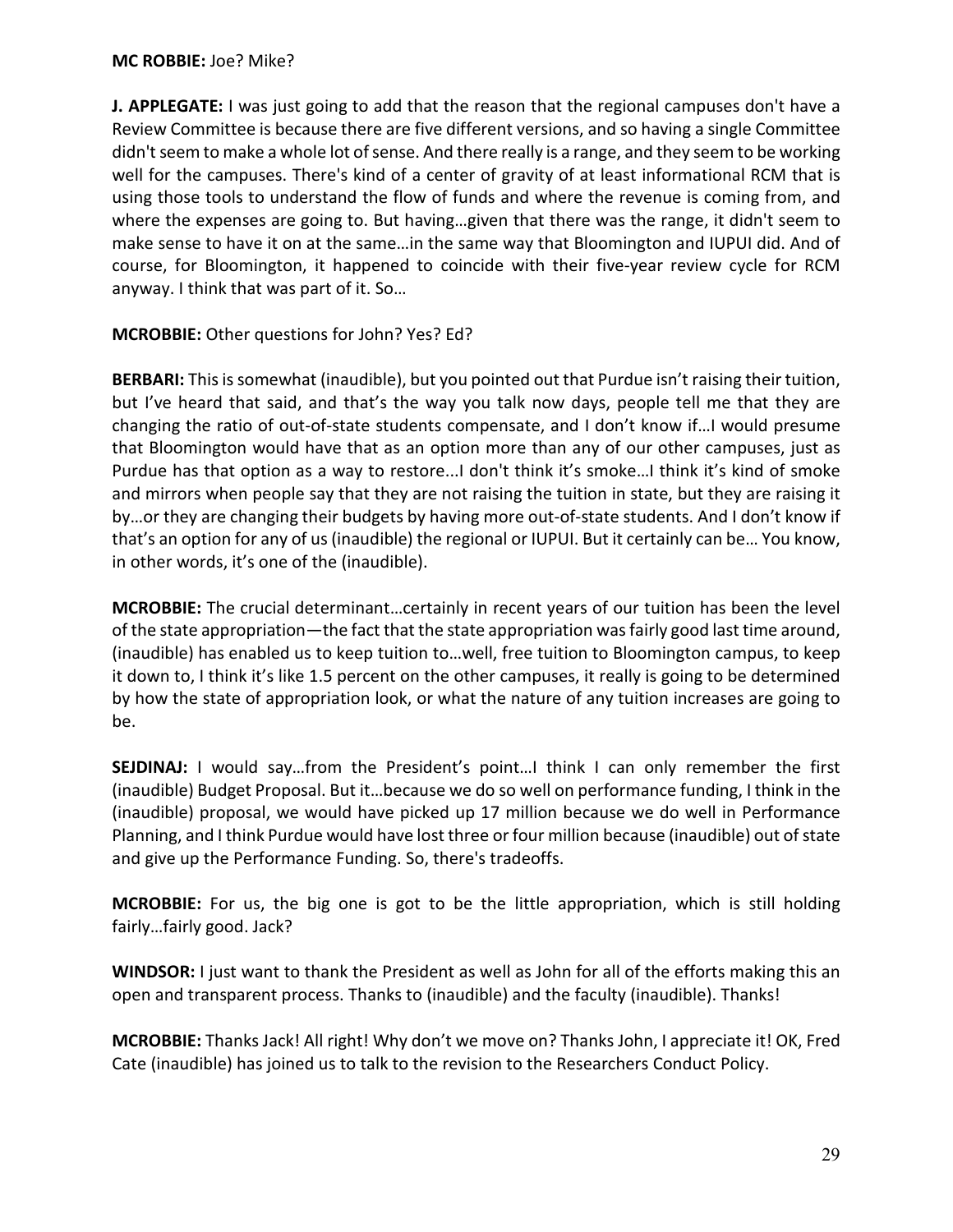### **AGENDA ITEM EIGHT: REPORT ON PROPOSED REVISIONS TO THE RESEARCH MISCONDUCT POLICY**

**CATE:** Thank you very much! I know you've been at this for a while. I very much appreciate the chance to join you. This is here for you right now as a discussion item. So, let me just say a few words and then leave you time to discuss. I've been in the job of Vice President for Research for nineteen months now, and one of the things that has surprised me most in this job has been dealing with research misconduct. Research misconduct is largely defined by federal law required to have a policy. It is however an extremely burdensome and time-consuming activity, both for my office and the people who handle it, I think very well, and also for the faculty and graduate students who were involved either as complainants or respondents. Nationwide the average to precede a research misconduct case from beginning to completion is two years. So, think about that for a moment. You've been accused of plagiarism or falsification of data, your grants are on hold, if you are a graduate student, your graduation is on hold, and meanwhile we're proceeding through a process which nationwide takes an average of two years. Now, I'm pleased to say IU already has that down to a year and a half, and we would like to get it down to considerably faster without sacrificing, of course, the procedural due process that's so important to the rights of faculty and graduate students here. We don't handle undergraduate research misconduct cases, usually, and so, that's why I'm leaving them out of this. At any moment in time, we have twelve active research misconduct cases, and so, that means twelve of our colleagues who are dealing with this. Another surprising thing about research misconduct is that in many cases, in some of the past twelve…past nineteen months, in a majority of cases, the person who starts out as a complainant ends up as a respondent. So, let me just explain to you what that means. So, you run a lab, let's say, congratulations. You're publishing in the leading journals in your field. Somebody out there, and there are now professional trolls who do this for a living, and I don't mean troll as an adjective; troll is really what they call themselves. They are constantly looking for evidence of falsified or duplicated figures. So that they send a notice to the lead author, say to you, and they say, "Look. This figure is falsified. So, then you determine the person in your lab who made that mistake, and you bring the complaint against them. But of course, you're the lead author, and so, as a result, the inquiry committee almost always says, by the way I think the complainant also here should be a respondent. So, midway through, you find yourself in both roles simultaneously—something our existing policy has been silent on. So, we see a large number of these; we see significant delay; we see this shifting roll where respondentscomplainants are getting mixed up. And also, I would just add, and again this is required by federal law; this is not something we have any choice about in this room or elsewhere; but that is…the research misconduct investigation process has extraordinary powers. So, I learned years ago, and you know, serving on Faculty Appointment Committees, if I needed access to somebody else's email, cause they were out sick, it had to go all the way to the Provost to be authorized for me to get access under limited conditions to exactly those emails. In a research misconduct investigation, the first thing we do is sequester all of your email, and your entire computer, and all of your files. And by the way, if you use equipment in your lab that stores data, that data has to be sequestered as well. My very first week on the job, thank you very much Mr. President, I had to go out and rent space in a freezer because we had seized the bio specimens that had to be kept at four hundred degrees below zero, and we didn't have a place to keep them. And so, this is the type of activity a research misconduct investigation involves. They are very serious; they are very thorough; because as…not only are we required by law to do this, but as you know, this is the integrity of the university at stake: is our research reliable? So, the policy before you,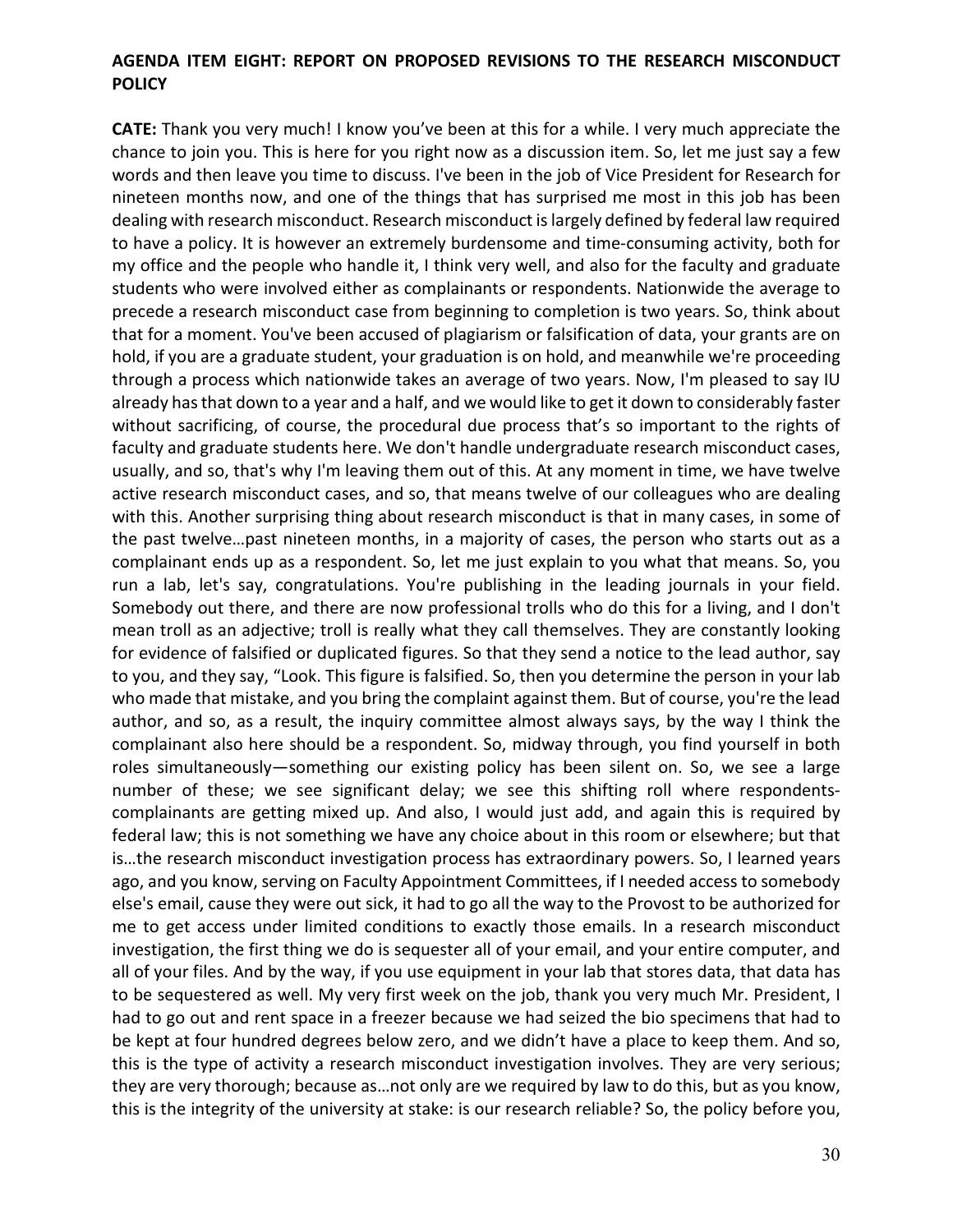as a proposed policy, has been to (inaudible) Research Affairs Committees in both Bloomington and Indianapolis and has benefitted significantly from their input. It does a number of things designed to try to streamline the processto make it more understandable and to make it operate more quickly. So, one thing it does is it separates policy and procedures, something which we don't do very often around here, but it seems very useful to say what are the things that must be policy and what are the things that are procedures that implement that policy. They're all in one document, but they're labeled first policy, then procedures. Second of all, right now we are required again…and again, by law, you must have an inquiry where you believe that there is a substantial likelihood that a research allegation…an allegation of research misconduct may be true. And then that inquiry, if positive, leads to the appointment of an Investigation Committee. So, we have two separate Committees. We go through the entire process of having to appoint two completely separate standalone Committees and under the Faculty Council's Policy, the Investigation Committee must have a non IU member who is a peer of the respondent. So, we spend often three months trying to identify that person and get them do agree, work out an indemnification agreement, get the first meeting scheduled to get them in. So, two changes that are included in this would, one, instead of having a new Inquiry Committee every time, would have a Standing Committee on Research Misconduct, any two members of which could serve as an Inquiry Committee for the purpose of determining should there be an investigation. Remember that two Committee process. And then it would eliminate from the Investigation Committee the requirement that there be an outside and non-IU member. It would allow us to use our peers for this purpose, which would again substantially reduce the amount of time it takes in order to get this process moving. It includes much more and much stricter deadlines for when various phases have to be completed. And if you want to exceed those deadlines, it requires authorization either from me, or if I want to exceed those deadlines, from the President. It deals explicitly with what happens when a complainant becomes a respondent and makes clear that the due process rights (inaudible) immediately, and that from that moment on, the complainant is entitled to the full due process given to all other respondents. It…right now, Investigation Committees, when they meet, the respondent can request…can require…can choose under the policy that those meetings be public, which means that all of the witnesses have to testify in public. This is an enormous disincentive, particularly on graduate students to testify. And so, we would eliminate that. We would take out that option. They would… By the way almost never is that used; it is only used when you are trying to either slow down the process or to intimidate someone, history would suggest, and it would simply eliminate that; it would say these proceedings are going to be conducted in private. They always lead to a written report, and that written report would be treated as it is today. Another thing which this policy does, which I actually think is quite important, although I'm not sure I've convinced anyone else, and that is, it makes explicit that the duty to prevent and to report research misconduct is shared by all of us as members of the university community, that this isn't a…it's not just a judicial type process, which is how we have largely treated it; it is a question of professional responsibility and of our responsibilities as members of the university community. And it also makes possible, particularly where an individual has admitted responsibility, which happens in about a third of cases… Right now, we still have to go through the full process; you admit responsibility, I appoint an Inquiry Committee, the Inquiry Committee meets with you, you admit responsibility; the I appoint an Investigation Committee; then you meet with them; then the Investigation Committee reports to me; then I issue a ruling that you admitted nine months ago to the research misconduct. Now, it allows for us at…provided that you have been advised of your rights and you have admitted, I mean, again not running roughshod over anyone, to short circuit that process where the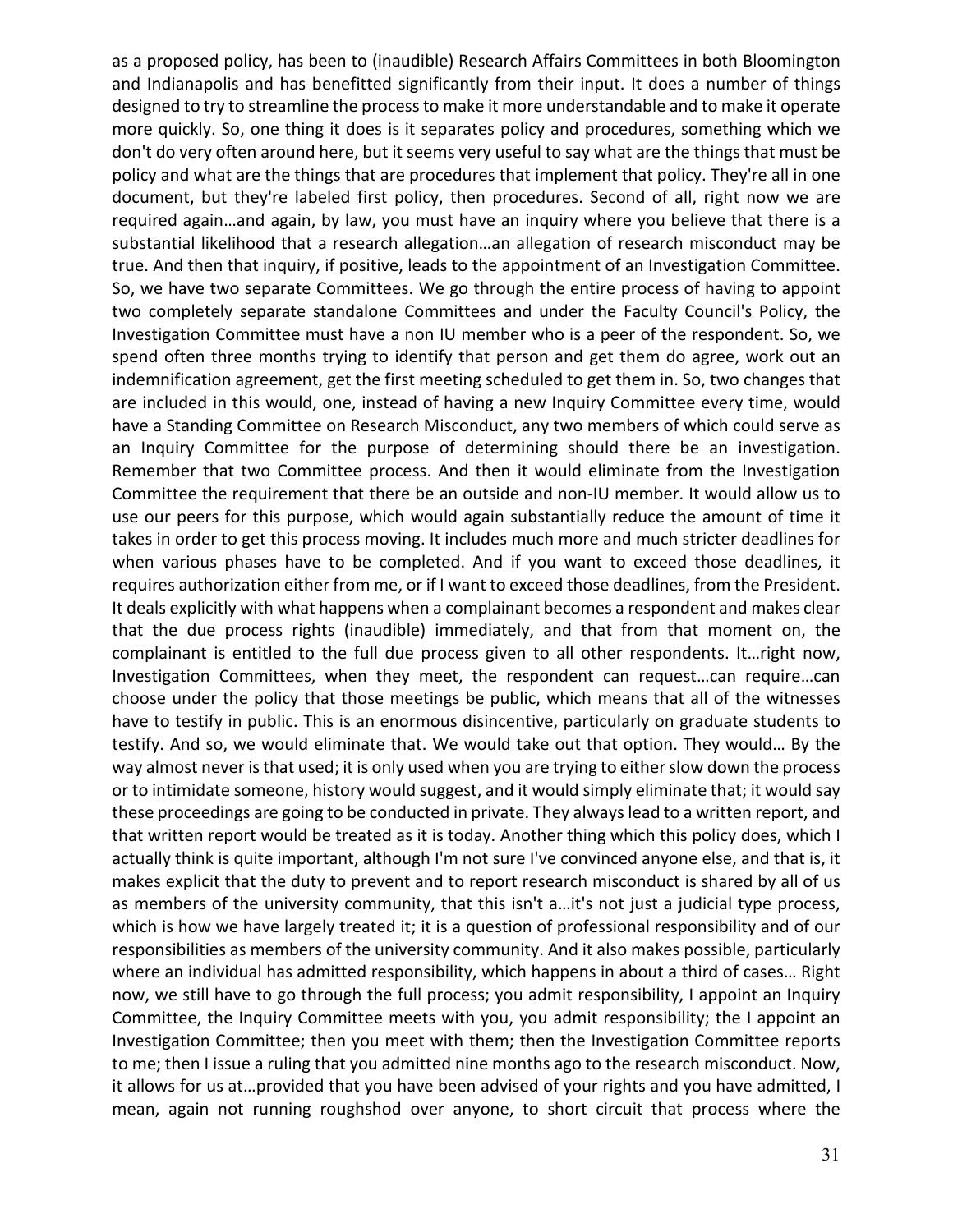respondent says, "Look, you know, let's move this on. I know. I get it. Now can we move to the…to the what are going to be the sanctions for having to…how does the university protect (inaudible) integrities protected?" And then, it defines key terms. Right now, the policy uses some terms that are defined by federal law and some terms that are not defined by federal law, and then it did not supply definitions for those. And one of the most important of those is "reckless." And again, in my very first month on the job, I spent a lot of time at the University Council's office, trying to come up with definitions for "reckless." What is "reckless misconduct?" Now, there's a definition proposed in the in the policy. People will be on notice what "reckless" is, and you can change the definition for what "recklessness" is, if you think appropriate. So, why don't I stop there and happily take any questions or suggestions for changes?

**MCROBBIE:** Can I talk just before, Alex...?

**CATE:** Yes.

**MCROBBIE:** I think that the way we regard this is really like a first reading. So, this is…this is to get input and what have you for the next version to be brought back for action. So, Alex.

**TANFORD:** The creation of the honor code, the duty on all of us to report and... thinking of that…does the violation of that duty entail any action? **CATE:** It doesn't. It doesn't in this document. At the end of it, it's not research misconduct to not do that.

**TANFORD:** So, it's not research misconduct to not report research misconduct.

**CATE:** Exactly!

**TANFORD:** Wouldn't be in…

**CATE:** Right! Federal law defines research misconduct as effectively plaigarism, falsification, or fabrication, and this doesn't in any way seek to expand that.

**MCROBBIE:** Yeah, Bryan.

**MCCORMICK:** To what extent are the allegations that are being made in cases frivolous? I mean, this is one of the other challenges, I think, with a research misconduct is it's a potential for retaliation or smearing somebody's name. And one of the challenges, I think, that I see is that there's, at least in the policy, there's very little discussion about frivolous allegations.

**CATE:** Almost none of them are frivolous in the sense that there is nothing there. What often will happen though, is one person brings a case of research misconduct, and then the respondent claims against the complainant for research misconduct. And it is more likely that that looks like a retaliation plan or is frivolous. And that's why it does include a paragraph about frivolous claims being the bases for action. And that, by the way, was in the old policy. That's not added. In the initial instance, we don't see many claims that were frivolous.

**MCROBBIE:** Yes.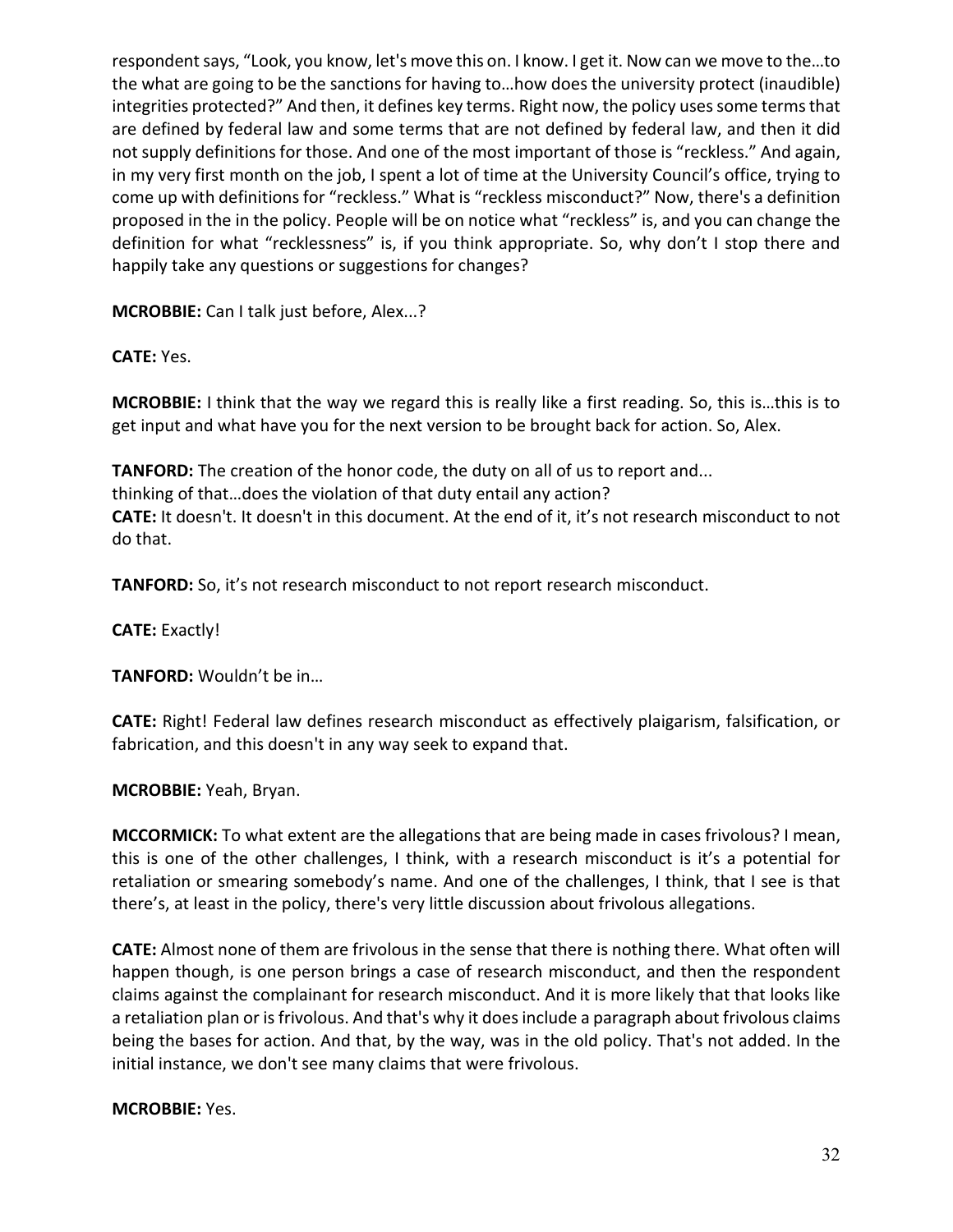**RENKER:** With the removal of the peers from outside the university, have you looked into whether or not that changes the outcome of these or whether or not it leads to or gets rid of any sorts of bias in these investigations?

**CATE:** In terms of the outcome, every single Investigation Committee report that I have got has been unanimous.

# **RENKER:** Ok.

**CATE:** So, I don't think it changes that. In terms of the dynamic within the Committee, I just don't know, and I don't think there's any really good way to find out. What we usually discover though, is the outsider follows the insiders, and so, we delay the process for months to get this person; we get them here; we have to do, you know, make sure they don't have conflicts; they always want an indemnification agreement; they get there, and then they tend to do what the local colleagues say, because the local colleagues, you know, know the ground better. So, it's not at all…nobody has suggested and…we have discussed this issue widely…that the outsiders really add something in terms of procedural fairness or due process. I don't really know why that was added originally.

## **RENKER:** Thanks.

## **MCROBBIE:** Yeah.

**SMITH**: Do you envision any particular complications or challenges with the university with a range of campuses carrying out this body of policy?

**CATE:** No, we do it now. This is one policy that's entirely centralized; it's all run out of one office. There's no local version of this policy if…if you will. And we do have cases on all of the campuses, over time, but not at this moment. But there is no campus that is immune from this policy being there. One thing we do discover, and I don't have an answer for this, but I just want you to feel my pain, so…and ultimately, it's your pain, I mean it's the faculty's pain, and that is where there will be…I mean research misconduct is actually a pretty narrow concept. And so, you can do all sorts of things that might be mean-spirited, not cooperative, not very nice that honor research misconduct. And so, we currently get on a fair number of allegations that we never let proceed into the systems because they just don't meet the definition. And we're not looking for…for more procedures, I promise you.

## **MCROBBIE:** Yeah. Yep.

**ZINNER:** So, Susan Zinner from IU Northwest. So, I can understand how sometimes an open procedure might discourage some people. On the other hand, it seems to me there are sometimes when it might be necessary. So, I would be a little concerned about totally removing that. So, I'm not sure if there's any way you can take both things into account in your policy.

**CATE:** Well, the issue of open or closed, and I'm just making a note, it's a very good point, is in the procedures and the procedures can be waived in instances where the fundamental fairness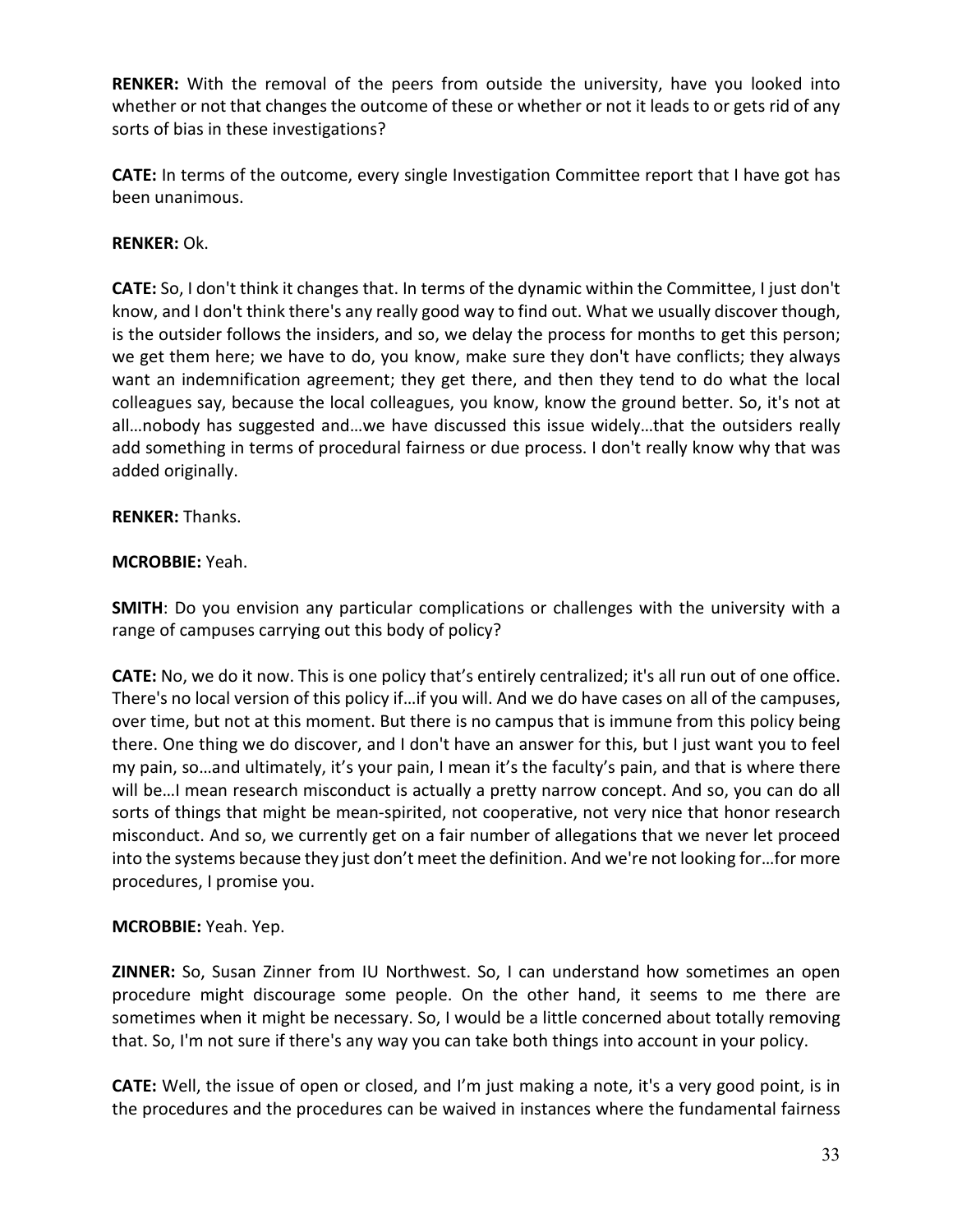of the proceeding requires it. And so, this…I would think, I mean that's how I would think about this, that if the parties agreed that this was a proceeding that needed to be opened, that that would then be within my authority, under the procedures as the Deciding Official to say we're going to make an exception and open it. We could make that more explicit. I'm just hesitant to encourage it, because it is really brutal for the people involved, in the cases I've seen, and that's all, you know, it's a limited subset. It's really brutal to have to go through a public proceeding.

**MCROBBIE:** I see someone else over here. Yeah. Yeah.

**GOODLETT:** Fred, I've read this once. I have some details I wonder if could communicate to you directly. But…so, I won't go through those…but a couple…two things: one, there are many cases where there are references made to charges and even defined as a charge, but I think it ought to stick to allegation or that, because an allegation can lead to a charge or it can lead to another finding. So, I think that wording is a little bit of a concern to me. But you pointed to the inclusion of "recklessness" or "reckless" as a term, and while I think that's a very important consideration, putting it sort of separately in aside in your definition from research misconduct per se, sort of elevates it, when it's really a pattern of behavior that is part of research misconduct. So, I think it maybe needs to be defined within research misconduct itself. And then, there are many terms in that definition that are going to be very difficult to operationalize, as I'm sure you've struggled with: "substantial risk," "ordinary prudence," these kinds of terms, where they might have intuitive meanings, but when it comes to an inquiry into research misconduct will be the source of a lot of dispute, I think.

**CATE**: Please do send me the comment and I welcome them. I think "reckless" is actually…I mean, it's just…they're just alphabetical (inaudible)….

**GOODLETT:** Well, I guess what I was suggesting is if you…under research misconduct you have the examples of what they are, and I think reckless patterns of behavior fits within that listing, rather than separate from misconduct. It's sort of…I mean, can you bring someone up on an allegation for simply being reckless in the way they handle their…their methodology, for example.

**CATE:** No!

## **COOKSEY:** No!

**GOODLETT:** So, I think it fits within the context of…but it's an important problem. But it's going to be one that as investigations expand, you look for patterns and other examples, and it fits within the inquiry, but I'm not sure it fits separately from research misconduct.

CATE: Right. I'm just saying it's not separate from Misconduct. That's just a definition of the word. "Reckless" is actually the standard of proof. You have to show that the conduct is either "knowing" or "reckless," and that's it by law; we don't have any choice on that.

**GOODLETT:** And that definition of what "reckless" is, is what I'm really concerned about.

**CATE:** Ok, well, you suggest a better one, and we'll happily look at it…or suggest it to the Research Affairs Committee…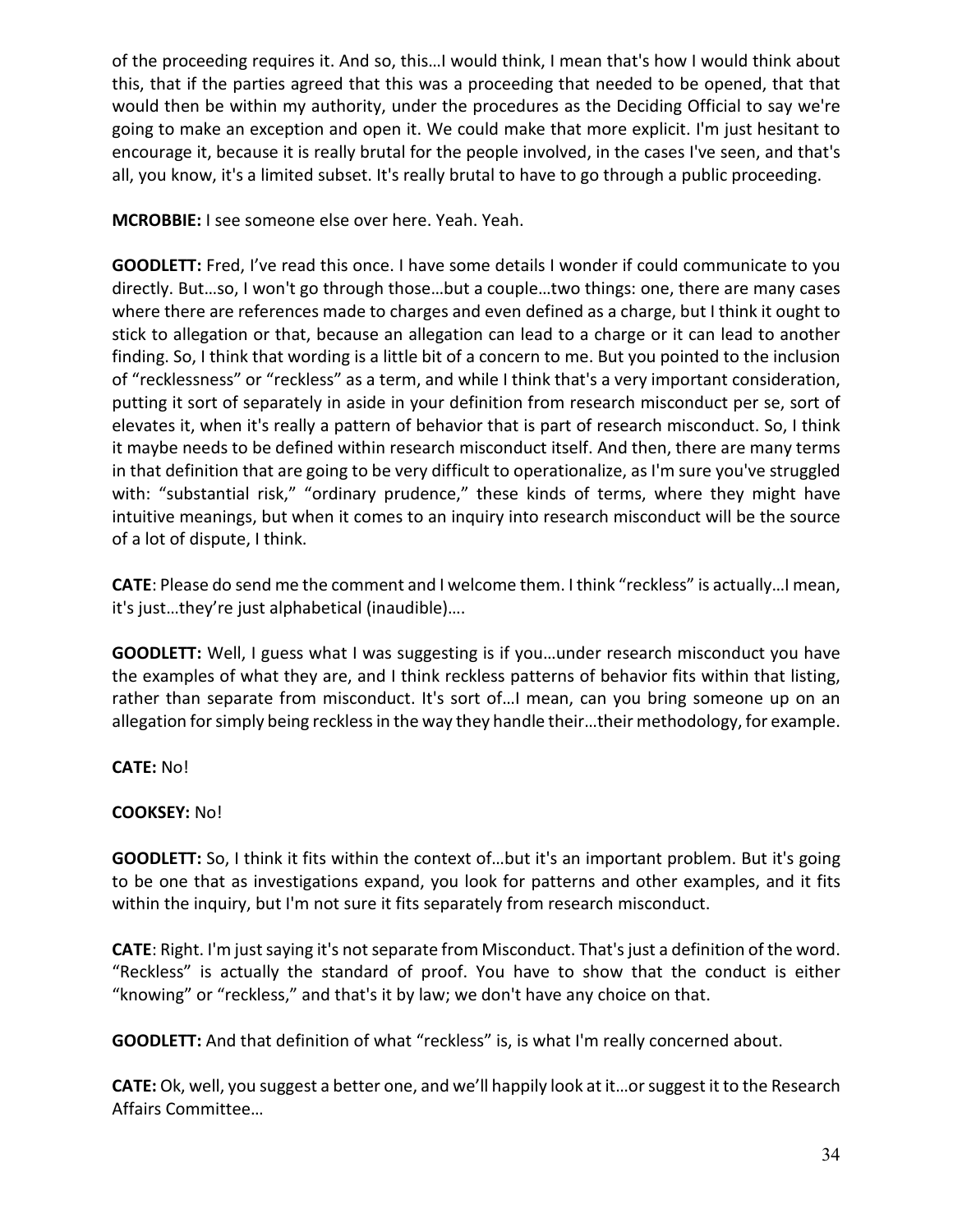**GOODLETT:** I can, you know, I can…I can…I can bring up some…some points about it. I'm not sure I want to try to define it.

**CATE:** Ok.

**GOODLETT:** But, you know, "ordinary"…I mean, I'm not sure what this document means by "ordinary proof." That's part of the process.

**COOKSEY:** That's a legal term. "Ordinary prudence" is a legal term. Isn't it? Am I correct?

**CATE:** Yes.

**GOODLETT:** And can it be applied across a variety of different sorts of research in that same context?

**COOKSEY:** I would think…I should probably defer to the legal…lawyers here. But doesn't "ordinary" mean…it's an ordinary standard when (inaudible).

**J. APPLEGATE:** I guess I wouldn't object too much to the idea that these are to be used in their, you know, intuitive meanings.

## **GOODLETT:** Right!

**CATE:** Yep! Let me say, I'm not…I'm not attached to this definition, in other words, I would love a better one; I'd happily take it. Nor did we make this one up; this actually came out of a group of research misconduct officers that meets nationwide, and it's hard to believe there is such a group. But there really is a group. They met here last spring, and one of the things they did was come up with this definition. And so, I was very glad to be able to hear something, suggested by…

**GOODLETT:** And it may well be, you know, a standard that is suitable. It's just when I first read it, I wasn't quite sure I would know what being aware of a substantial risk would be. I wasn't sure that I knew what ordinary prudence would be, and I'd have to go through iterations to see that.

**MCROBBIE:** Other comments? Yes, Ed.

**BERBARI:** Two questions, Fred. One is, is incompetence, for example, misconduct?

**CATE:** No. No.

**SPEAKER:** No.

**BERBARI**: (inaudible)…in my career and I've (inaudible). And so those kinds of things are not considered…

**CATE:** You may be right, but don't tell me about it.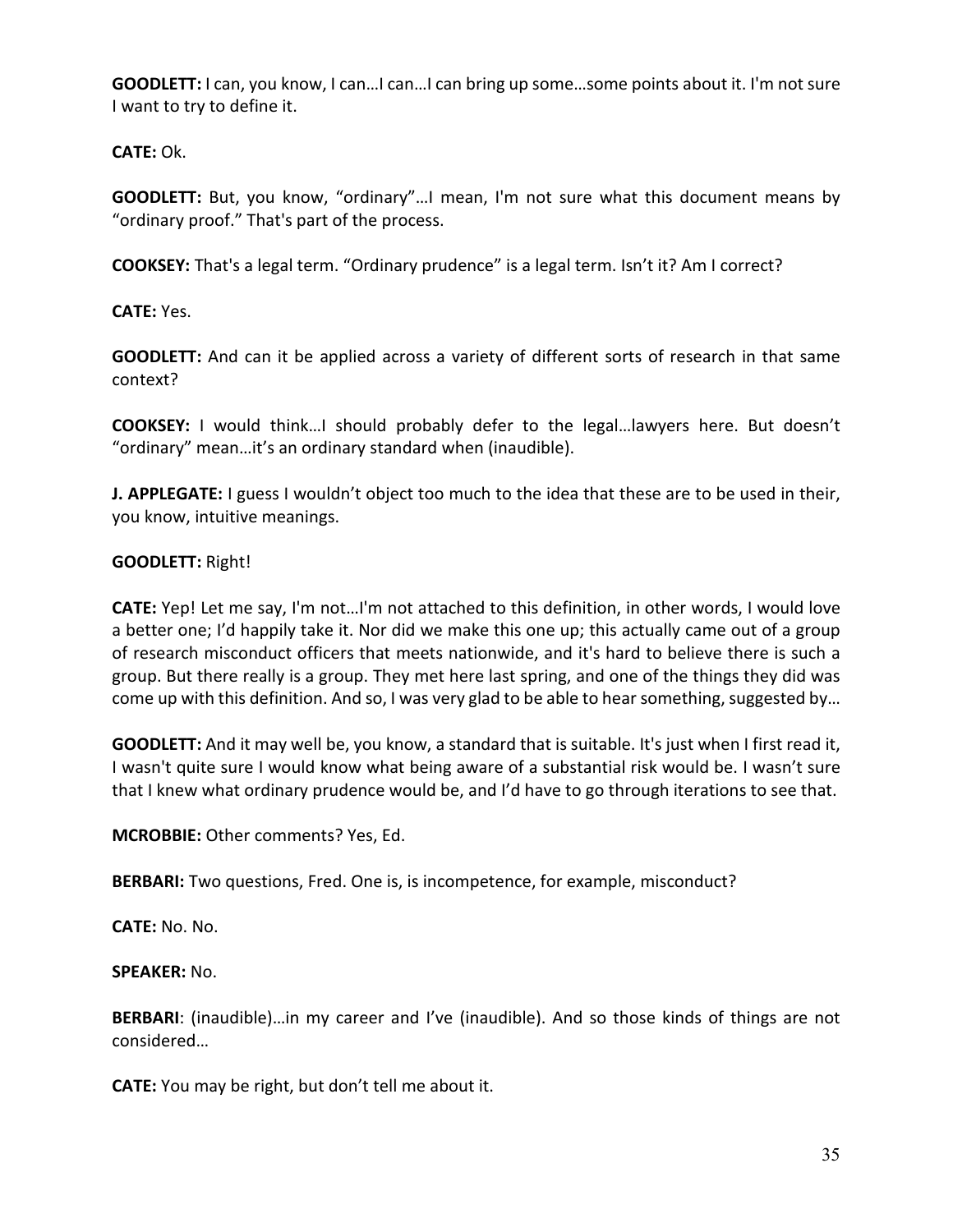**BERBARI**: All right…and can you give us a (inaudible) bigger job than you expected. What percentage of the cases that kind of go forward are actually seen in our university misconduct? You know what percentage of them from out, I say, misconduct…

**CATE:** I would say three-fourths either lead to a final determination that there was research misconduct or a determination that there was not research misconduct, but I nevertheless refer the matter to the person's Dean or Executive Associate Dean because the behavior, particularly towards graduate students, seems so inappropriate. I can't say anything about that, in other words, that's not within this policy; nor am I trying to get it within this policy. But that is something that somebody should be looking at.

## **MC ROBBIE:** Yep.

**LEMPER:** So, (inaudible) that this is partially rehabilitative rather than just punitive, two questions. One is, is acceptance of responsibility considered in the sanction, and if so, would it be more effective if it showed up actually in the discussion on page twelve, the actual formal policy about sanctioning?

**CATE:** I would say the sanctions...the word sounds so much bigger than what actually in most cases really happens. In other words, if you publish something that is false or plagiarize, the sanctions are typically…you have to withdraw the publication; we notify all of the journals involved; because at this point, we're protecting the university's reputation. If you did the work involving a colleague elsewhere, we notify their university. We…in the time that I've been in this job, we have never imposed a sanction on a faculty member, like you will lose a month's pay, or something like that. That's just not the way we approach this, it's not meant to be punitive at all. It is meant to be highly dissuasive that you want to get involved in this process and you want to go through the professional embarrassment of having to withdraw your published work, or having it… If it's fund…federally funded, we have to notify the federal government. And we actually, in most cases, they accept my determinations or my predecessor's determinations. But they're actually getting more and more…we're getting more and more scrutiny about that. So, you know, were we tough enough? You know. Did we…did we investigate hard enough? And so, it's clear it's being taken seriously at that level as well. But we don't, like I said, we don't see sanctions typically that are what the word would imply. You might call them more repercussions of how do you correct the research record as a result of this behavior.

**MCROBBIE:** Any other questions?

**R. APPLEGATE:** Can you…?

**MCROBBIE:** Yes. Sorry. Go ahead.

**R. APPLEGATE:** I'm very sorry.

**MARSH:** (inaudible) more of a comment. I actually looked at the drug policy and the old one side by side, as I had nothing better to do. And I'm looking at it from the point of view of someone who from the...has tried to...Committee A on campus tried to assist privately, who'd gone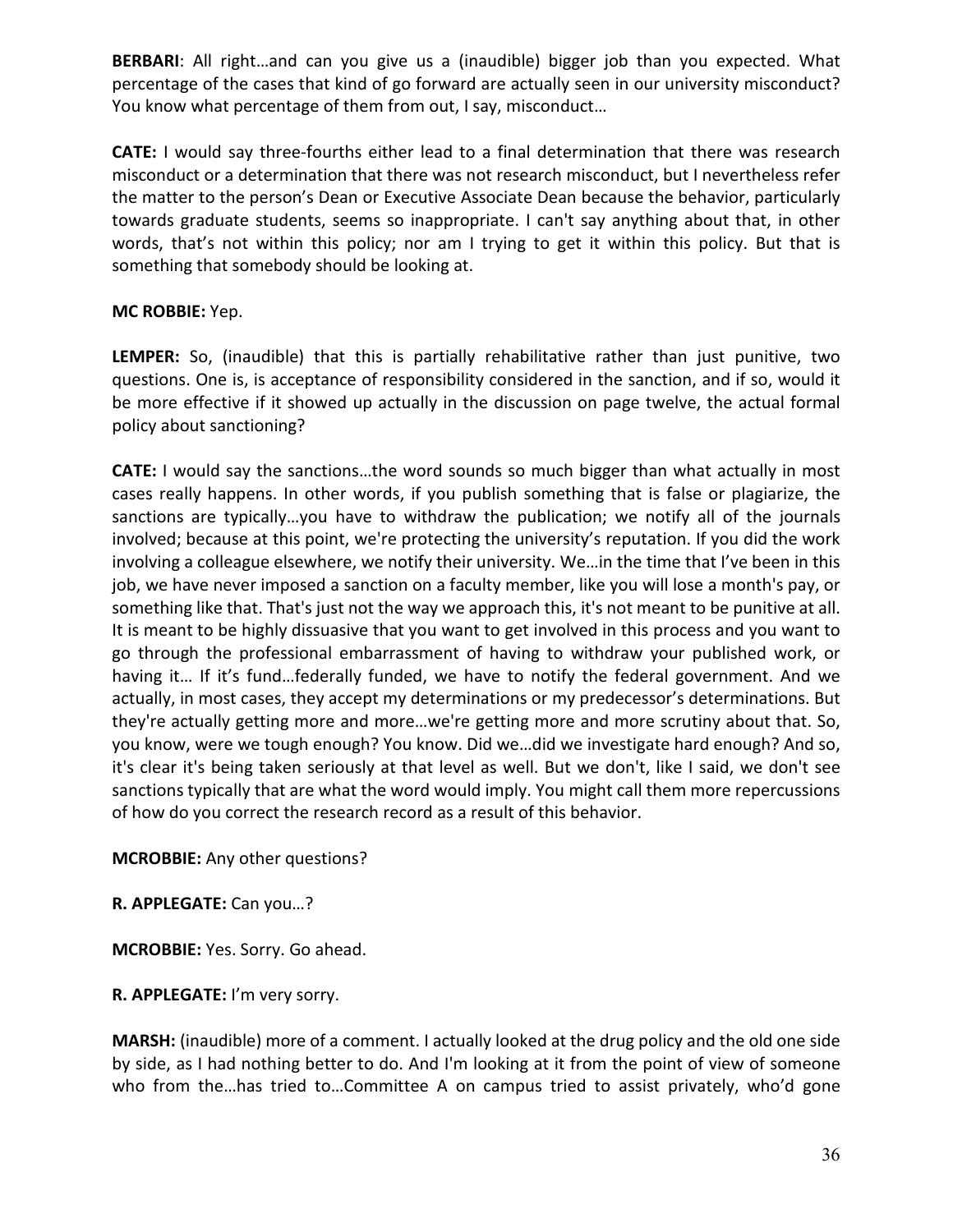through the process… This is so much better. Good so, kudos to you and to (intelligible) for doing this. This is just so much better.

**CATE:** Thank you.

# **MCROBBIE:** Rachel?

**R. APPLEGATE:** Just to prepare for when we do work on it, as I understand, this has gone to both the IUPUI Research Affairs Committee and the Bloomington Research Affairs Committee.

**CATE:** It has.

**R. APPLEGATE:** So, it's not as though we're the only ones looking at it.

**SPANG:** And the BFC is also going to get a presentation on it next week.

**R. APPLEGATE:** Yeah, it's coming to our IFC, too

**CATE:** I love presenting that. **MCROBBIE:** It's clear. Yes, Jen.

**FROHELICH:** Hi, in the case of misconduct, should you find it, is there any category other than "reckless" or "aware?" Would you either be one or the other if the case was positive?

**CATE:** There will be three categories that there can be a finding of research misconduct in: you intended to commit a research misconduct…

**FROHELICH:** That's where…

**CATE:**…you knew about it, but may not have intended it, in which case I know it's a thin line, but the federal law recognizes those differences, so we do, too; and the third is that you behaved so recklessly that, you know, what we think of that as, you should have known about it, like a competent researcher would have known about it in that setting.

**FROHELICH:** So it's aware with intent, aware without intent.

**CATE:** Exactly!

**FROHELICH:** …and reckless.

**CATE:** Exactly!

**FROHELICH:** Ok.

**MCROBBIE:** Other questions? I'm mindful we need to keep about two minutes. Anything else? Any other questions? Ok, Fred, well I guess, you just go through the process now with the view to bringing the final version back.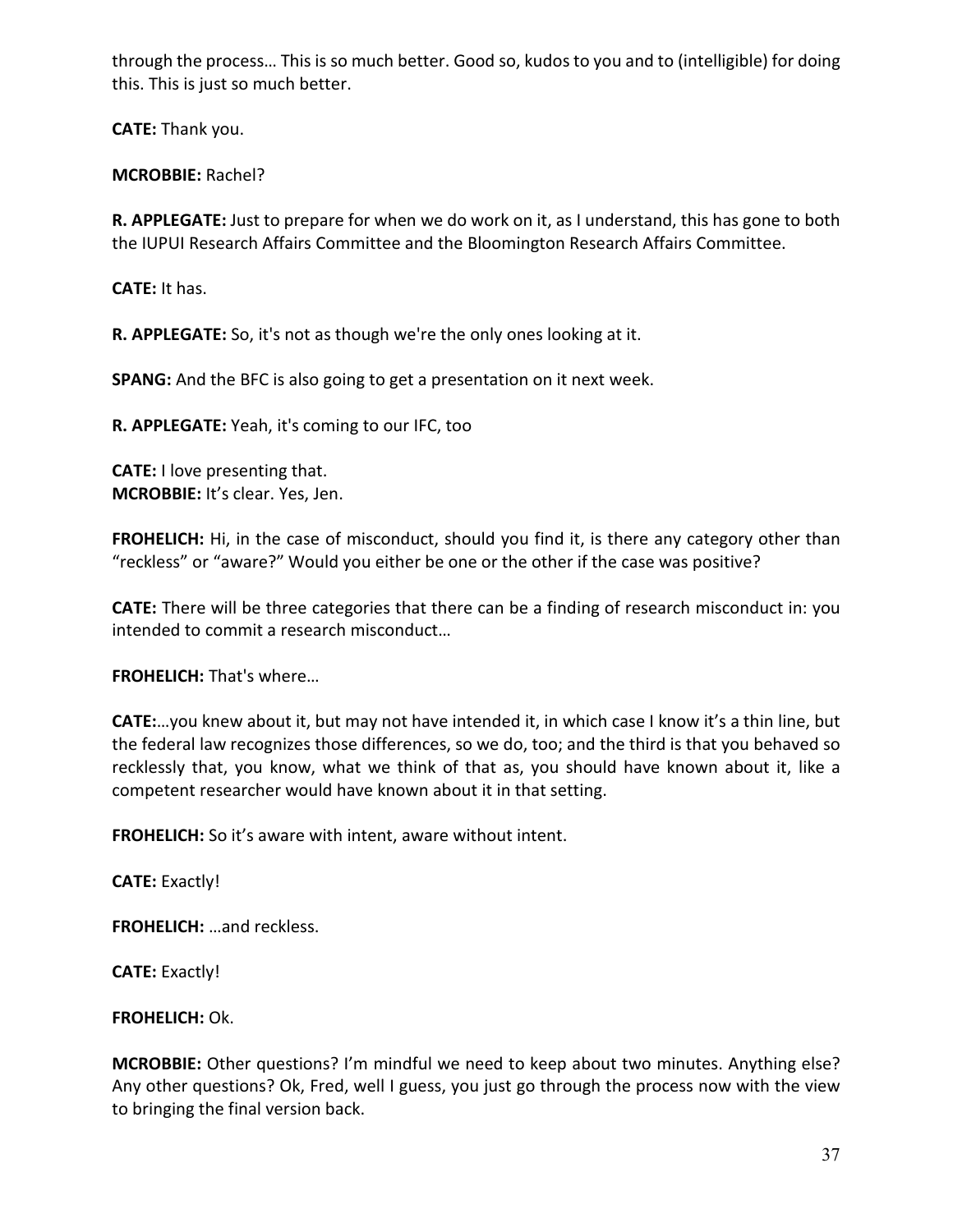**SPANG:** The idea is to bring the final version to the Executive Committee for a vote on April 18th.

**CATE:** Thank you, and thank you for (inaudible).

**MCROBBIE:** Thanks, Fred. Let's see. Marcia Gonzales is going to give a quick report on conflicts of interests and conflict of commitment policies.

## **AGENDA ITEM NINE: REPORT ON CONFLICT OF INTEREST AND CONFLICT OF COMMITMENT POLICIES**

**GONZALES:** Thanks, everyone, for allowing me to give you an update. For the last year and a half now…(inaudible), General Counsel's Office, and the folks (inaudible) Research Compliance have been working on two goals, which is to streamline the conflicts of interests disclosure process and, essentially, also streamline policy. Currently, the only online disclosure process we have is the one that's done for research in the fall each year. However, our university policies have at least five different policies, which would require one towards disclosure or another, including one'sfor staff, one is for…some for faculty, the state conflicts of interest and procurement. We're a little bit behind other universities because they already have a single conflicts of interest disclosure process. What we're trying to do is get it onto a single online platform. We do have a platform identified asthe KC module. We have all of the questions loaded that has been reviewed by General Counsel's Office Research Compliance, and it includes not only the research questions, but also questions involving startup companies. We did not include nepotism because nepotism is already handled as a single process. It's a single policy now, and that's moving along quite well. What will happen is certain categories of individuals…it's on…I don't know if you'll be able to see it on the smaller slides, but the proposed scope would include all faculty and individuals with specific HR position levels. Now, these position levels were chosen because based on the description of those positions, they have a certain level of authority or approval. So, for the most part, they are PA levels four and above. It's (inaudible) depending on the classification, Healthcare providers… But we also include Fiscal Officers; those with signature authority, procurement and, you know, other administrative positions as well. We welcome to apply it to other departments and are open to suggestions.

**R. APPLEGATE:** Do you want the questions now are at the end?

**GONZALES:** Whatever…whatever you prefer.

**MCROBBIE:** Ok.

**R. APPLEGATE:** We have some academic specialists who overlap with some faculty

**GONZALES:** Ok.

**R. APPLEGATE**: It's a fuzzy category.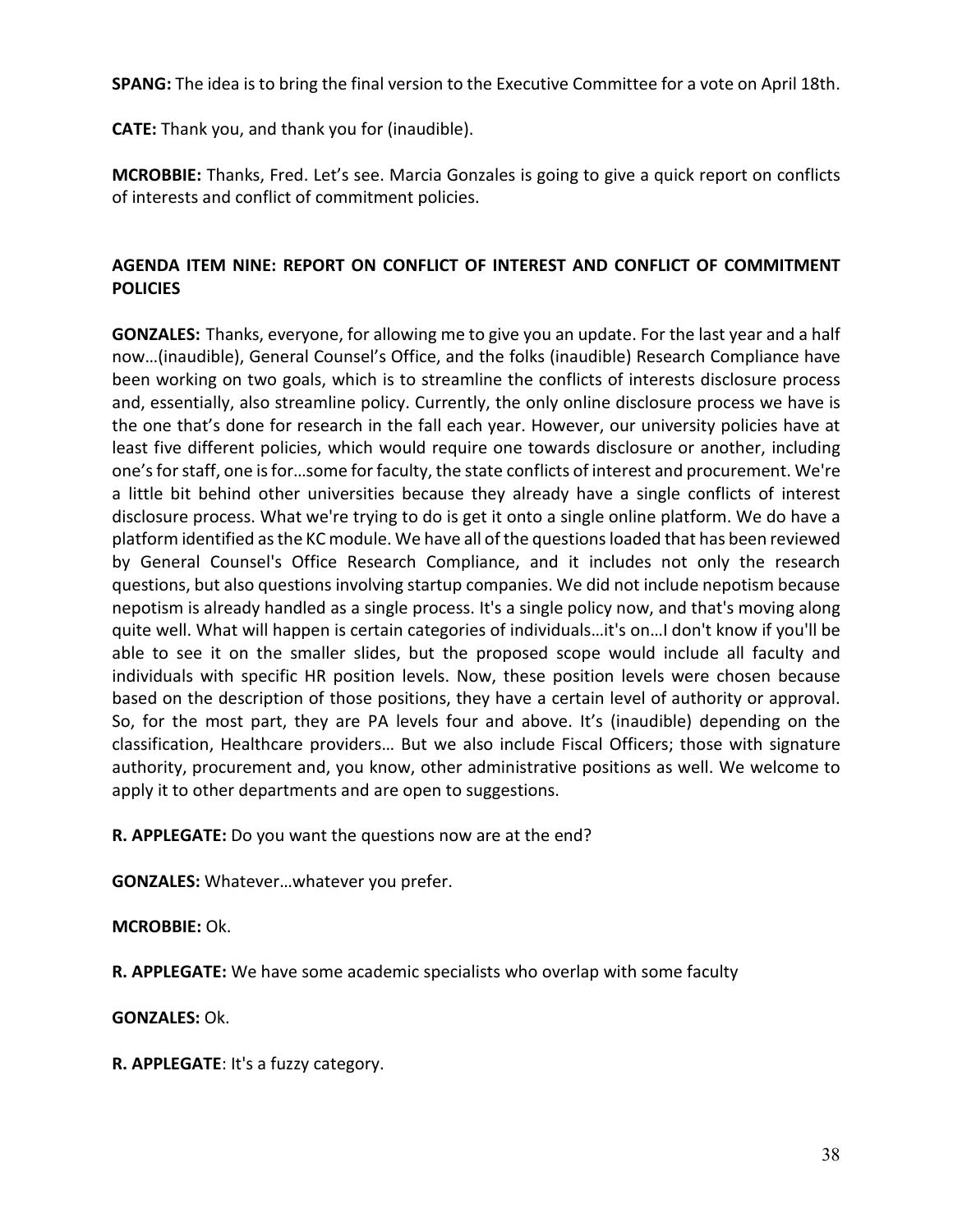**GONZALES:** Yeah, we are…we can include whoever the group would like to include in the disclosure process. That's not…that's not a problem. Cause the hope is, you would get an email sent away; it would open up through KAS authentication; your user demographics are populated. You will answer some questions; if, for example, you don't do research, you may not see the research questions and all; if you know the clinician, you're not going to see those questions; if you are a clinician, we've also incorporated question that include IU Health's conflicts of interest questions. There is a couple of questions that were added as well. What we're trying to create is a one-stop shop. So, it would essentially create a single database; it would then go through the routing for Research Administration or Research Compliance. So, the routing would occur as it normally does now. For the non-research conflicts of interest related questions, it goes into a database. We would then create a report, and we would push those reports to each of the Deans of each of the schools. And then how that's adjudicated will be determined by each school. I know some of the schools already have a Conflicts of Interest Committee and review process in place. So, essentially what we're doing is coordinating, collecting information, coordinating that. Now, the reason why we're also moving towards creating a single, if you will, policy is that should someone have a question, there's a single source to go through, versus the five or six policies that we have in place. Now, creating a new policy, which we don't have a draft ready yet, we're not changing the policy, we're streamlining it. So, there aren't any major changes that are going to come up. However, the applicability in some of the definitions will be streamlined, so that it's consistent across, you know, gifts and gratuities, procurement, conflicts of interest for staff, conflicts of interest for faculty, etcetera. So, the hope is to make it seem less on your end, that way, as Deans and decision makers of (inaudible) from the university, you have information to make decisions on behalf of the university. And if anybody wants to see them over, I'm happy to show it to you.

**MCROBBIE:** Sorry Jan…Jan, sorry. Could you start again?

**R APPLEGATE:** We couldn't hear you.

**MCROBBIE:** Could you speak up again?

**FROEHLICH:** Will this replace all of the COI policies that currently exist on all the campuses?

**GONZALES:** Yeah!

**FROEHLICH:** Well, that's ok.

**GONZALES:** Yeah! But not change the policy, but just…

**FROEHLICH:** No, that's no...

**GONZALES:** Yeah!

**FROEHLICH:** Will it populate for you every year and other…?

**GONZALES:** Yes!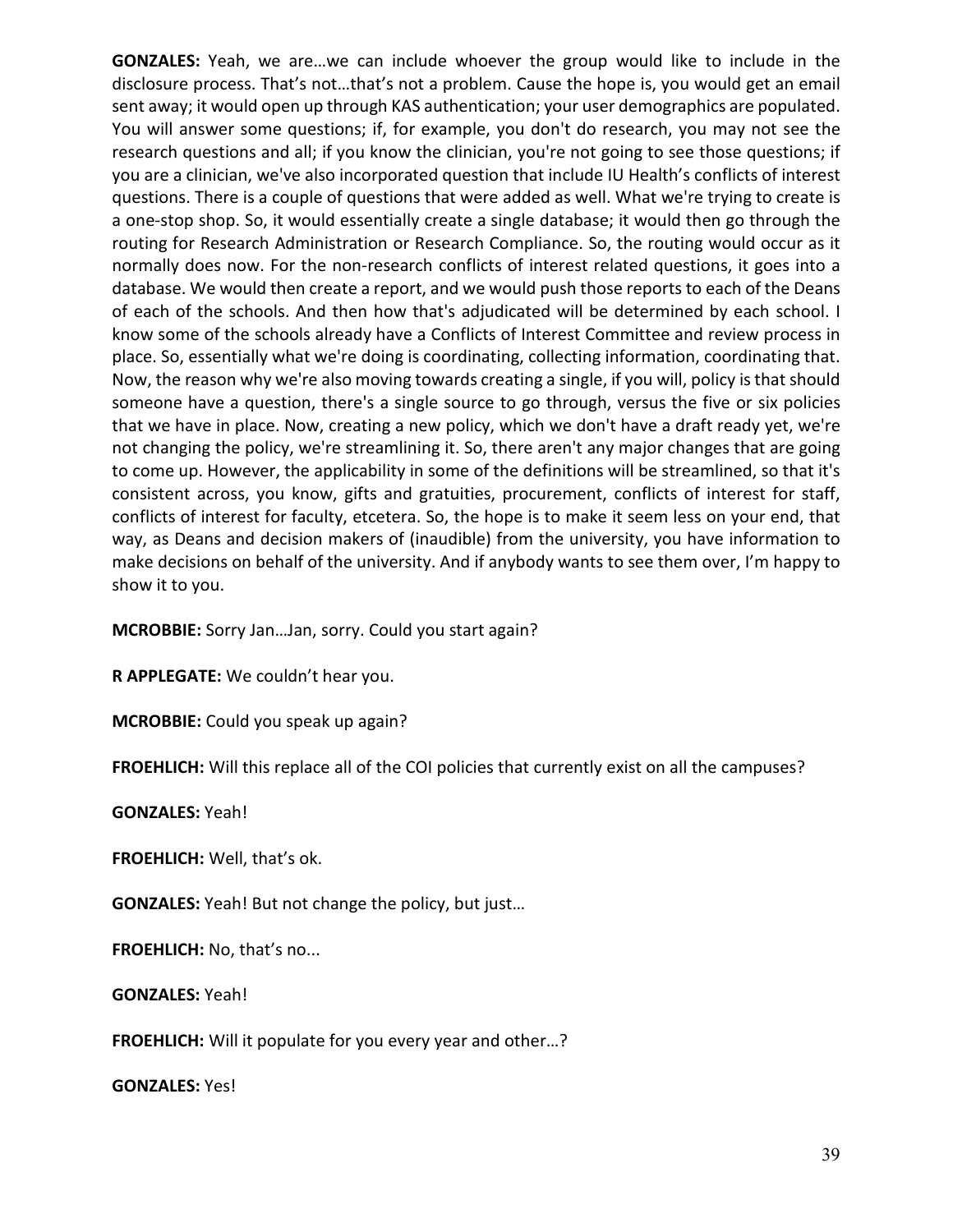### **FROEHLICH:** Ok.

**GONZALES:** The hope is…because for many of our research…researchers, for example, they have to put in financial interest (inaudible) entities, which they do work with every year. So, next year, the information will come up; you'll just have to update it. It's taken so long to get to this point because that was a key feature that we needed.

**FROEHLICH:** OK. And that's true in every category regardless of what you are doing preclinical or clinical research?

**GONZALES:** Yes. Go ahead. Sorry!

**FROEHLICH:** That's ok, go ahead.

**GONZALES:** And so, if folks were needing to update it, in the past you would have to, you know, create a new, you know, type in a new form. That's, you know, you would just have to pull up your form, review it, and just update the section you believe needed to be changed.

**FROEHLICH:** Great. Now, do you have access to see…(inaudible) have access to all of the different categories? You said, for instance, if you're only doing this, you won't have to fill out… **GONZALES:** Yeah. Our hope is that if you are checking, you know, if you don't do any research, then those research questions won't pop up. So, this will be… So, you're only answering the questions that are relevant to you.

**FROEHLICH:** Alright. The questions are there. For instance, people do change their focus. I sometimes do clinical research; sometimes I don't. So, I would think that they would be there for you to…

### **GONZALES:** Absolutely!

**FROEHLICH:** OK. And it populates with last year's every time.

**GONZALES:** Correct! Perfect! And it's…and it's, you know, it's being fed through KAS and HR data. So, when it comes under departments there…so that helps with reporting as well. So…and we'll work with each of the schools. If there's a certain way you want to see your report, that's fine, too, because it's a major database, so we just you know which (inaudible) to pull.

**FROEHLICH:** Great! It could also be a source, I'm sure, for a variety of other questions that people might have.

**GONZALES:** Exactly! Because, you know, right now, I chair the Industry Relations Committee for the School of Medicine. So, we often talk with Research Compliance because their gathering, or Research (inaudible) because they are gathering information that we might not have. And, so, you would say, "Oh, so and so only updated their form (inaudible)." We can just look it up, and so would the Deans be able to look up the information, because I've gotten a feedback where some schools would like to, you know, look at it from a context of commitment perspective as well.